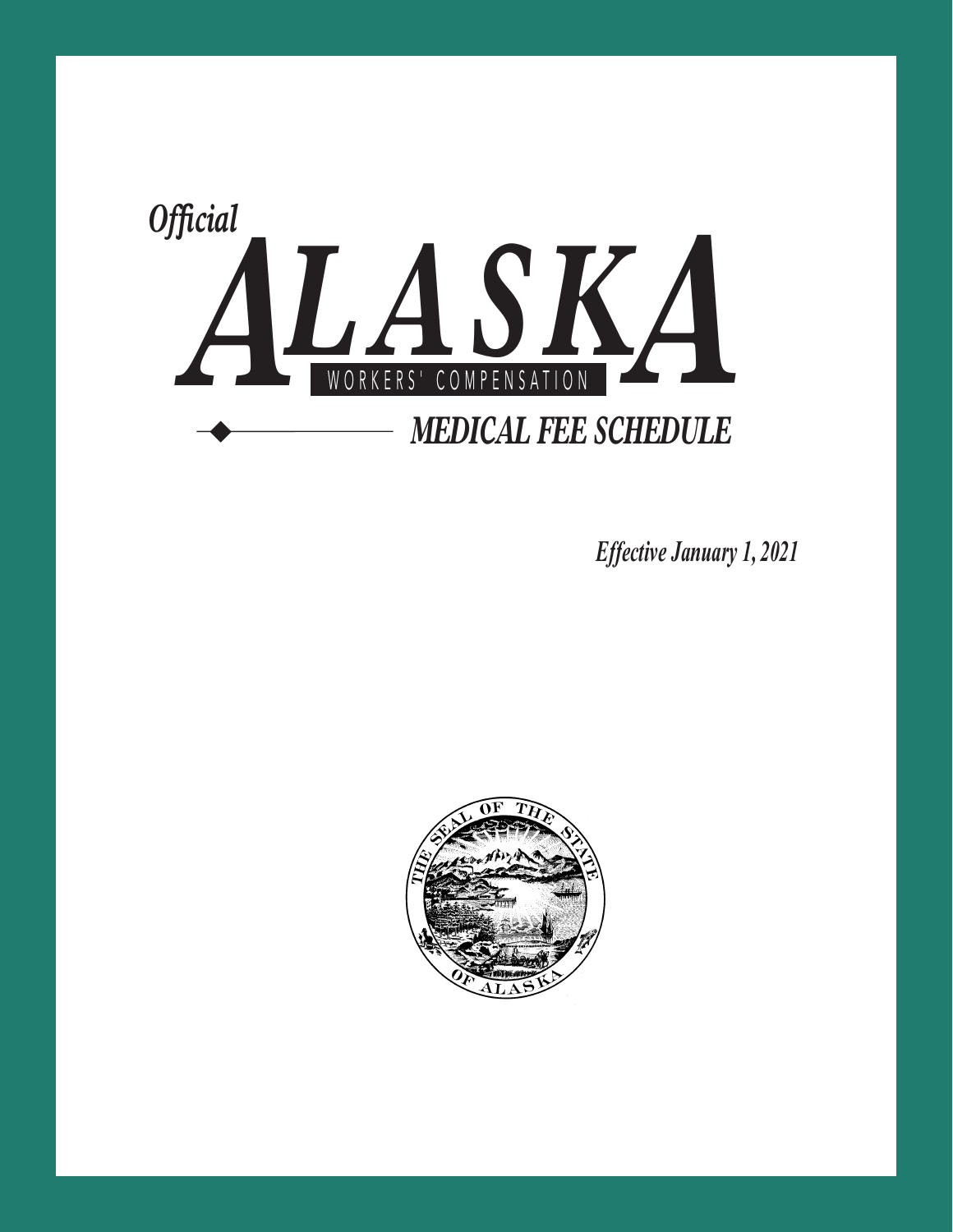## **STATE OF ALASKA DISCLAIMER**

This document establishes professional medical fee reimbursement amounts for covered services rendered to injured employees in the State of Alaska and provides general guidelines for the appropriate coding and administration of workers' medical claims. Generally, the reimbursement guidelines are in accordance with, and recommended adherence to, the commercial guidelines established by the AMA according to CPT guidelines. However, certain exceptions to these general rules are proscribed in this document. Providers and payers are instructed to adhere to any and all special rules that follow.

## **NOTICE**

The *Official Alaska Workers' Compensation Medical Fee Schedule* is designed to be an accurate and authoritative source of information about medical coding and reimbursement. Every reasonable effort has been made to verify its accuracy, and all information is believed reliable at the time of publication. Absolute accuracy, however, cannot be guaranteed.

This publication is made available with the understanding that the publisher is not engaged in rendering legal and other services that require a professional license.

## **QUESTIONS ABOUT WORKERS' COMPENSATION**

Questions regarding the rules, eligibility, or billing process should be addressed to the State of Alaska Workers' Compensation Division.

## **AMERICAN MEDICAL ASSOCIATION NOTICE**

CPT © 2020 American Medical Association. All rights reserved.

Fee schedules, relative value units, conversion factors and/or related components are not assigned by the AMA, are not part of CPT, and the AMA is not recommending their use. The AMA does not directly or indirectly practice medicine or dispense medical services. The AMA assumes no liability for data contained or not contained herein.

CPT is a registered trademark of the American Medical Association.

## **AMERICAN SOCIETY OF ANESTHESIOLOGISTS NOTICE**

Relative Value Guide © 2020 American Society of Anesthesiologists. All Rights Reserved.

RVG is a relative value study and not a fee schedule. It is intended only as a guide. ASA does not directly or indirectly practice medicine or dispense medical services. ASA assumes no liability for data contained or not contained herein.

Relative Value Guide is a registered trademark of the American Society of Anesthesiologists.

## **COPYRIGHT**

Copyright 2020 State of Alaska, Department of Labor, Division of Workers' Compensation

All rights reserved. No part of this publication may be reproduced or transmitted in any form or by any means, electronic or mechanical, including photocopy, recording, or storage in a database or retrieval system, without the prior written permission of the publisher.

Made in the USA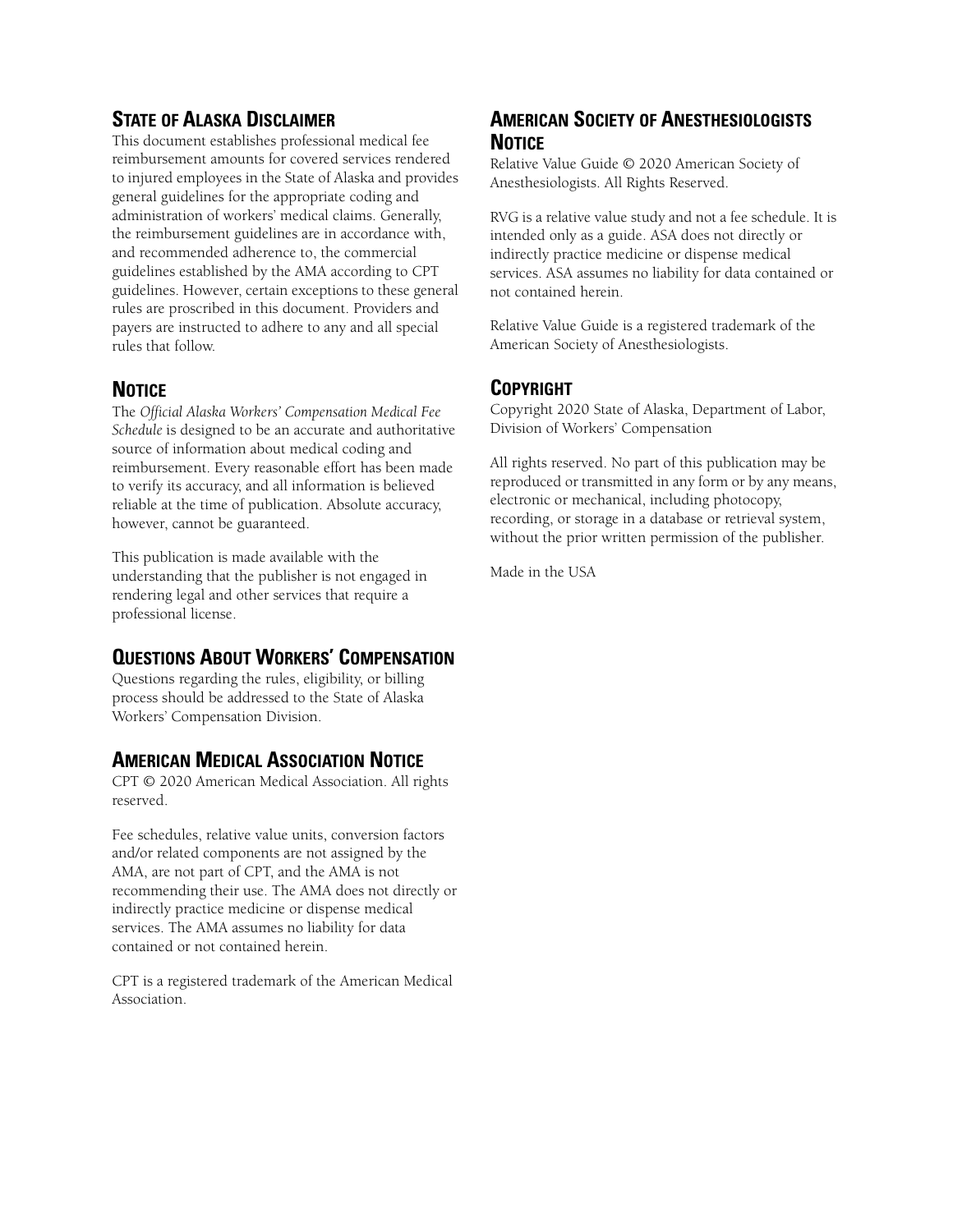## **Contents**

| 13 |
|----|
| 13 |
| 18 |
|    |
| 19 |
| 19 |
| 20 |
|    |
|    |
|    |
|    |
|    |
|    |
|    |
|    |
|    |
|    |
| 29 |
|    |

| General Information and Guidelines 41                     |  |
|-----------------------------------------------------------|--|
|                                                           |  |
|                                                           |  |
| Equipment, Devices, Appliances, and Supplies 44           |  |
| Specialty and Limited-Supply Items 44                     |  |
| Durable Medical Equipment (DME)  44                       |  |
| Use of Outpatient Facility and Ancillary Services 44      |  |
| Nursing and Related Technical Personnel Services 44       |  |
| Surgical Dressings, Splinting, and Casting Materials  44  |  |
|                                                           |  |
| General Information and Guidelines 45                     |  |
|                                                           |  |
| Services and Supplies in the Facility Setting 45          |  |
|                                                           |  |
| <b>Critical Access Hospital, Rehabilitation Hospital,</b> |  |
|                                                           |  |
|                                                           |  |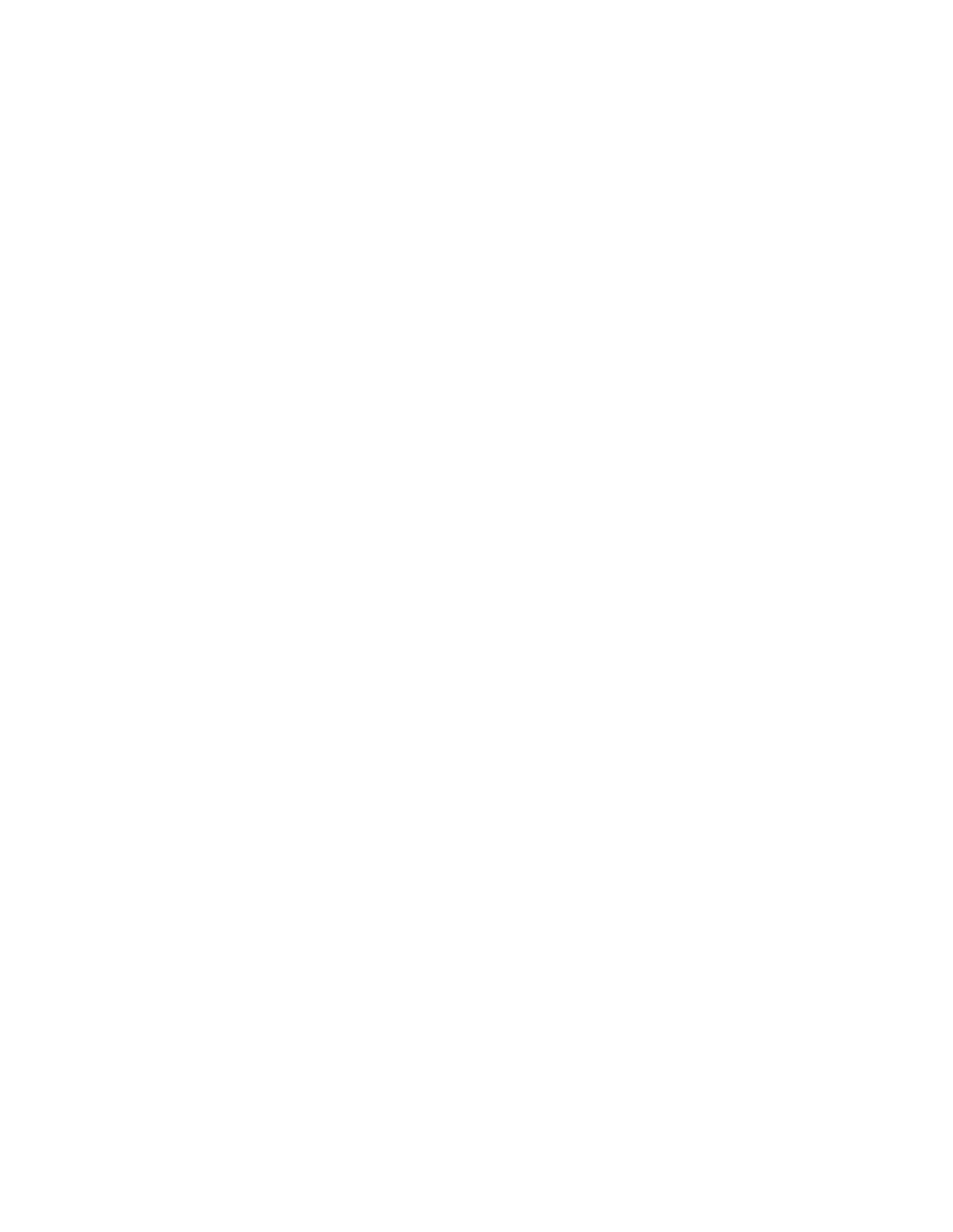## **Introduction**

The Alaska Division of Workers' Compensation (ADWC) is pleased to announce the implementation of the *Official Alaska Workers' Compensation Medical Fee Schedule,* which provides guidelines and the methodology for calculating rates for provider and non-provider services.

Fees and charges for medical services are subject to Alaska Statute 23.30.097(a).

Insurance carriers, self-insured employers, bill review organizations, and other payer organizations shall use these guidelines for approving and paying medical charges of physicians and surgeons and other health care providers for services rendered under the Alaska Workers' Compensation Act. In the event of a discrepancy or conflict between the Alaska Workers' Compensation Act (the Act) and these guidelines, the Act governs.

An employee shall not be required to pay a fee or charge for medical treatment or service provided under this chapter including prepayment, deposit, or balance billing for services (Alaska Statute 23.30.097(f)).

For medical treatment or services provided by a physician, providers and payers shall follow the Centers for Medicare and Medicaid Services (CMS) and American Medical Association (AMA) billing and coding rules, including the use of modifiers. If there is a billing rule discrepancy between CMS's National Correct Coding Initiative edits and the AMA's CPT® *Assistant*, the *CPT Assistant* guidance governs.

Reimbursement is based upon the CMS relative value units found in the Resource-Based Relative Value Scale (RBRVS) and other CMS data (e.g., lab, ambulatory surgical centers, inpatient, etc.).The relative value units and Alaska specific conversion factors represent the maximum level of medical and surgical reimbursement for the treatment of employment related injuries and/or illnesses that the Alaska Workers' Compensation Board deems to be reasonable and necessary. Providers should bill their normal charges for services.

The **maximum allowable reimbursement (MAR)** is the maximum allowed amount for a procedure established by these rules, or the provider's usual and customary or billed charge, whichever is less, and except as otherwise specified. The following rules apply for reimbursement of fees for medical services:

- 100 percent of the MAR for medical services performed by physicians, hospitals, outpatient clinics, and ambulatory surgical centers
- 85 percent of the MAR for medical services performed by "other providers" (i.e., other than physicians, hospitals, outpatient clinics, or ambulatory surgical centers)

The MAR for medical services that do not have valid Current Procedural Terminology (CPT®) or Healthcare Common Procedure Coding System (HCPCS) codes, a currently assigned CMS relative value, or an established conversion factor is the lowest of:

- 85 percent of billed charges,
- The charge for the treatment or service when provided to the general public, or
- The charge for the treatment or service negotiated by the provider and the employer

## **SCOPE OF PRACTICE LIMITS**

Fees for services performed outside a licensed medical provider's scope of practice as defined by Alaska's professional licensing laws and associated regulatory boards will not be reimbursable.

## **ORGANIZATION OF THE FEE SCHEDULE**

The *Official Alaska Workers' Compensation Medical Fee Schedule* is comprised of the following sections and subsections:

- Introduction
- General Information and Guidelines
- Evaluation and Management
- Anesthesia
- **Surgery**
- Radiology
- Pathology and Laboratory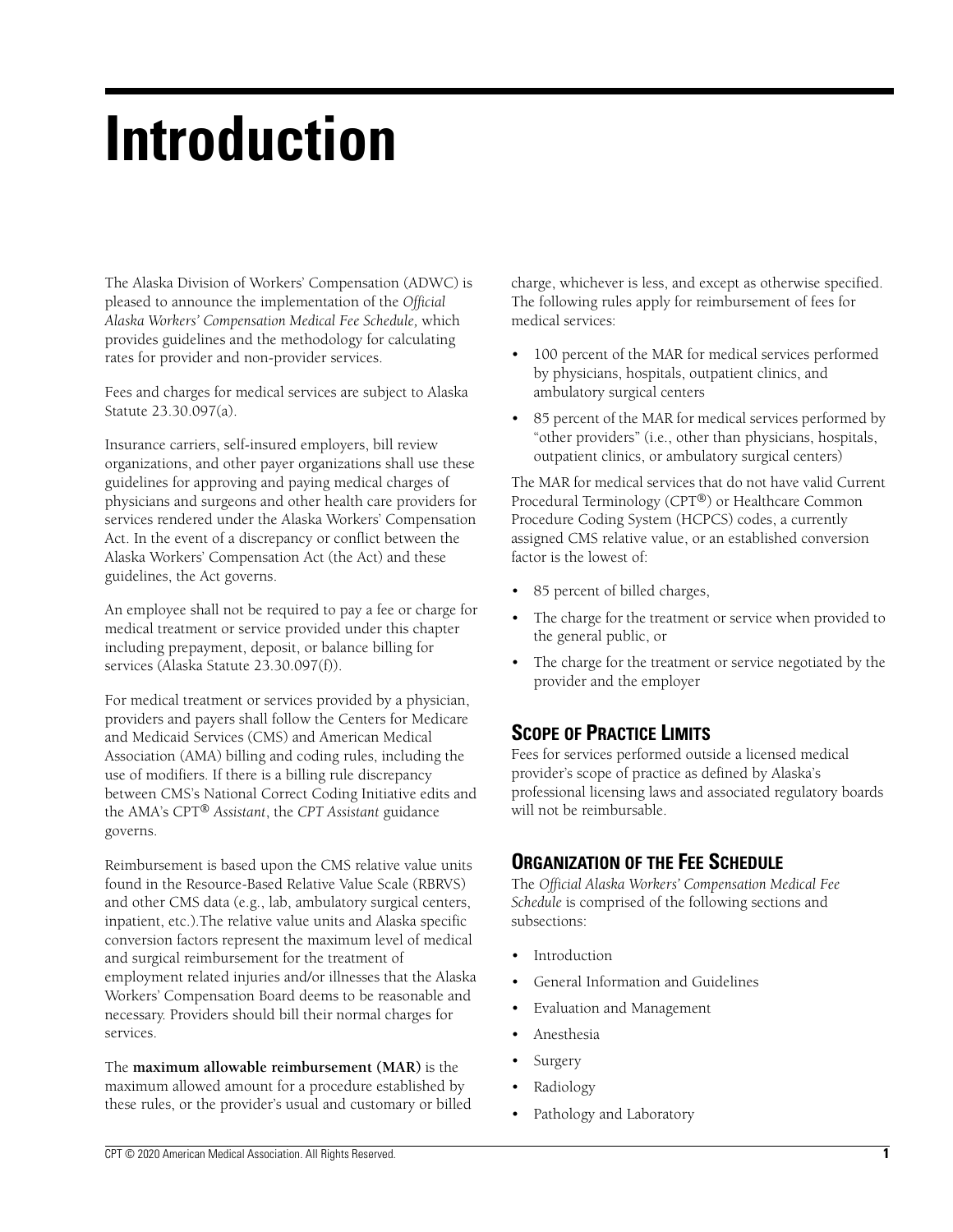- **Medicine** 
	- Physical Medicine
- Category II
- Category III
- HCPCS Level II
- Outpatient Facility
- Inpatient Hospital

Each of these sections includes pertinent general guidelines. The schedule is divided into these sections for structural purposes only. Providers are to use the sections applicable to the procedures they perform or the services they render. Services should be reported using CPT codes and HCPCS Level II codes.

Proposed 2021 changes to the Evaluation and Management (E/M) section of codes are discussed in more detail in the Evaluation and Management section of this fee schedule.

Familiarity with the Introduction and General Information and Guidelines sections as well as general guidelines within each subsequent section is necessary for all who use the schedule. It is extremely important that these be read before the schedule is used.

## **PROVIDER SCHEDULE**

The amounts allowed in the Provider Schedule represent the physician portion of a service or procedure and are to be used by physicians or other certified or licensed providers that do not meet the definition of an outpatient facility.

Some surgical, radiology, laboratory, and medicine services and procedures can be divided into two components—the professional and the technical. A professional service is one that must be rendered by a physician or other certified or licensed provider as defined by the State of Alaska working within the scope of their licensure. The total, professional component (modifier 26) and technical component (modifier TC) are included in the Provider Schedule as contained in the Resource-Based Relative Value Scale (RBRVS).

**Note:** If a physician has performed both the professional and the technical component of a procedure (both the reading and interpretation of the service, which includes a report, and the technical portion of the procedure), then that physician is entitled to the total value of the procedure. When billing for the total service only, the procedure code should be billed with no modifier. When billing for the professional component only, modifier 26 should be

appended. When billing for the technical component only, modifier TC should be appended.

The provider schedule contains facility and non-facility designations dependent upon the place where the service was rendered. Many services can be provided in either a non-facility or facility setting, and different values will be listed in the respective columns. The facility total fees are used for physicians' services furnished in a hospital, skilled nursing facility (SNF), or ambulatory surgery center (ASC). The non-facility total fees are used for services performed in a practitioner's office, patient's home, or other non-hospital settings such as a residential care facility. For these services, the practitioner typically bears the cost of resources, such as labor, medical supplies, and medical equipment associated with the practitioner's service. Where the fee is the same in both columns, the service is usually provided exclusively in a facility setting or exclusively in a non-facility setting, per CMS guidelines. Those same guidelines apply to workers' compensation.

## **SERVICES BY OUT-OF-STATE PROVIDERS**

Services by out-of-state providers shall be reimbursed at the lower of the *Alaska Workers' Compensation Medical Fee Schedule* or the workers compensation fee schedule of the state where the service is rendered. See Alaska Statute 23.30.097(k).

## **DRUGS AND PHARMACEUTICALS**

Drugs and pharmaceuticals are considered an integral portion of the comprehensive surgical outpatient fee allowance. This category includes drugs administered immediately prior to or during an outpatient facility procedure and administered in the recovery room or other designated area of the outpatient facility.

The maximum allowable reimbursement for prescription drugs is as follows:

- 1. Brand name drugs shall be reimbursed at the manufacturer's average wholesale price plus a \$5 dispensing fee;
- 2. Generic drugs shall be reimbursed at the manufacturer's average wholesale price plus a \$10 dispensing fee;
- 3. Compounded and/or mixed drugs shall be limited to medical necessity and must be FDA-approved combinations. Reimbursement for compounded or mixed drugs will be at the lowest generic NDC for each specific or over the counter drug.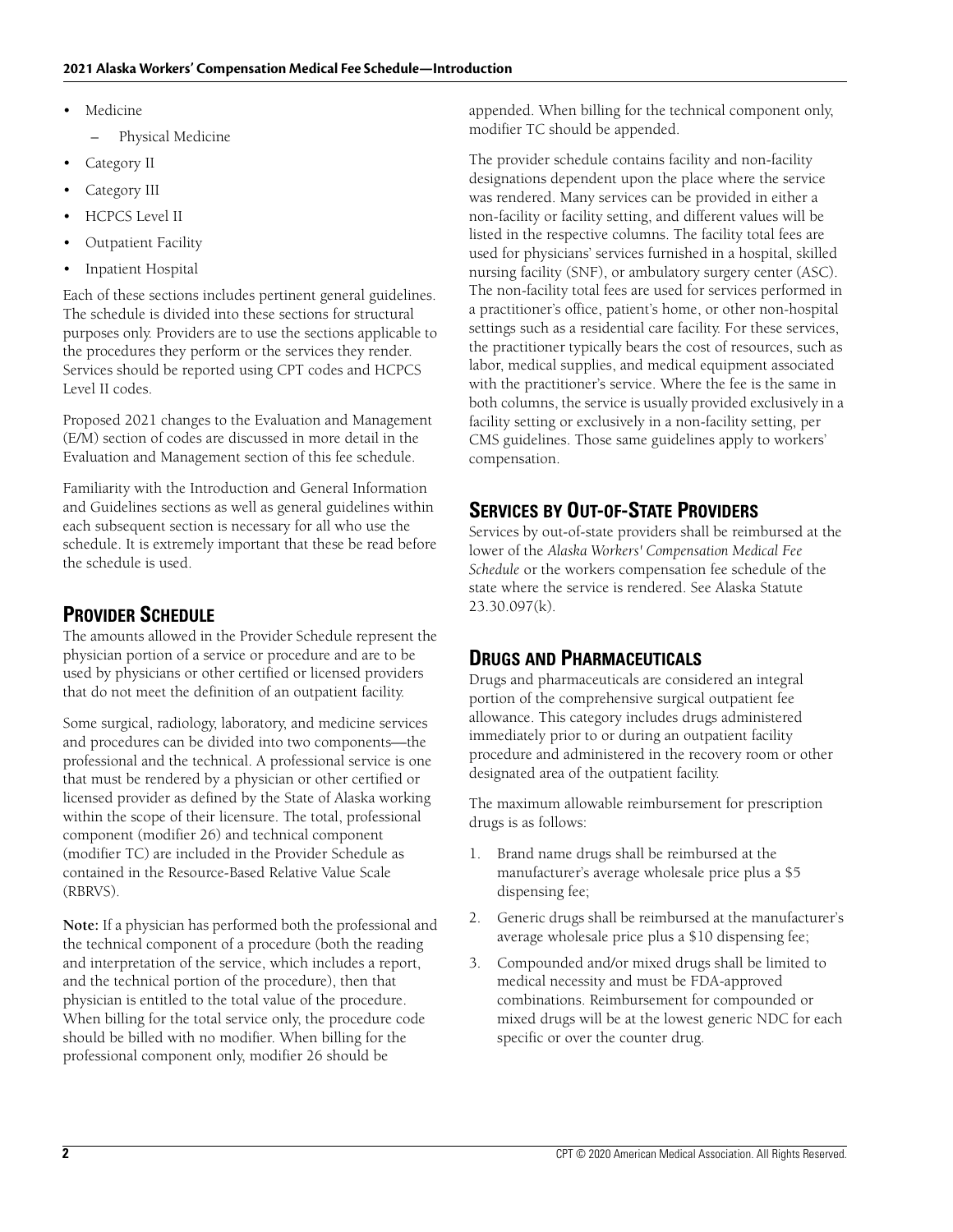## **HCPCS LEVEL II**

## **Durable Medical Equipment**

The sale, lease, or rental of durable medical equipment for use in a patient's home is not included in the provider's fee or the comprehensive surgical outpatient facility fee allowance.

HCPCS services are reported using the appropriate HCPCS codes as identified in the HCPCS Level II section. Examples include:

- Surgical boot for a postoperative podiatry patient
- Crutches for a patient with a fractured tibia

#### **Ambulance Services**

Ambulance services are reported using HCPCS Level II codes. Guidelines for ambulance services are separate from other services provided within the boundaries of the State of Alaska. See the HCPCS section for more information.

## **OUTPATIENT FACILITY**

The Outpatient Facility section represents services performed in an outpatient facility and billed utilizing the 837i format or UB04 (CMS 1450) claim form. This includes, but is not limited to, ambulatory surgical centers (ASC), hospitals, and freestanding clinics within hospital property. Only the types of facilities described above will be reimbursed using outpatient facility fees. Only those charges that apply to the facility services—not the professional—are included in the Outpatient Facility section.

## **INPATIENT HOSPITAL**

The Inpatient Hospital section represents services performed in an inpatient setting and billed on a UB-04 (CMS 1450) or 837i electronic claim form. Base rates and amounts to be applied to the Medicare Severity Diagnosis Related Groups (MS-DRG) are explained in more detail in the Inpatient Hospital section.

## **DEFINITIONS**

**Act** — the Alaska Workers' Compensation Act; Alaska Statutes, Title 23, Chapter 30.

**Bill** — a request submitted by a provider to an insurer for payment of health care services provided in connection with a covered injury or illness.

**Bill adjustment** — a reduction of a fee on a provider's bill.

**Board** — the Alaska Workers' Compensation Board.

**Case** — a covered injury or illness occurring on a specific date and identified by the worker's name and date of injury or illness.

**Consultation** — a service provided by a physician whose opinion or advice regarding evaluation and/or management of a specific problem is requested by another physician or other appropriate source.

**Covered injury** — accidental injury, an occupational disease or infection, or death arising out of and in the course of employment or which unavoidably results from an accidental injury. Injury includes one that is caused by the willful act of a third person directed against an employee because of the employment. Injury further includes breakage or damage to eyeglasses, hearing aids, dentures, or any prosthetic devices which function as part of the body. Injury does not include mental injury caused by stress unless it is established that the work stress was extraordinary and unusual in comparison to pressures and tensions experienced by individuals in a comparable work environment, or the work stress was the predominant cause of the mental injury. A mental injury is not considered to arise out of and in the course of employment if it results from a disciplinary action, work evaluation, job transfer, layoff, demotion, termination, or similar action taken in good faith by the employer.

**Critical care** — care rendered in a medical emergency that requires the constant attention of the provider, such as cardiac arrest, shock, bleeding, respiratory failure, and postoperative complications, and is usually provided in a critical care unit or an emergency care department.

**Day** — a continuous 24-hour period.

**Diagnostic procedure** — a service that helps determine the nature and causes of a disease or injury.

**Drugs** — a controlled substance as defined by law.

**Durable medical equipment (DME)** — specialized equipment that is designed to stand repeated use, is appropriate for home use, and is used solely for medical purposes.

**Employer** — the state or its political subdivision or a person or entity employing one or more persons in connection with a business or industry carried on within the state.

**Expendable medical supply** — a disposable article that is needed in quantity on a daily or monthly basis.

**Follow-up care** — care related to recovery from a specific procedure that is considered part of the procedure's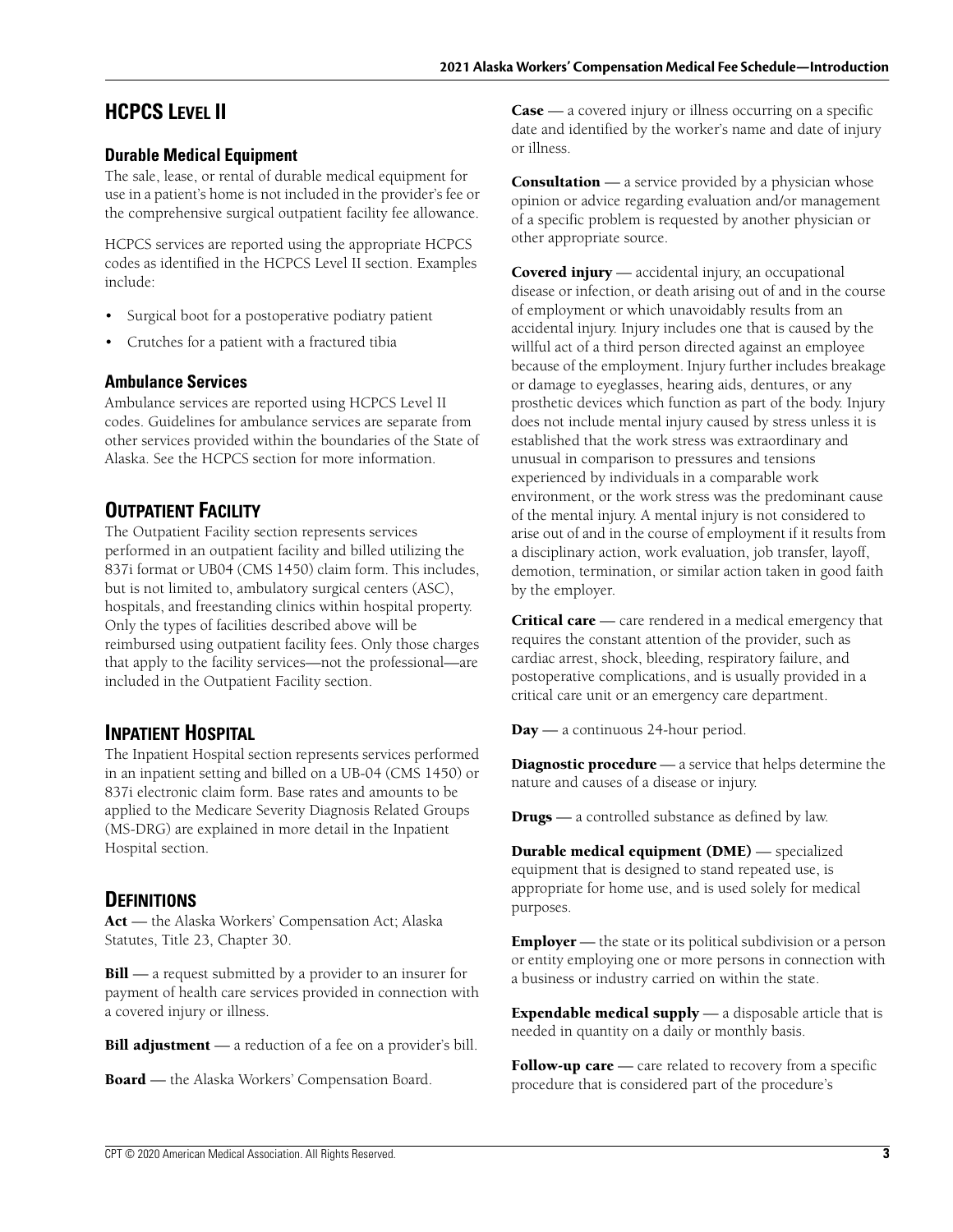maximum allowable fee, but does not include care for complications.

**Follow-up days** — the days of care following a surgical procedure that are included in the procedure's maximum allowable fee, but does not include care for complications. Follow-up days for Alaska include the day of surgery through termination of the postoperative period.

**Incidental surgery** — a surgery performed through the same incision, on the same day and by the same physician, that does not increase the difficulty or follow-up of the main procedure, or is not related to the diagnosis (e.g., appendectomy during hernia surgery).

**Independent procedure** — a procedure that may be carried out by itself, completely separate and apart from the total service that usually accompanies it.

**Insurer** — an entity authorized to insure under Alaska Statute 23.30.030 and includes self-insured employers.

**Maximum allowable reimbursement (MAR)** — the maximum amount for a procedure established by these rules, or the provider's usual and customary or billed charge, whichever is less, and except as otherwise specified.

**Medical record** — an electronic or paper record in which the medical service provider records the subjective and objective findings, diagnosis, treatment rendered, treatment plan, and return to work status and/or goals and improvement rating as applicable.

**Medical supply** — either a piece of durable medical equipment or an expendable medical supply.

**Modifier** — a two-digit number used in conjunction with the procedure code to describe any unusual circumstances arising in the treatment of an injured or ill employee.

**Operative report** — the provider's written or dictated description of the surgery and includes all of the following:

- Preoperative diagnosis
- Postoperative diagnosis
- A step-by-step description of the surgery
- Identification of problems that occurred during surgery
- Condition of the patient when leaving the operating room, the provider's office, or the health care organization.

**Optometrist** — an individual licensed to practice optometry.

**Orthotic equipment** — orthopedic apparatus designed to support, align, prevent or correct deformities, or improve the function of a moveable body part.

**Orthotist** — a person skilled and certified in the construction and application of orthotic equipment.

**Outpatient service** — services provided to patients who do not require hospitalization as inpatients. This includes outpatient ambulatory services, hospital-based emergency room services, or outpatient ancillary services that are based on the hospital premises. Refer to the Inpatient Hospital section of this fee schedule for reimbursement of hospital services.

**Payer** — the employer/insurer or self-insured employer, or third-party administrator (TPA) who pays the provider billings.

**Pharmacy** — the place where the science, art, and practice of preparing, preserving, compounding, dispensing, and giving appropriate instruction in the use of drugs is practiced.

**Physician** — under AS 23.30.395(32) and *Thoeni v. Consumer Electronic Services,* 151 P.3d 1249, 1258 (Alaska 2007), "physician" includes doctors of medicine, surgeons, chiropractors, osteopaths, dentists, optometrists, and psychologists.

**Primary procedure** — the therapeutic procedure most closely related to the principal diagnosis and, for billing purposes, the highest valued procedure.

**Procedure** — a unit of health service.

**Procedure code** — a five-digit numerical or alpha-numerical sequence that identifies the service performed and billed.

**Properly submitted bill** — a request by a provider for payment of health care services submitted to an insurer on the appropriate forms, with appropriate documentation, and within the time frame established in Alaska Statute 23.30.097.

**Prosthetic devices** — include, but are not limited to, eyeglasses, hearing aids, dentures, and such other devices and appliances, and the repair or replacement of the devices necessitated by ordinary wear and arising out of an injury.

**Prosthesis** — an artificial substitute for a missing body part.

**Prosthetist** — a person skilled and certified in the construction and application of a prosthesis.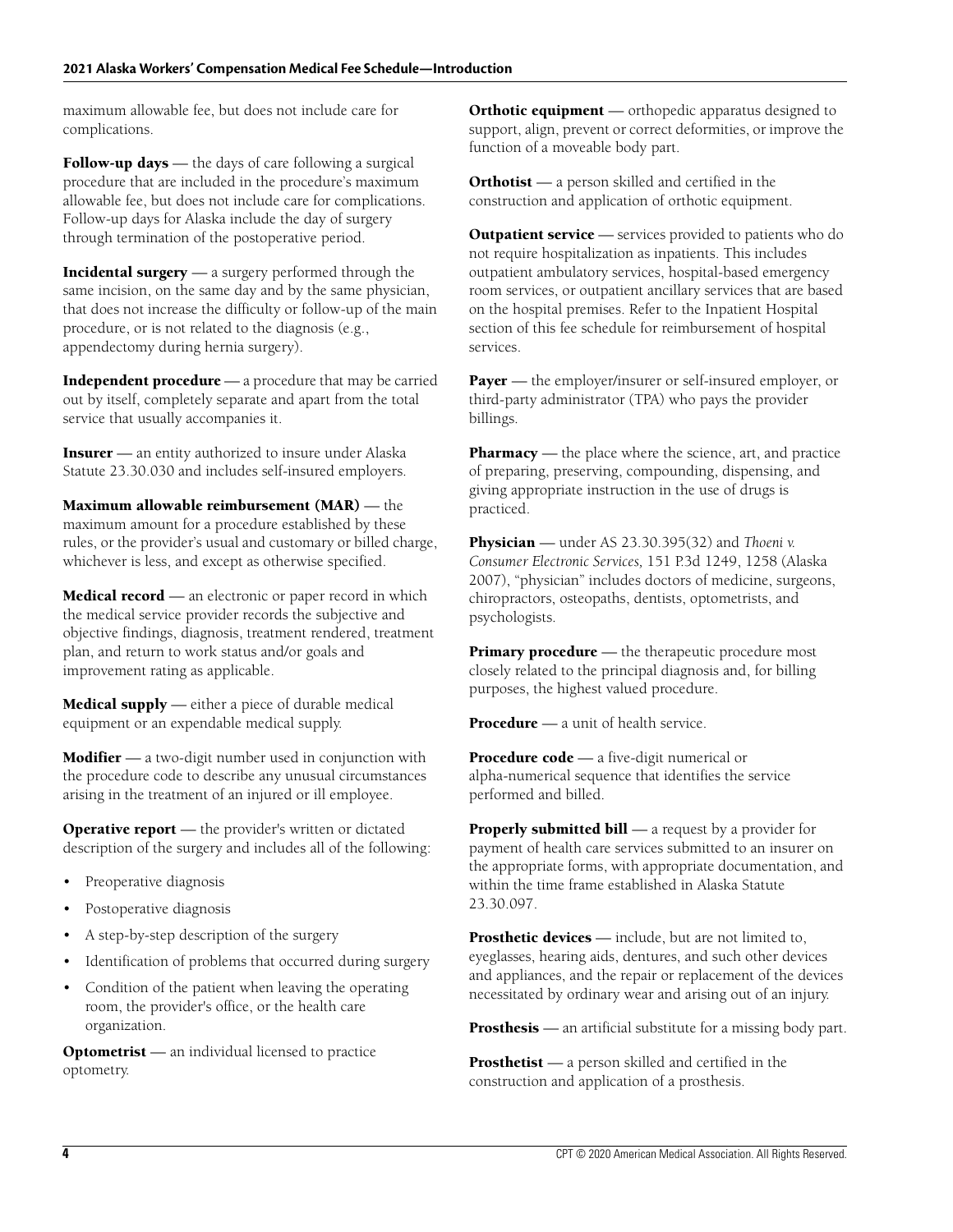**Provider** — any person or facility as defined in 8 AAC 45.900(a)(15) and licensed under AS 08 to furnish medical or dental services, and includes an out-of-state person or facility that meets the requirements of 8 AAC  $45.900(a)(15)$ and is otherwise qualified to be licensed under AS 08.

**Second opinion** — when a physician consultation is requested or required for the purpose of substantiating the necessity or appropriateness of a previously recommended medical treatment or surgical opinion. A physician providing a second opinion shall provide a written opinion of the findings.

**Secondary procedure** — a surgical procedure performed during the same operative session as the primary and, for billing purposes, is valued less than the first billed procedure.

**Special report** — a report requested by the payer to explain or substantiate a service or clarify a diagnosis or treatment plan.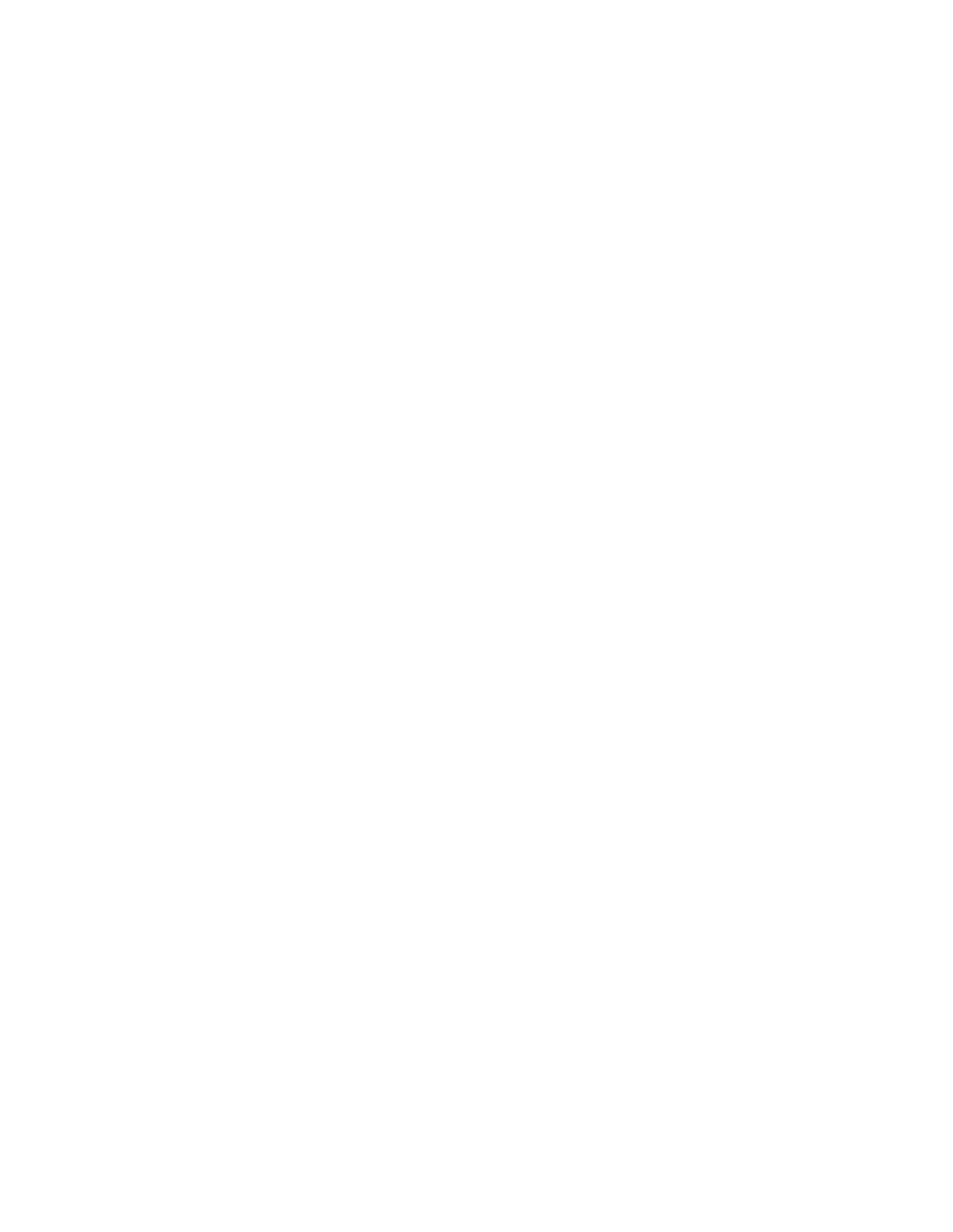## **General Information and Guidelines**

This section contains information that applies to all providers' billing independently, regardless of site of service. The guidelines listed herein apply only to providers' services, evaluation and management, anesthesia, surgery, radiology, pathology and laboratory, medicine, and durable medical equipment.

Insurers and payers are required to use the *Official Alaska Workers' Compensation Medical Fee Schedule* for payment of workers' compensation claims.

## **BILLING AND PAYMENT GUIDELINES**

#### **Fees for Medical Treatment**

The fee may not exceed the physician's actual fee or the maximum allowable reimbursement (MAR), whichever is lower. The MAR for **physician services** except anesthesia is calculated using the Resourced-Based Relative Value Scale (RBRVS) relative value units (RVU) produced by the Centers for Medicare and Medicaid Services (CMS) and the Geographic Practice Cost Index (GPCI) for Alaska based on the following formula:

(Work RVUs x Work GPCI) + (Practice Expense RVUs x Practice Expense GPCI) + (Malpractice RVUs x Malpractice  $GPCI$ ) = Total RVU

The Alaska MAR payment is determined by multiplying the total RVU by the applicable Alaska conversion factor, which is rounded to two decimals after the conversion factor is applied.

Example data for CPT code 10021 with the Alaska GPCI using the non-facility RVUs:

|                                                 | <b>RVUS</b> | <b>GPCI</b> | <b>SUBTOTAL</b> |
|-------------------------------------------------|-------------|-------------|-----------------|
| Work RVU x Work GPCI                            | 1.03        | 1.500       | 1.545           |
| Practice Expense RVU x Practice<br>Expense GPCI | 1.64        | 1.118       | 1.83352         |
| Malpractice RVU x Malpractice GPCI              | 0.13        | 0.661       | 0.08593         |
| <b>Total RVU</b>                                |             |             | 3.46445         |
|                                                 |             |             |                 |

**Data for the purpose of example only**

*Calculation using example data:*

**1.03 x 1.500 = 1.545 + 1.64 x 1.118 = 1.83352 + 0.13 x 1.661 = 0.08593 = 3.46445 3.46445 x \$125.00 (CF) = 433.0563 Payment is rounded to \$433.06**

The Alaska MAR for anesthesia is calculated as explained in the Anesthesia section. The Alaska MAR for laboratory, durable medical equipment (DME), drugs, and facility services is calculated separately, see the appropriate sections for more information.

Services by out-of-state providers shall be reimbursed at the lower of the *Alaska Workers' Compensation Medical Fee Schedule* or the workers compensation fee schedule of the state where the service is rendered. See Alaska Statute 23.30.097(k).

The provider schedule contains facility and non-facility designations dependent upon the place where the service was rendered. Many services can be provided in either a non-facility or facility setting, and different values will be listed in the respective columns. The facility total fees are used for physicians' services furnished in a hospital, skilled nursing facility (SNF), or ambulatory surgery center (ASC). The non-facility total fees are used for services performed in a practitioner's office, patient's home, or other non-hospital settings such as a residential care facility. For these services, the practitioner typically bears the cost of resources, such as labor, medical supplies, and medical equipment associated with the practitioner's service. Where the fee is the same in both columns, the service is usually provided exclusively in a facility setting or exclusively in a non-facility setting, per CMS guidelines. Those same guidelines apply to workers' compensation.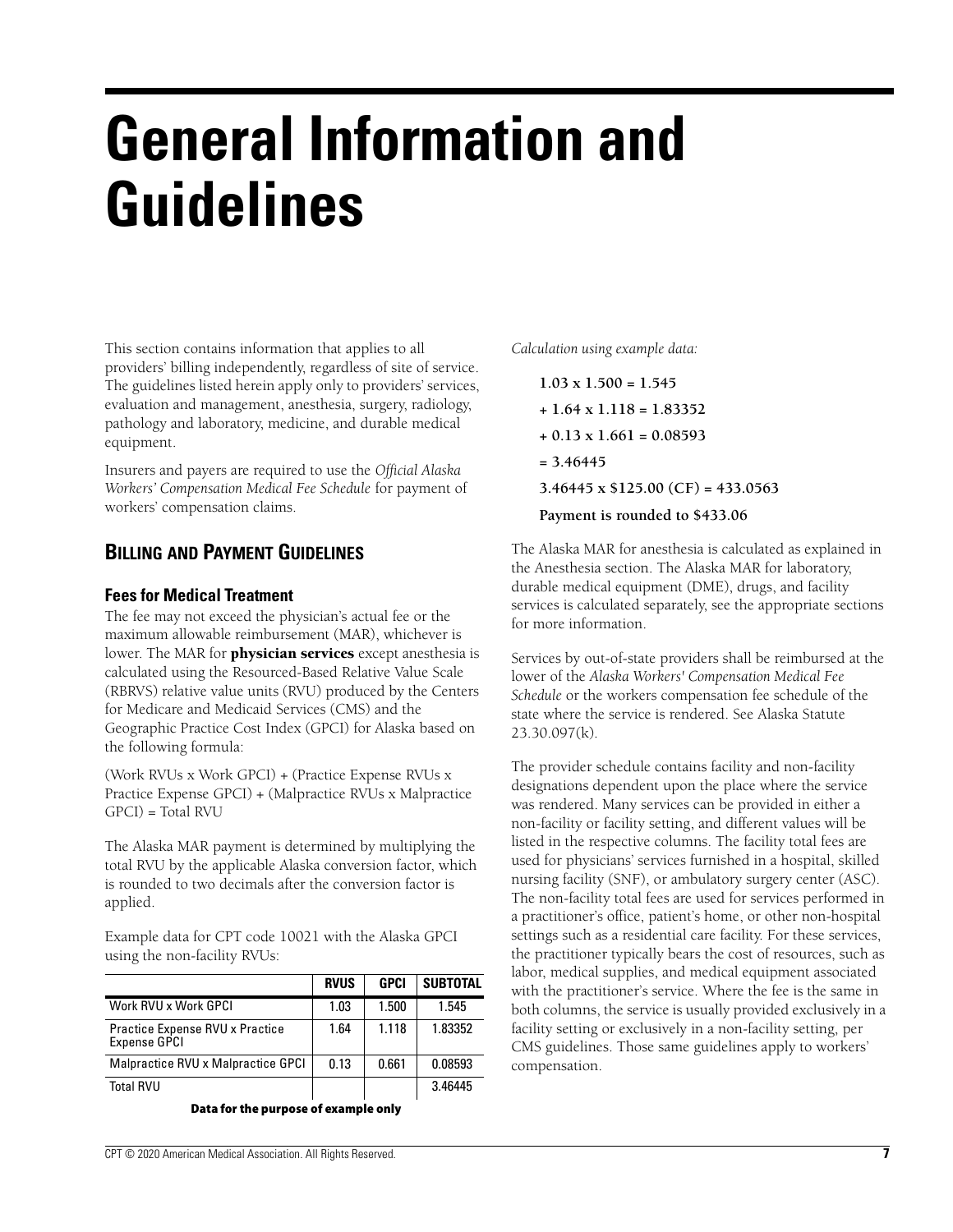#### **2021 Alaska Workers' Compensation Medical Fee Schedule—General Information and Guidelines**

The conversion factors are listed here with their applicable *Current Procedural Terminology* (CPT®) code ranges.

| <b>MEDICAL SERVICE</b>              | <b>CPT CODE RANGE</b>                             | <b>CONVERSION FACTOR</b> |
|-------------------------------------|---------------------------------------------------|--------------------------|
| Surgery                             | 10004-69990                                       | \$125.00                 |
| Radiology                           | 70010-79999                                       | \$134.00                 |
| Pathology and Lab                   | 80047-89398                                       | \$122.00                 |
| Medicine (excluding<br>anesthesia)  | 90281-99082 and<br>99151-99199 and<br>99500-99607 | \$80.00                  |
| <b>Fyaluation and</b><br>Management | 99091, 99202-99499                                | \$80.00                  |
| Anesthesia                          | 00100-01999 and<br>99100-99140                    | \$105.00                 |

An employer or group of employers may negotiate and establish a list of preferred providers for the treatment of its employees under the Act; however, the employees' right to choose their own attending physician is not impaired.

All providers may report and be reimbursed for codes 97014 and 97810–97814.

An employee may not be required to pay a fee or charge for medical treatment or service. For more information, refer to AS 23.30.097(f).

#### **RBRVS Status Codes**

The Centers for Medicare and Medicaid Services (CMS) RBRVS Status Codes are listed below. The CMS guidelines apply except where superseded by Alaska guidelines.

| <b>STATUS</b><br>CODE | THE CENTERS FOR<br><b>MEDICARE AND MEDICAID</b><br><b>SERVICES (CMS)</b><br><b>DEFINITION</b>                                                                                                                                                                                                                                          | OFFICIAL ALASKA<br><b>WORKERS' COMPENSATION</b><br><b>MEDICAL FEE SCHEDULE</b><br>GUIDELINE           |
|-----------------------|----------------------------------------------------------------------------------------------------------------------------------------------------------------------------------------------------------------------------------------------------------------------------------------------------------------------------------------|-------------------------------------------------------------------------------------------------------|
| А                     | Active Code. These codes<br>are paid separately under<br>the physician fee schedule, if<br>covered. There will be RVUs<br>for codes with this status.                                                                                                                                                                                  | The maximum fee for this<br>service is calculated as<br>described in Fees for Medi-<br>cal Treatment. |
| B                     | <b>Bundled Code. Payment for</b><br>covered services are always<br>bundled into payment for<br>other services not specified.<br>If RVUs are shown, they are<br>not used for Medicare pay-<br>ment. If these services are<br>covered, payment for them is<br>subsumed by the payment<br>for the services to which<br>they are incident. | No separate payment is<br>made for these services even<br>if an RVU is listed.                        |

| <b>STATUS</b><br>CODE | THE CENTERS FOR<br><b>MEDICARE AND MEDICAID</b><br><b>SERVICES (CMS)</b><br><b>DEFINITION</b>                                                                                                                                                                                                | OFFICIAL ALASKA<br><b>WORKERS' COMPENSATION</b><br><b>MEDICAL FEE SCHEDULE</b><br><b>GUIDELINE</b>                                                                                                                                                                                 |
|-----------------------|----------------------------------------------------------------------------------------------------------------------------------------------------------------------------------------------------------------------------------------------------------------------------------------------|------------------------------------------------------------------------------------------------------------------------------------------------------------------------------------------------------------------------------------------------------------------------------------|
| С                     | Contractors price the code.<br>Contractors will establish<br>RVUs and payment amounts<br>for these services, generally<br>on an individual case basis<br>following review of docu-<br>mentation such as an opera-<br>tive report.                                                            | The service may be a cov-<br>ered service of the Official<br>Alaska Workers' Compensa-<br>tion Medical Fee Schedule.<br>The maximum fee for this<br>service is calculated as<br>described in Fees for Medi-<br>cal Treatment or negotiated<br>between the payer and pro-<br>vider. |
| D                     | Deleted Codes. These codes<br>are deleted effective with the<br>beginning of the applicable<br>year.                                                                                                                                                                                         | Not in current RBRVS. Not<br>payable under the Official<br>Alaska Workers' Compensa-<br>tion Medical Fee Schedule.                                                                                                                                                                 |
| Е                     | <b>Excluded from Physician Fee</b><br>Schedule by regulation.<br>These codes are for items<br>and/or services that CMS<br>chose to exclude from the<br>fee schedule payment by<br>regulation. No RVUs are<br>shown, and no payment may<br>be made under the fee<br>schedule for these codes. | The service may be a cov-<br>ered service of the Official<br>Alaska Workers' Compensa-<br>tion Medical Fee Schedule.<br>The maximum fee for this<br>service is calculated as<br>described in Fees for Medi-<br>cal Treatment or negotiated<br>between the payer and pro-<br>vider. |
| F                     | Deleted/Discontinued Codes.<br>(Code not subject to a 90 day<br>grace period).                                                                                                                                                                                                               | Not in current RBRVS. Not<br>payable under the Official<br>Alaska Workers' Compensa-<br>tion Medical Fee Schedule.                                                                                                                                                                 |
| G                     | Not valid for Medicare pur-<br>poses. Medicare uses<br>another code for reporting<br>of, and payment for, these<br>services. (Code subject to a<br>90 day grace period.)                                                                                                                     | Not in current RBRVS. Not<br>payable under the Official<br>Alaska Workers' Compensa-<br>tion Medical Fee Schedule.                                                                                                                                                                 |
| н                     | Deleted Modifier. This code<br>had an associated TC and/or<br>26 modifier in the previous<br>year. For the current year, the<br>TC or 26 component shown<br>for the code has been<br>deleted, and the deleted<br>component is shown with a<br>status code of "H."                            | Not in current RBRVS. Not<br>payable with modifiers TC<br>and/or 26 under the <i>Official</i><br>Alaska Workers' Compensa-<br>tion Medical Fee Schedule.                                                                                                                           |
|                       | Not valid for Medicare pur-<br>poses. Medicare uses<br>another code for reporting<br>of, and payment for, these<br>services. (Code NOT subject<br>to a 90 day grace period.)                                                                                                                 | The service may be a cov-<br>ered service of the Official<br>Alaska Workers' Compensa-<br>tion Medical Fee Schedule.<br>The maximum fee for this<br>service is calculated as<br>described in Fees for Medi-<br>cal Treatment or negotiated<br>between the payer and pro-<br>vider. |
| J                     | <b>Anesthesia Services</b> . There<br>are no RVUs and no payment<br>amounts for these codes.<br>The intent of this value is to<br>facilitate the identification of<br>anesthesia services.                                                                                                   | Alaska recognizes the anes-<br>thesia base units in the <i>Rela-</i><br>tive Value Guide® published<br>by the American Society of<br>Anesthesiologists. See the<br>Relative Value Guide or<br>Anesthesia Section.                                                                  |
| М                     | <b>Measurement Codes. Used</b><br>for reporting purposes only.                                                                                                                                                                                                                               | These codes are supplemen-<br>tal to other covered services<br>and for informational pur-<br>poses only.                                                                                                                                                                           |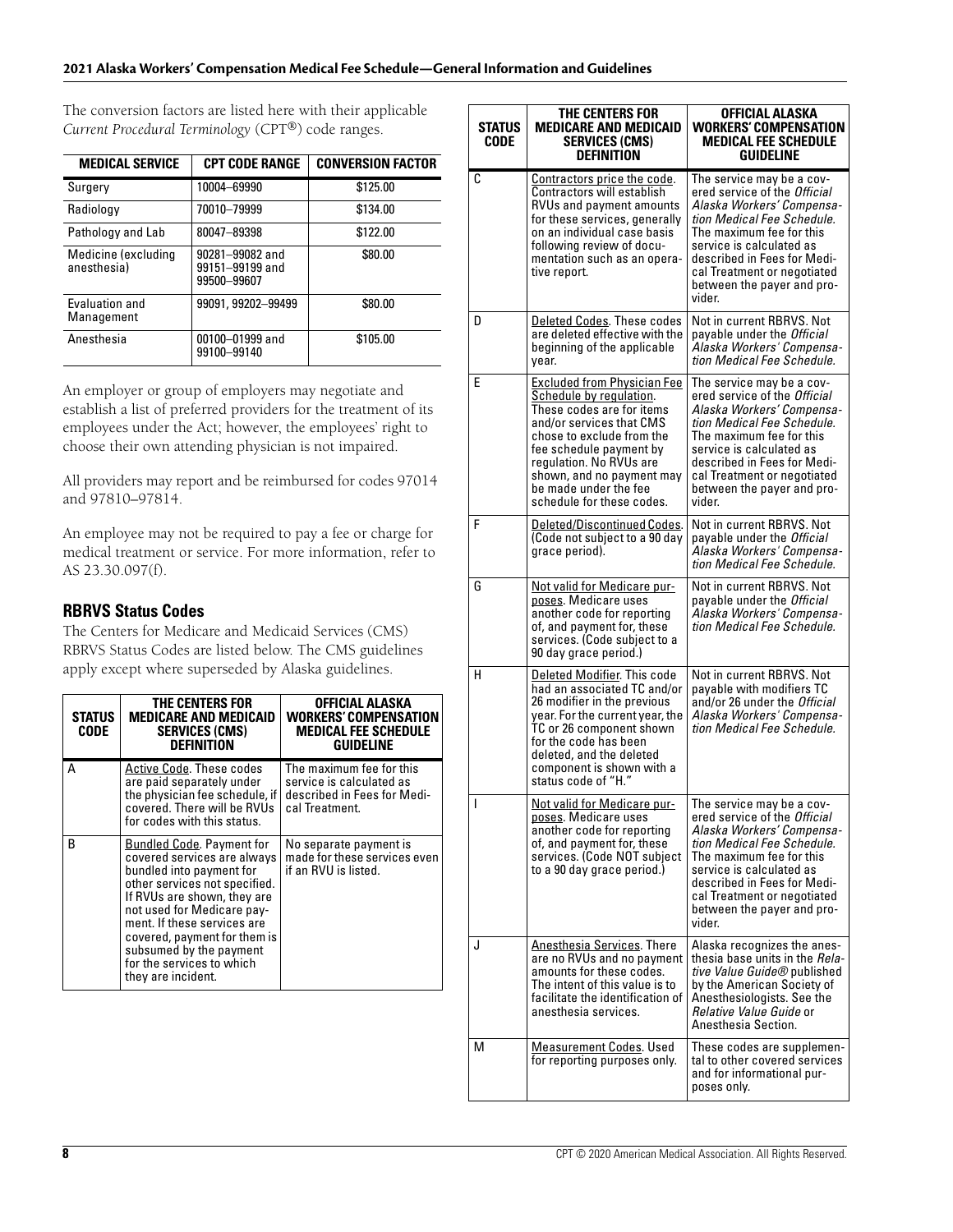| <b>STATUS</b><br>CODE | THE CENTERS FOR<br><b>MEDICARE AND MEDICAID</b><br><b>SERVICES (CMS)</b><br><b>DEFINITION</b>                                                                                                                                                                                                                                                                                                                                                                                                                                                                                                                                                                                                                                                                                                                        | OFFICIAL ALASKA<br><b>WORKERS' COMPENSATION</b><br><b>MEDICAL FEE SCHEDULE</b><br>GUIDELINE                                                                                                                                                                                               |
|-----------------------|----------------------------------------------------------------------------------------------------------------------------------------------------------------------------------------------------------------------------------------------------------------------------------------------------------------------------------------------------------------------------------------------------------------------------------------------------------------------------------------------------------------------------------------------------------------------------------------------------------------------------------------------------------------------------------------------------------------------------------------------------------------------------------------------------------------------|-------------------------------------------------------------------------------------------------------------------------------------------------------------------------------------------------------------------------------------------------------------------------------------------|
| N                     | Non-covered Services.<br>These services are not cov-<br>ered by Medicare.                                                                                                                                                                                                                                                                                                                                                                                                                                                                                                                                                                                                                                                                                                                                            | The service may be a cov-<br>ered service of the <i>Official</i><br>Alaska Workers' Compensa-<br>tion Medical Fee Schedule.<br>The maximum fee for this<br>service is calculated as<br>described in Fees for Medi-<br>cal Treatment or negotiated<br>between the payer and pro-<br>vider. |
| P                     | <u>Bundled/Excluded Codes</u> .<br>There are no RVUs and no<br>payment amounts for these<br>services. No separate pay-<br>ment should be made for<br>them under the fee schedule.<br>$\bullet$ If the item or service is<br>covered as incident to a<br>physician service and is<br>provided on the same day<br>as a physician service,<br>payment for it is bundled<br>into the payment for the<br>physician service to which<br>it is incident. (An example<br>is an elastic bandage fur-<br>nished by a physician inci-<br>dent to physician service.)<br>$\bullet$ If the item or service is<br>covered as other than inci-<br>dent to a physician ser-<br>vice, it is excluded from<br>the fee schedule (i.e.,<br>colostomy supplies) and<br>should be paid under the<br>other payment provision of<br>the Act. | The service may be a cov-<br>ered service of the <i>Official</i><br>Alaska Workers' Compensa-<br>tion Medical Fee Schedule.<br>The maximum fee for this<br>service is calculated as<br>described in Fees for Medi-<br>cal Treatment or negotiated<br>between the payer and pro-<br>vider. |
| R                     | <b>Restricted Coverage. Special</b><br>coverage instructions apply.<br>If covered, the service is car-<br>rier priced. (NOTE: The<br>majority of codes to which<br>this indicator will be<br>assianed are the<br>alpha-numeric dental codes,<br>which begin with "D." We<br>are assigning the indicator to<br>a limited number of CPT<br>codes which represent ser-<br>vices that are covered only<br>in unusual circumstances.)                                                                                                                                                                                                                                                                                                                                                                                     | The service may be a cov-<br>ered service of the <i>Official</i><br>Alaska Workers' Compensa-<br>tion Medical Fee Schedule.<br>The maximum fee for this<br>service is calculated as<br>described in Fees for Medi-<br>cal Treatment or negotiated<br>between the payer and pro-<br>vider. |
| т                     | $T =$ Paid as only service.<br>These codes are paid only if<br>there are no other services<br>payable under the PFS billed<br>on the same date by the<br>same practitioner. If any<br>other services payable under<br>the PFS are billed on the<br>same date by the same prac-<br>titioner, these services are<br>bundled into the service(s)<br>for which payment is made.                                                                                                                                                                                                                                                                                                                                                                                                                                          | The service may be a cov-<br>ered service of the Official<br>Alaska Workers' Compensa-<br>tion Medical Fee Schedule.                                                                                                                                                                      |

| <b>STATUS</b><br><b>CODE</b> | <b>THE CENTERS FOR</b><br><b>MEDICARE AND MEDICAID</b><br><b>SERVICES (CMS)</b><br><b>DEFINITION</b>                                                                                                                                                                                                                                                                                                               | OFFICIAL ALASKA<br><b>WORKERS' COMPENSATION</b><br><b>MEDICAL FEE SCHEDULE</b><br><b>GUIDELINE</b>                                                                                                                                                                                                                                                              |
|------------------------------|--------------------------------------------------------------------------------------------------------------------------------------------------------------------------------------------------------------------------------------------------------------------------------------------------------------------------------------------------------------------------------------------------------------------|-----------------------------------------------------------------------------------------------------------------------------------------------------------------------------------------------------------------------------------------------------------------------------------------------------------------------------------------------------------------|
| χ                            | <b>Statutory Exclusion. These</b><br>codes represent an item or<br>service that is not in the stat-<br>utory definition of "physician<br>services" for fee schedule<br>payment purposes. No RVUs<br>or payment amounts are<br>shown for these codes, and<br>no payment may be made<br>under the physician fee<br>schedule. (Examples are<br>ambulance services and<br>clinical diagnostic laboratory<br>services.) | The service may be a cov-<br>ered service of the Official<br>Alaska Workers' Compensa-<br>tion Medical Fee Schedule.<br>The maximum fee for this<br>service is calculated as<br>described in Fees for Medi-<br>cal Treatment or negotiated<br>between the payer and pro-<br>vider. For ambulance ser-<br>vices see HCPCS Level II<br>section of this quideline. |

#### **Add-on Procedures**

The CPT book identifies procedures that are always performed in addition to the primary procedure and designates them with a + symbol. Add-on codes are never reported for stand-alone services but are reported secondarily in addition to the primary procedure. Specific language is used to identify add-on procedures such as "each additional" or "(List separately in addition to primary procedure)."

The same physician or other health service worker that performed the primary service/procedure must perform the add-on service/procedure. Add-on codes describe additional intra-service work associated with the primary service/procedure (e.g., additional digit(s), lesion(s), neurorrhaphy(s), vertebral segment(s), tendon(s), joint(s)). Add-on codes are not subject to reduction and should be reimbursed at the lower of the billed charges or 100 percent of MAR. Do not append modifier 51 to a code identified as an add-on procedure. Designated add-on codes are identified in Appendix D of the CPT book. Please reference the CPT book for the most current list of add-on codes.

Add-on procedures that are performed bilaterally are reported as two line items, and modifier 50 is not appended. These codes are identified with CPT-specific language at the code or subsection level. Modifiers RT and LT may be appended as appropriate.

#### **Exempt from Modifier 51 Codes**

The  $\odot$  symbol is used in the CPT book to identify codes that are exempt from the use of modifier 51 but have not been designated as CPT add-on procedures/services.

As the description implies, modifier 51 exempt procedures are not subject to multiple procedure rules and as such modifier 51 does not apply. Modifier 51 exempt codes are not subject to reduction and should be reimbursed at the lower of the billed charge or 100 percent of the MAR.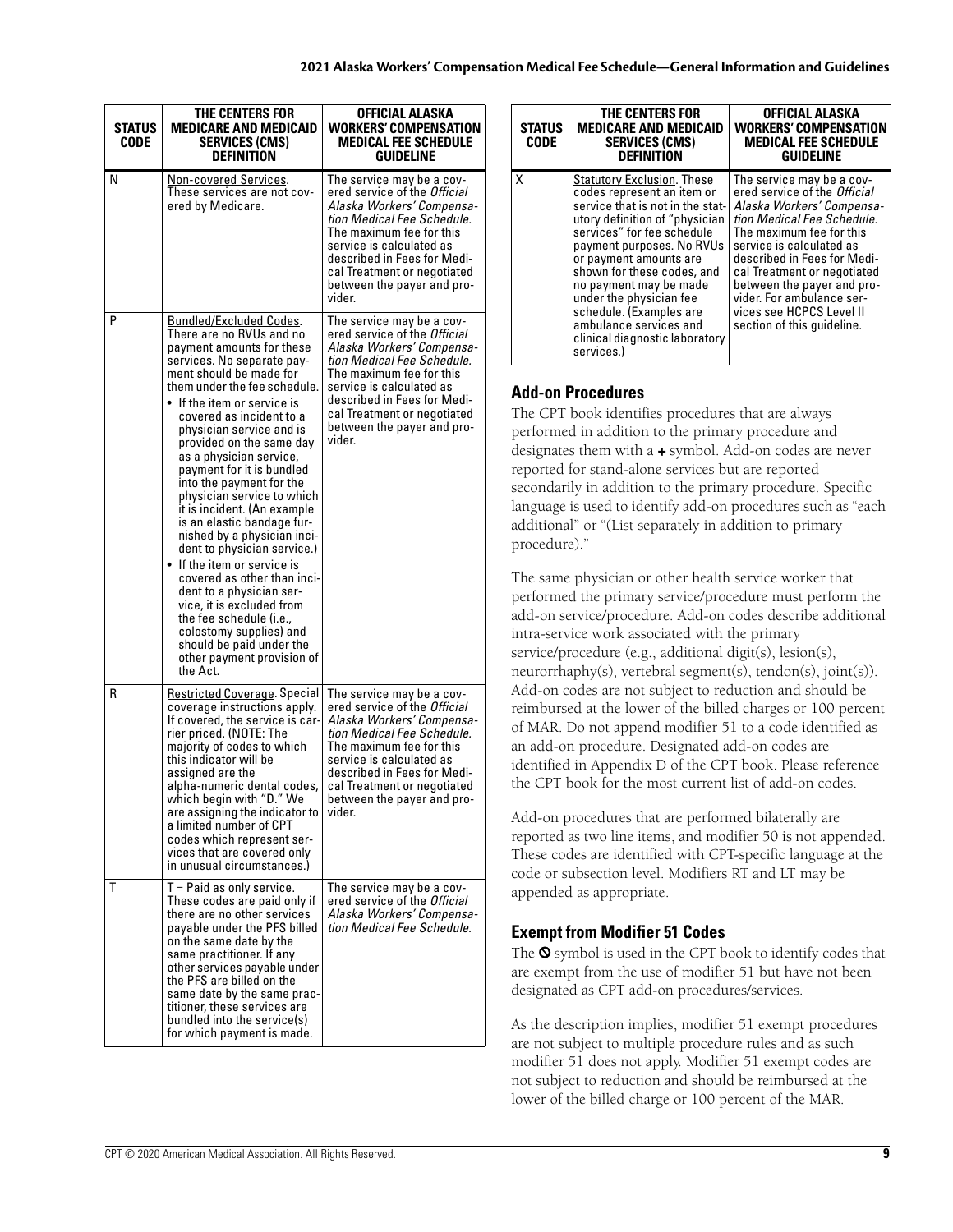Modifier 51 exempt services and procedures can be found in Appendix E of the CPT book.

#### **Professional and Technical Components**

Where there is an identifiable professional and technical component, modifiers 26 and TC are identified in the RBRVS. The relative value units (RVUs) for the professional component is found on the line with modifier 26. The RVUs for the technical component is found on the RBRVS line with modifier TC. The total procedure RVUs (a combination of the professional and technical components) is found on the RBRVS line without a modifier.

#### **Global Days**

This column in the RBRVS lists the follow-up days, sometimes referred to as the global period, of a service or procedure. In Alaska, it includes the day of the surgery through termination of the postoperative period.

Postoperative periods of 0, 10, and 90 days are designated in the RBRVS as 000, 010, and 090 respectively. Use the values in the RBRVS fee schedule for determining postoperative days. The following special circumstances are also listed in the postoperative period:

- MMM Designates services furnished in uncomplicated maternity care. This includes antepartum, delivery, and postpartum care.
- XXX Designates services where the global concept does not apply.
- YYY Designates services where the payer must assign a follow-up period based on documentation submitted with the claim. Procedures designated as YYY include unlisted procedure codes.
- ZZZ Designates services that are add-on procedures and as such have a global period that is determined by the primary procedure.

#### **Telehealth Services**

Telehealth services are covered and reimbursed at the lower of the billed amount or MAR. Telehealth services are identified in CPT with a star  $\star$  icon and in CPT appendix P. In addition, the Centers for Medicare and Medicaid Services (CMS) has a designated list of covered telehealth services. CPT and CMS guidelines will also be adopted in this fee schedule. Telehealth services should be performed using approved audio/visual methods where available. Telehealth services utilizing telephone only should be reported using the appropriate telephone codes (99441–99443). Telehealth services should be reported with modifier 95 appended.

#### **Supplies and Materials**

Supplies and materials provided by the physician (e.g., sterile trays, supplies, drugs, etc.) over and above those usually included with the office visit may be charged separately.

#### **Medical Reports**

A medical provider may not charge any fee for completing a medical report form required by the Workers' Compensation Division. A medical provider may not charge a separate fee for medical reports that are required to substantiate the medical necessity of a service. CPT code 99080 is not to be used to complete required workers' compensation insurance forms or to complete required documentation to substantiate medical necessity. CPT code 99080 is not to be used for signing affidavits or certifying medical records forms. CPT code 99080 is appropriate for billing only after receiving a request for a special report from the employer or payer.

In all cases of accepted compensable injury or illness, the injured worker is not liable for payment for any services for the injury or illness.

#### **Off-label Use of Medical Services**

All medications, treatments, experimental procedures, devices, or other medical services should be medically necessary, having a reasonable expectation of cure or significant relief of a covered condition and supported by medical record documentation, and, where appropriate, should be provided consistent with the approval of the Food and Drug Administration (FDA). Off-label medical services must include submission of medical record documentation and comprehensive medical literature review including at least two reliable prospective, randomized, placebo-controlled, or double-blind trials. The Alaska Division of Workers' Compensation (ADWC) will consider the quality of the submitted documents and determine medical necessity for off-label medical services. Off-label use of medical services will be reviewed annually by the Alaska Workers' Compensation Medical Services Review Committee (MSRC).

#### **Payment of Medical Bills**

Medical bills for treatment are due and payable within 30 days of receipt of the medical provider's bill, or a completed medical report, as prescribed by the Board under Alaska Statute 23.30.097. Unless the treatment, prescription charges, and/or transportation expenses are disputed, the employer shall reimburse the employee for such expenses within 30 days after receipt of the bill, chart notes, and medical report, itemization of prescription numbers, and/or the dates of travel and transportation expenses for each date of travel. A provider of medical treatment or services may receive payment for medical treatment and services under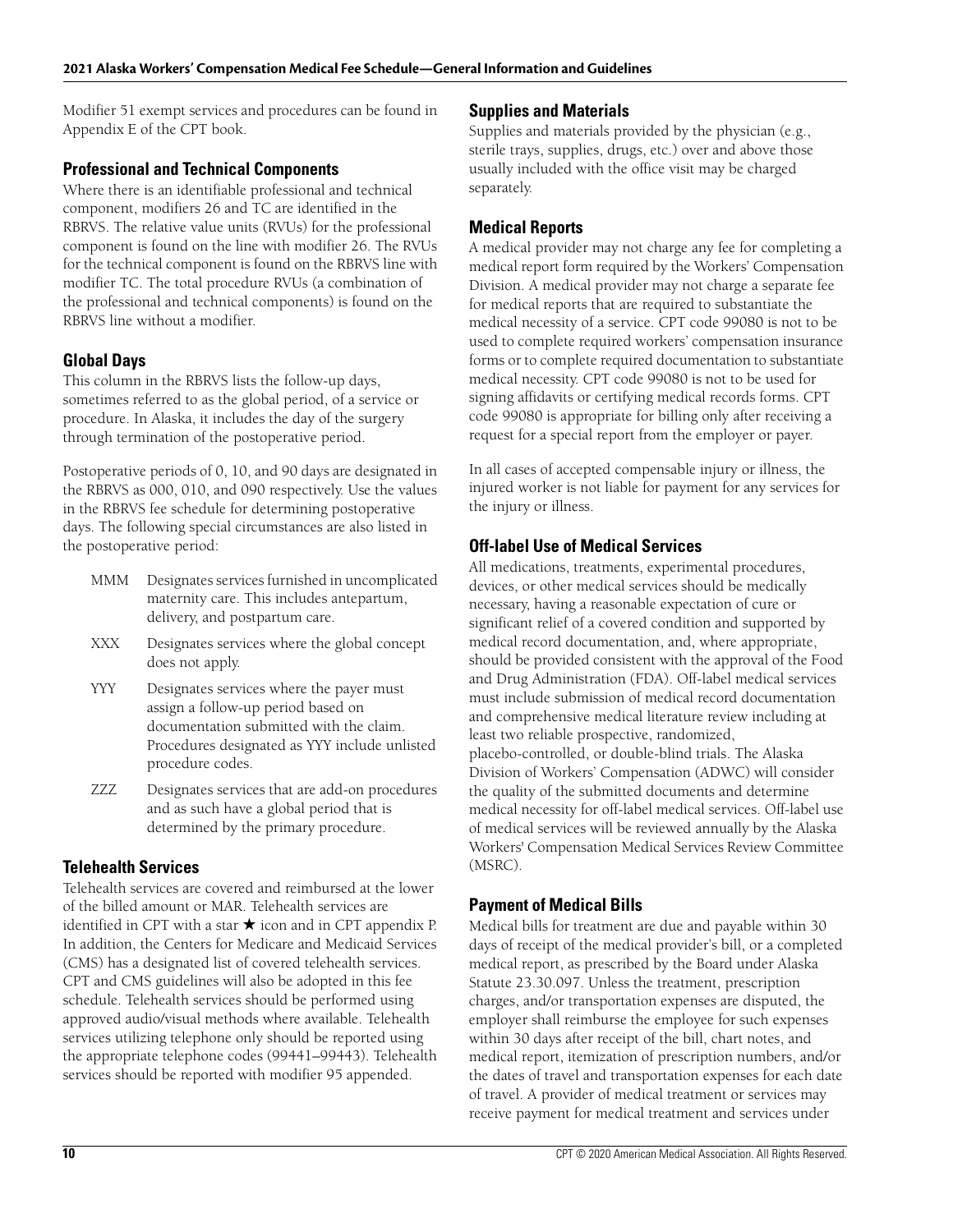this chapter only if the bill for services is received by the employer or appropriate payer within 180 days after the later of: (1) the date of service; or (2) the date that the provider knew of the claim and knew that the claim was related to employment.

A provider whose bill has been denied or reduced by the employer or appropriate payer may file an appeal with the Board within 60 days after receiving notice of the denial or reduction. A provider who fails to file an appeal of a denial or reduction of a bill within the 60-day period waives the right to contest the denial or reduction.

#### **Scope of Practice Limits**

Fees for services performed outside a licensed medical provider's scope of practice as defined by Alaska's professional licensing laws and associated regulatory boards will not be reimbursable.

#### **Board Forms**

All board bulletins and forms can be downloaded from the Alaska Workers' Compensation Division website: www.labor.state.ak.us/wc.

## **MODIFIERS**

Modifiers augment CPT and HCPCS codes to more accurately describe the circumstances of services provided. When applicable, the circumstances should be identified by a modifier code appended in the appropriate field for electronic or paper submission of the billing.

A complete list of the applicable CPT modifiers is available in Appendix A of the CPT book.

#### **Reimbursement Guidelines for CPT Modifiers**

Specific modifiers shall be reimbursed as follows:

**Modifier 26—**Reimbursement is calculated according to the RVU amount for the appropriate code and modifier 26.

**Modifier 50—**Reimbursement is the lower of the billed charge or 100 percent of the MAR for the procedure on the first side; reimbursement is the lower of the billed charge or 50 percent of the MAR for the procedure for the second side. If another procedure performed at the same operative session is higher valued, then both sides are reported with modifiers 51 and 50 and reimbursed at the lower of the billed charge or 50 percent of the MAR.

**Modifier 51—**Reimbursement is the lower of the billed charge or 100 percent of the MAR for the procedure with the highest relative value unit rendered during the same session as the primary procedure; reimbursement is the lower of the billed charge or 50 percent of the MAR for the procedure

primary procedure. Consistent with the Centers for Medicare and Medicaid

Services (CMS) guidelines, code-specific multiple procedure reduction guidelines apply to endoscopic procedures, and certain other procedures including radiology, diagnostic cardiology, diagnostic ophthalmology, and therapy services.

with the second highest relative value unit and all subsequent procedures during the same session as the

**Modifiers 80, 81, and 82—** Reimbursement is the lower of the billed charge or 20 percent of the MAR for the surgical procedure.

## **Applicable HCPCS Modifiers**

#### **Modifier TC—Technical Component**

Certain procedures are a combination of a physician component and a technical component. When the technical component is reported separately, the service may be identified by adding modifier TC to the usual procedure code. Reimbursement is the lower of the billed charge or 100 percent of the MAR for the procedure code with modifier TC.

#### **Modifier QZ—CRNA without medical direction by a physician**

Reimbursement is the lower of the billed charge or 85 percent of the MAR for the anesthesia procedure. Modifier QZ shall be used when unsupervised anesthesia services are provided by a certified registered nurse anesthetist.

## **State-Specific Modifiers**

#### **Modifier AS—Physician Assistant or Nurse Practitioner Assistant at Surgery Services**

When assistant at surgery services are performed by a physician assistant or nurse practitioner, the service is reported by appending modifier AS.

Reimbursement is the lower of the billed charge or 15 percent of the MAR for the procedure. Modifier AS shall be used when a physician assistant or nurse practitioner acts as an assistant surgeon and bills as an assistant surgeon.

Modifier AS is applied before modifiers 50, 51, or other modifiers that reduce reimbursement for multiple procedures.

If two procedures are performed by the PA or NP, see the example below:

| Procedure 1 (Modifier AS)     | \$1,350.00                                                                                                                                  |
|-------------------------------|---------------------------------------------------------------------------------------------------------------------------------------------|
| Procedure 2 (Modifier AS, 51) | \$1,100.00                                                                                                                                  |
| Reimbursement                 | $\left[ \begin{array}{l} $285.00 \left[ ( $1,350.00 \times .15 \right) + \ ((1,100.00 \times .15) \times .50 ) \right] \end{array} \right]$ |

**Data for the purpose of example only**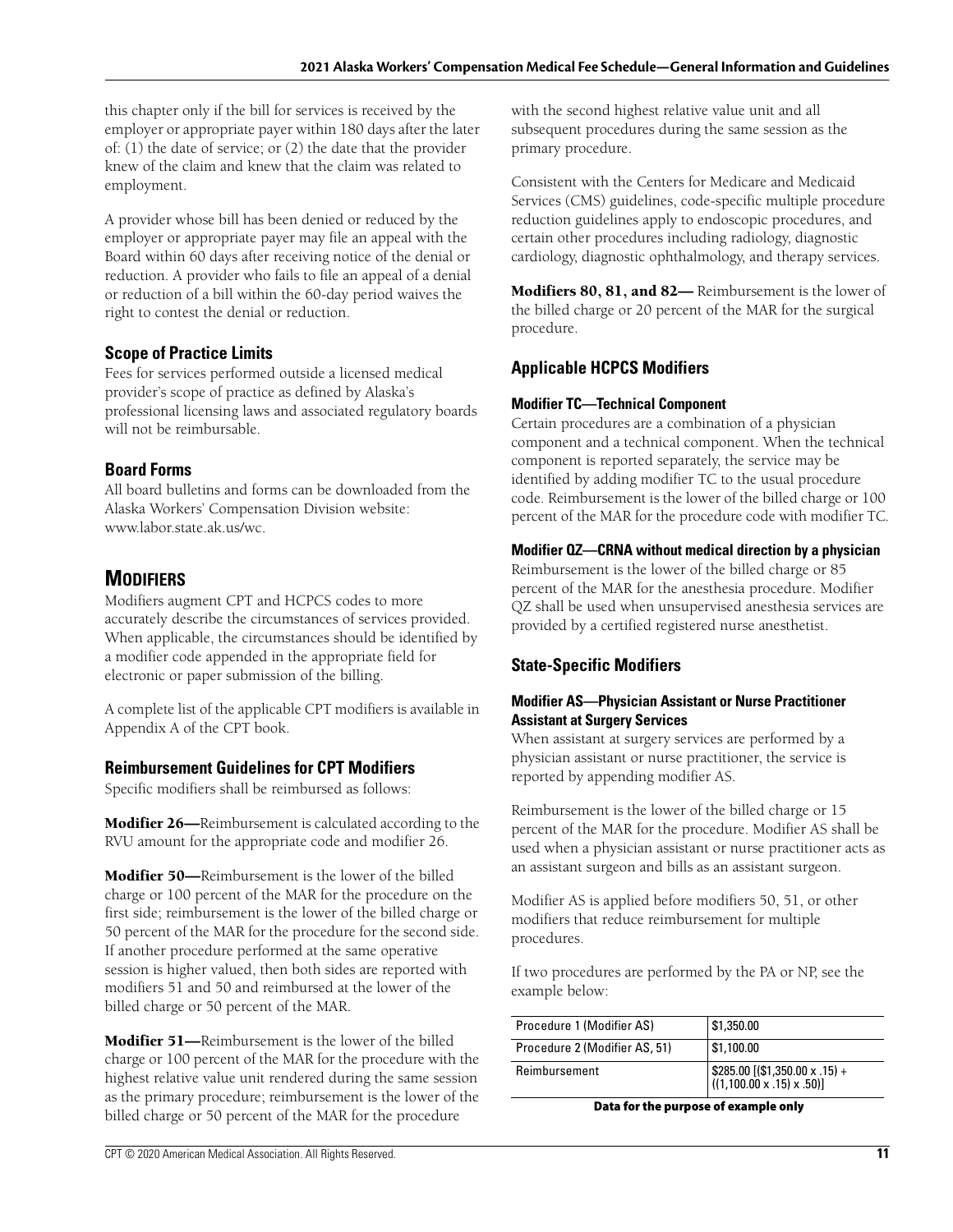#### **Modifier PE—Physician Assistants and Advanced Practice Registered Nurses**

Physician assistant and advanced practice registered nurse services are identified by adding modifier PE to the usual procedure code. A physician assistant must be properly certified and licensed by the State of Alaska and/or licensed or certified in the state where services are provided. An advanced practice registered nurse (APRN) must be properly certified and licensed by the State of Alaska and/or licensed or certified in the state where services are provided.

Reimbursement is the lower of the billed charge or 85 percent of the MAR for the procedure; modifier PE shall be used when services and procedures are provided by a physician assistant or an advanced practice registered nurse. When a PA or advanced practice registered nurse (APRN) provides care to a patient, modifier PE is appended. If an APRN assists, a surgery modifier PE is added. Modifier PE is applied before modifiers 50, 51, or other modifiers that reduce reimbursement for multiple procedures.

If two procedures are performed by the PA or APRN, see the example below:

| Procedure 1 (Modifier PE)     | \$150.00                                                                       |
|-------------------------------|--------------------------------------------------------------------------------|
| Procedure 2 (Modifier PE, 51) | \$130.00                                                                       |
| Reimbursement                 | $\frac{\$182.75}{(\$150.00 \times .85) + (\{130.00 \times .85) \times .50)\}}$ |

**Data for the purpose of example only**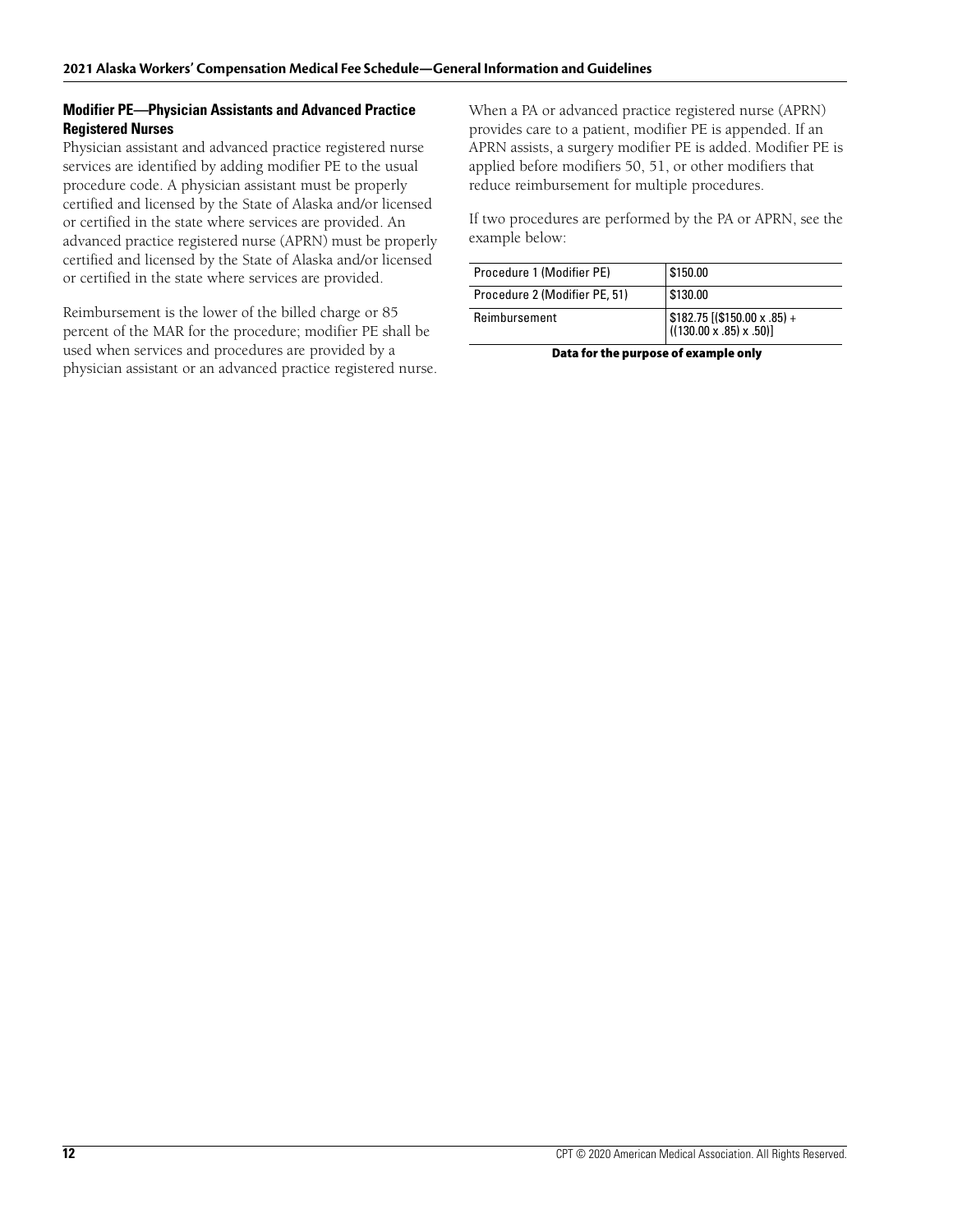## **Evaluation and Management**

## **GENERAL INFORMATION AND GUIDELINES**

This brief overview of the current guidelines should not be the provider's or payer's only experience with this section of the CPT® book. Carefully read the complete guidelines in the CPT book; much information is presented regarding aspects of a family history, the body areas and organ systems associated with examinations, and so forth.

The E/M code section is divided into subsections by type and place of service. Keep the following in mind when coding each service setting:

- A patient is considered an outpatient at a health care facility until formal inpatient admission occurs.
- All physicians use codes 99281–99285 for reporting emergency department services, regardless of hospital-based or non-hospital-based status.
- Consultation codes are linked to location.

Admission to a hospital or nursing facility includes evaluation and management services provided elsewhere (office or emergency department) by the admitting physician on the same day.

When exact text of the AMA 2020 CPT<sup>®</sup> guidelines is used, the text is either in quotations or is preceded by a reference to the CPT book, CPT instructional notes, or CPT guidelines.

## **BILLING AND PAYMENT GUIDELINES**

#### **Telehealth Services**

Telehealth services are covered and reimbursed at the lower of the billed amount or MAR. Telehealth services are identified in CPT with a star  $\star$  icon and in CPT appendix P. In addition, the Centers for Medicare and Medicaid Services (CMS) has a designated list of covered telehealth services. CPT and CMS guidelines will also be adopted in this fee schedule. Telehealth services should be performed using approved audio/visual methods where available. Telehealth services utilizing telephone only should be reported using the appropriate telephone codes (99441–99443). Telehealth services should be reported with modifier 95 appended.

## **New and Established Patient Service**

Several code subcategories in the Evaluation and Management (E/M) section are based on the patient's status as being either new or established. CPT guidelines clarify this distinction by providing the following time references:

"A new patient is one who has not received any professional services from the physician/qualified health care professional or another physician/qualified health care professional of the exact same specialty and subspecialty who belongs to the same group practice, within the past three years."

"An established patient is one who has received professional services from the physician/qualified health care professional, or another physician/qualified health care professional of the exact same specialty and subspecialty who belongs to the same group practice, within the past three years."

The new versus established patient guidelines also clarify the situation in which one physician is on call or covering for another physician. In this instance, classify the patient encounter the same as if it were for the physician who is unavailable.

## **E/M Service Components**

The first three components (history, examination, and medical decision making) are the keys to selecting the correct level of E/M codes, and all three components must be addressed in the documentation. However, in established, subsequent, and followup categories, only two of the three must be met or exceeded for a given code. CPT guidelines define the following:

1. The history component is categorized by four levels:

**Problem Focused** — chief complaint; brief history of present illness or problem.

**Expanded Problem Focused** — chief complaint; brief history of present illness; problem-pertinent system review.

**Detailed** — chief complaint; extended history of present illness; problem-pertinent system review extended to indicate a review of a limited number of additional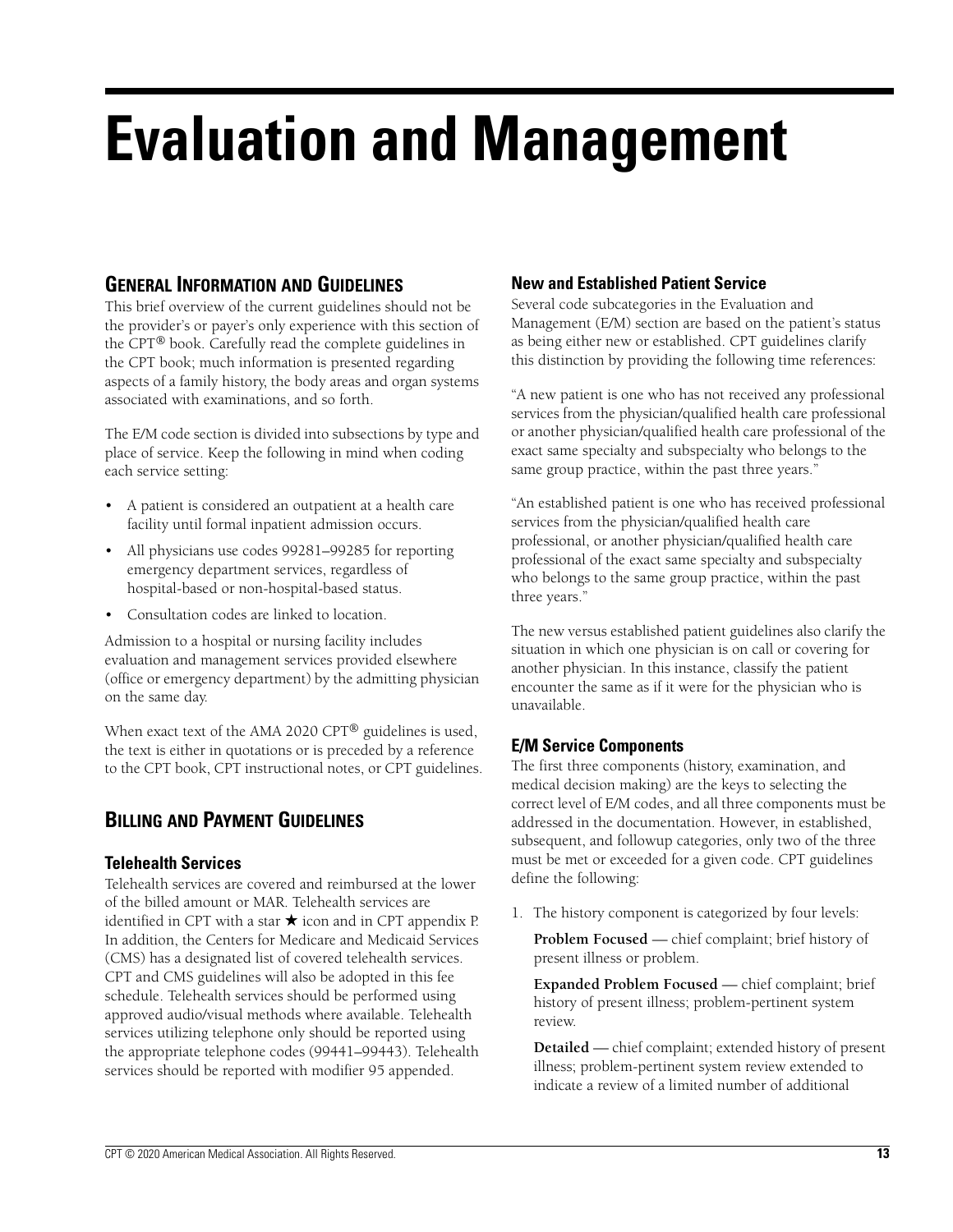systems; pertinent past, family medical, and/or social history directly related to the patient's problems.

**Comprehensive** — chief complaint; extended history of present illness; review of systems that is directly related to the problems identified in the history of the present illness plus a review of all additional body systems; complete past, family, and social history.

2. The physical exam component is similarly divided into four levels of complexity:

**Problem Focused** — an exam limited to the affected body area or organ system.

**Expanded Problem Focused** — a limited examination of the affected body area or organ system and of other symptomatic or related organ system(s).

**Detailed** — an extended examination of the affected body area(s) and other symptomatic or related organ system(s).

**Comprehensive** — A general multisystem examination or a complete examination of a single organ system.

The CPT book identifies the following body areas:

- Head, including the face
- Neck
- Chest, including breasts and axilla
- Abdomen
- Genitalia, groin, buttocks
- Back
- Each extremity

The CPT book identifies the following organ systems:

- Eyes
- Ears, Nose, Mouth, and Throat
- Cardiovascular
- **Respiratory**
- **Gastrointestinal**
- **Genitourinary**
- Musculoskeletal
- Skin
- Neurologic
- **Psychiatric**
- Hematologic/Lymphatic/Immunologic
- 3. Medical decision making is the final piece of the E/M coding process, and is somewhat more complicated to determine than are the history and exam components. Three subcomponents must be evaluated to determine the overall complexity level of the medical decision.
	- a. The number of possible diagnoses and/or the number of management options to be considered.
	- b. The amount and/or complexity of medical records, diagnostic tests, and other information that must be obtained, reviewed, and analyzed.
	- c. The risk of significant complications, morbidity, and/or mortality, as well as comorbidities associated with the patient's presenting problems, the diagnostic procedures, and/or the possible management options.

#### **Contributory Components**

Counseling, coordination of care, and the nature of the presenting problem are not major considerations in most encounters, so they generally provide contributory information to the code selection process. The exception arises when counseling or coordination of care dominates the encounter (more than 50 percent of the time spent). In these cases, time determines the proper code. Document the exact amount of time spent to substantiate the selected code. Also, set forth clearly what was discussed during the encounter. If a physician coordinates care with an interdisciplinary team of physicians or health professionals/agencies without a patient encounter, report it as a case management service.

Counseling is defined in the CPT book as a discussion with a patient and/or family concerning one or more of the following areas:

- Diagnostic results, impressions, and/or recommended diagnostic studies
- **Prognosis**
- Risks and benefits of management (treatment) options
- Instructions for management (treatment) and/or follow-up
- Importance of compliance with chosen management (treatment) options
- Risk factor reduction
- Patient and family education

E/M codes are designed to report actual work performed, not time spent. But when counseling or coordination of care dominates the encounter, time overrides the other factors and determines the proper code. Per CPT guidelines for office encounters, count only the time spent face-to-face with the patient and/or family; for hospital or other inpatient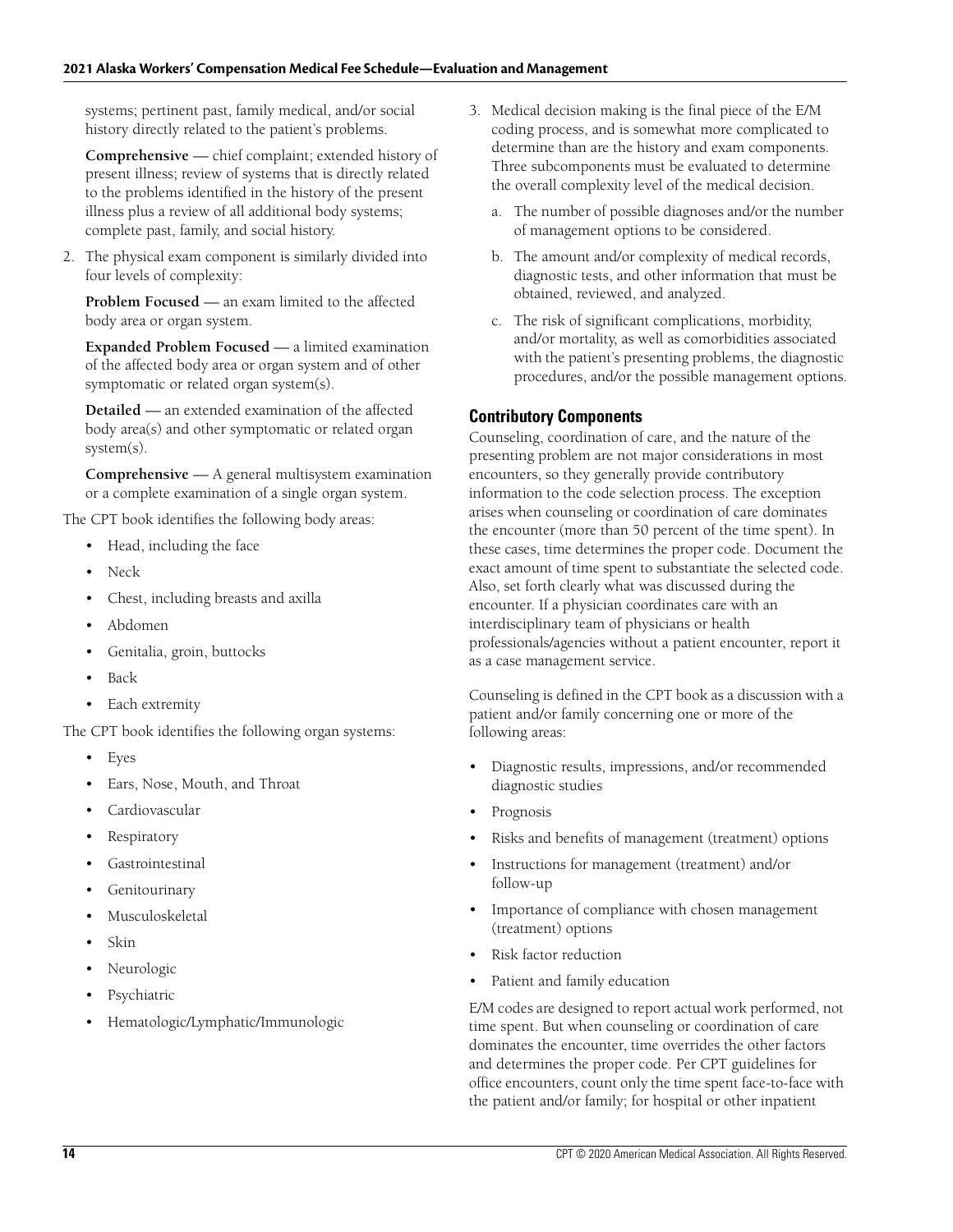encounters, count the time spent in the patient's unit or on the patient's floor. The time assigned to each code is an average and varies by physician. **Note:** Time is not a factor when reporting emergency room visits (99281–99285) like it is with other E/M services.

According to the CPT book, "a presenting problem is a disease, condition, illness, injury, symptom, sign, finding, complaint, or other reason" for the patient encounter. The CPT book defines five types of presenting problems. These definitions should be reviewed frequently, but remember, this information merely contributes to code selection—the presenting problem is not a key factor. For a complete explanation of evaluation and management services refer to the CPT book.

#### **2021 Changes to E/M Coding as Proposed by CPT**

At the time of adoption of this fee schedule, the American Medical Association (AMA) stated that the following changes would be made to CPT E/M codes for 2021. **Please refer to your 2021 CPT for final changes.**

#### **Codes 99202-99215**

Beginning in 2021, the office or other outpatient services codes 99202–99215 will have revised language and code 99201 is deleted. Code selection will be based on time or medical decision making (MDM). The time element must still be documented with the content of the patient discussion. Note that the time required for each visit has been revised. Time for 99202–99215 will include non-face-to-face time such as chart review including test results and charting. MDM has been revised with a new table which is similar to the Table of Risk but is specific to medical decision making for codes 99202–99215. History and exam are not required elements but should be performed and documented as appropriate to the patient encounter. Many of the terms specific to E/M services and specifically MDM have been defined. Additional information is available in the 2021 CPT or the AMA website

https://www.ama-assn.org/practice-management/cpt/cptevaluation-and-management.

#### **Other E/M Codes**

The changes described for CPT codes 99202–99215 are not applicable to the other E/M services. History, exam, and MDM are the key elements and should be documented. The Table of Risk is one element to determining the level of MDM for E/M codes other than 99202–99215, but the new MDM table is not referenced. When time is utilized to select a level of E/M (for codes other than 99202–99215), only the face-to-face time is considered, and the counseling coordination of care must be documented.

#### **Subcategories of Evaluation and Management**

The E/M section is broken down into subcategories by type of service. The following is an overview of these codes.

#### **Office or Other Outpatient Services (99202–99215)**

Use the Office or Other Outpatient Services codes to report the services for most patient encounters. Multiple office or outpatient visits provided on the same calendar date are billable if medically necessary. Support the claim with documentation. The description and requirements for office and other outpatient services are revised beginning in 2021. See the section *2021 Changes to E/M Coding as Proposed by CPT* for more details.

#### **Hospital Observation Services (99218–99220, 99224–99226)**

CPT codes 99218 through 99220 and 99224 through 99226 report E/M services provided to patients designated or admitted as "observation status" in a hospital. It is not necessary that the patient be located in an observation area designated by the hospital to use these codes; however, whenever a patient is placed in a separately designated observation area of the hospital or emergency department, these codes should be used.

The CPT instructional notes for Initial Hospital Observation Care include the following instructions:

- Use these codes to report the encounter(s) by the supervising physician or other qualified health care professional when the patient is designated as outpatient hospital "observation status."
- These codes include initiation of observation status, supervision of the health care plan for observation, and performance of periodic reassessments. To report observation encounters by other physicians, see Office or Other Outpatient Consultation codes (99241–99245) or Subsequent Observation Care (99224–99226).

When a patient is admitted to observation status in the course of an encounter in another site of service (e.g., hospital emergency department, physician's office, nursing facility), all E/M services provided by that physician on the same day are included in the admission for hospital observation. Only one physician can report initial observation services. Do not use these observation codes for postrecovery of a procedure that is considered a global surgical service.

Observation services are included in the inpatient admission service when provided on the same date. Use Initial Hospital Care codes for services provided to a patient who, after receiving observation services, is admitted to the hospital on the same date—the observation service is not reported separately.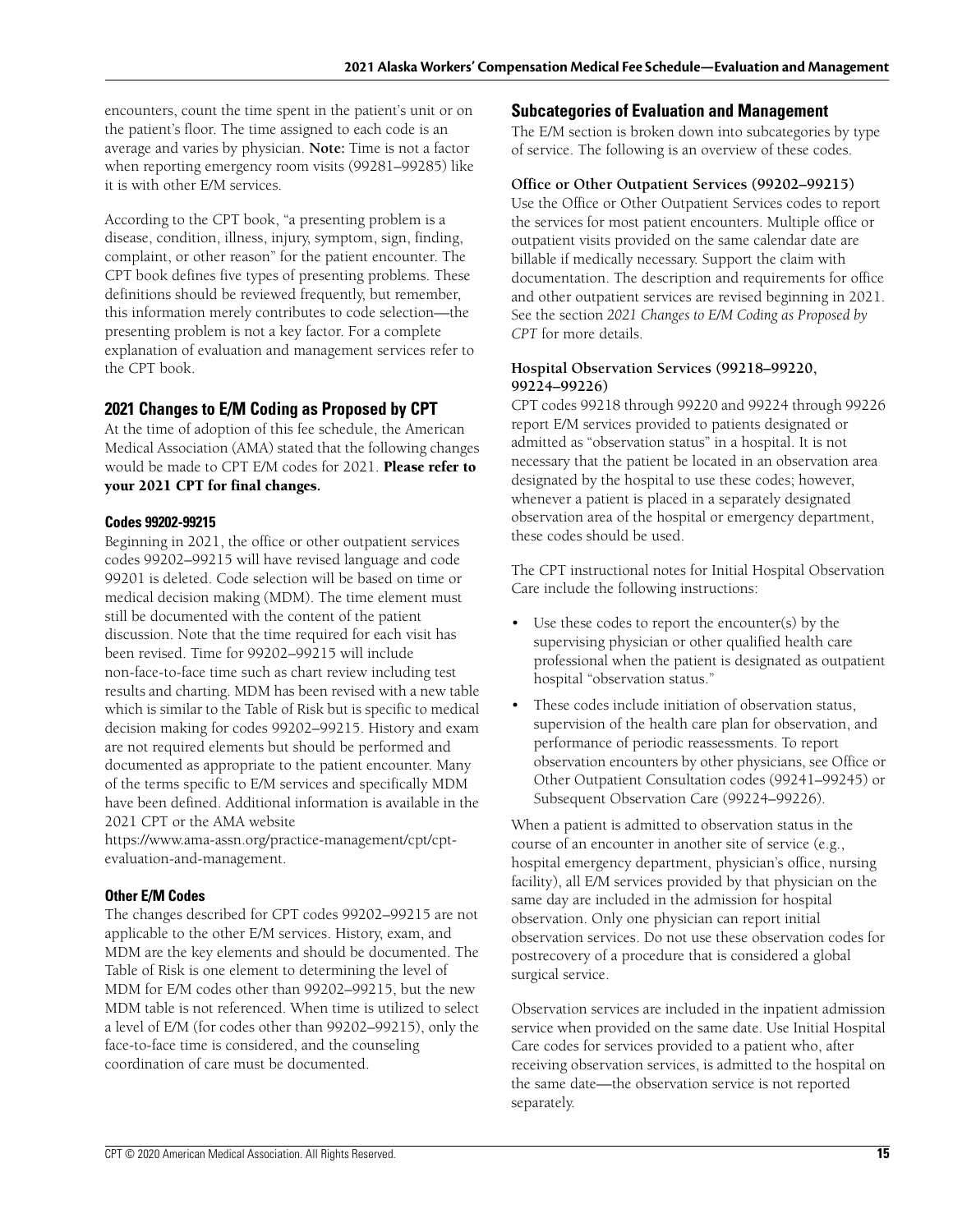#### **Observation Care Discharge Services (99217)**

This code reports observation care discharge services. Use this code only if discharge from observation status occurs on a date other than the initial date of observation status. The code includes final examination of the patient, discussion of the hospital stay, instructions for continuing care, and preparation of discharge records. If a patient is admitted to, and subsequently discharged from, observation status on the same date, see codes 99234–99236.

#### **Hospital Inpatient Services (99221–99223, 99231–99239)**

The codes for hospital inpatient services report admission to a hospital setting, follow-up care provided in a hospital setting, and hospital discharge-day management. Per CPT guidelines for inpatient care, the time component includes not only face-to-face time with the patient but also the physician's time spent in the patient's unit or on the patient's floor. This time may include family counseling or discussing the patient's condition with the family; establishing and reviewing the patient's record; documenting within the chart; and communicating with other health care professionals such as other physicians, nursing staff, respiratory therapists, and so on.

If the patient is admitted to a facility on the same day as any related outpatient encounter (office, emergency department, nursing facility, etc.), report the total care as one service with the appropriate Initial Hospital Care code.

Codes 99238 and 99239 report hospital discharge day management but exclude discharge of a patient from observation status (see 99217). When concurrent care is provided on the day of discharge by a physician other than the attending physician, report these services using Subsequent Hospital Care codes.

Only one hospital visit per day shall be payable except when documentation describes the medical necessity of more than one visit by a particular provider. Hospital visit codes shall be combined into the single code that best describes the service rendered where appropriate.

#### **Consultations (99241–99255)**

Consultations in the CPT book fall under two subcategories: Office or Other Outpatient Consultations and Initial Inpatient Consultations. For Follow-up Inpatient Consultations, see Subsequent Hospital Care codes 99231–99233 and Subsequent Nursing Facility Care codes 99307–99310. A confirmatory consultation requested by the patient and/or family is not reported with consultation codes but should instead be reported using the appropriate office visit codes (99202–99215). A confirmatory consultation requested by the attending physician, the employer, an attorney, or other appropriate source should be reported

using the consultation code for the appropriate site of service (Office/Other Outpatient Consultations 99241–99245 or Initial Inpatient Consultations 99251–99255). If counseling dominates the encounter, time determines the correct code in both subcategories. The general rules and requirements of a consultation are defined by the CPT book as follows:

- A consultation is a "a type of evaluation and management service provided at the request of another physician or appropriate source to either recommend care for a specific condition or problem or to determine whether to accept responsibility for ongoing management of the patient's entire care or for the care of a specific condition or problem."
- Most requests for consultation come from an attending physician or other appropriate source, and the necessity for this service must be documented in the patient's record. Include the name of the requesting physician on the claim form or electronic billing. Confirmatory consultations may be requested by the patient and/or family or may result from a second (or third) opinion. A confirmatory consultation requested by the patient and/or family is not reported with consultation codes but should instead be reported using the appropriate office visit codes (99202–99215). A confirmatory consultation requested by the attending physician, the employer, an attorney, or other appropriate source should be reported using the consultation code for the appropriate site of service (Office/Other Outpatient Consultations 99241–99245 or Initial Inpatient Consultations 99251–99255). If counseling dominates the encounter, time determines the correct code in both consultation subcategories.
- The consultant may initiate diagnostic and/or therapeutic services, such as writing orders or prescriptions and initiating treatment plans.
- The opinion rendered and services ordered or performed must be documented in the patient's medical record and a report of this information communicated to the requesting entity.
- Report separately any identifiable procedure or service performed on, or subsequent to, the date of the initial consultation.
- When the consultant assumes responsibility for the management of any or all of the patient's care subsequent to the consultation encounter, consultation codes are no longer appropriate. Depending on the location, identify the correct subsequent or established patient codes.

#### **Emergency Department Services (99281–99288)**

Emergency department (ED) service codes do not differentiate between new and established patients and are used by hospital-based and non-hospital-based physicians.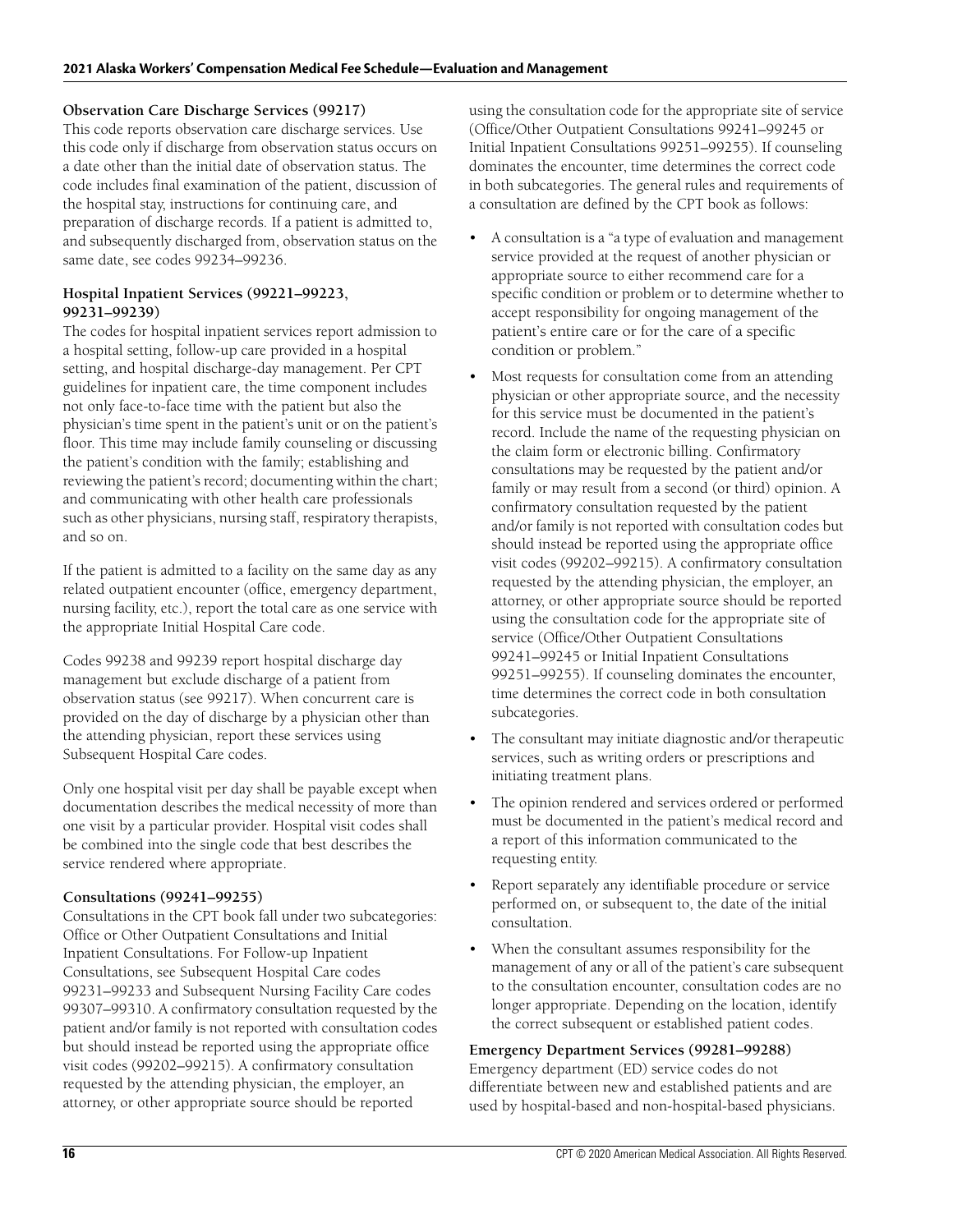The CPT guidelines clearly define an emergency department as "an organized hospital-based facility for the provision of unscheduled episodic services to patients who present for immediate medical attention. The facility must be available 24 hours a day." Care provided in the ED setting for convenience should not be coded as an ED service. Also note that more than one ED service can be reported per calendar day if medically necessary.

#### **Critical Care Services (99291–99292)**

The CPT book clarifies critical services providing additional detail about these services. Critical care is defined as "the direct delivery by a physician(s) or other qualified health care professional of medical care for a critically ill or injured patient. A critical illness or injury acutely impairs one or more vital organ systems such that there is a high probability of imminent or life-threatening deterioration in the patient's condition." Carefully read the guidelines in the CPT book for detailed information about the reporting of critical care services. Critical care is usually, but not always, given in a critical care area such as a coronary care unit (CCU), intensive care unit (ICU), pediatric intensive care unit (PICU), respiratory care unit (RCU), or the emergency care facility.

Note the following instructional guidelines for the Critical Care Service codes:

- Critical care codes include evaluation and management of the critically ill or injured patient, requiring constant attendance of the physician.
- Care provided to a patient who is not critically ill but happens to be in a critical care unit should be identified using Subsequent Hospital Care codes or Inpatient Consultation codes as appropriate.
- Critical care of less than 30 minutes should be reported using an appropriate E/M code.
- Critical care codes identify the total duration of time spent by a physician on a given date, even if the time is not continuous. Code 99291 reports the first 30-74 minutes of critical care and is used only once per date. Code 99292 reports each additional 30 minutes of critical care per date.
- Critical care of less than 15 minutes beyond the first hour or less than 15 minutes beyond the final 30 minutes should not be reported.

#### **Nursing Facility Services (99304–99318)**

Nursing facility E/M services have been grouped into three subcategories: Comprehensive Nursing Facility Assessments, Subsequent Nursing Facility Care, and Nursing Facility Discharge Services. Included in these codes are E/M services provided to patients in psychiatric residential treatment centers. These facilities must provide a "24-hour

therapeutically planned and professionally staffed group living and learning environment." Report other services, such as medical psychotherapy, separately when provided in addition to E/M services.

#### **Domiciliary, Rest Home (e.g., Boarding Home), or Custodial Care Services (99324–99337)**

These codes report care given to patients residing in a long-term care facility that provides room and board, as well as other personal assistance services. The facility's services do not include a medical component.

#### **Home Services (99341–99350)**

Services and care provided at the patient's home are coded from this subcategory. Code selection is based upon new or established patient status and the level of history, exam, and MDM provided. Time may be used to select a level of E/M when counseling or coordination of care dominate the service.

#### **Prolonged Services (99354–99360)**

This section of E/M codes includes the three service categories:

#### **Prolonged Physician Service with Direct (Face-to-Face) Patient Contact**

These codes report services involving direct (face-to-face) patient contact beyond the usual service, with separate codes for office and outpatient encounters (99354 and 99355) and for inpatient encounters (99356 and 99357). Prolonged physician services are reportable in addition to other physician services, including any level of E/M service. The codes report the total duration of face-to-face time spent by the physician on a given date, even if the time is not continuous.

Code 99354 or 99356 reports the first hour of prolonged service on a given date, depending on the place of service, with 99355 or 99357 used to report each additional 30 minutes for that date. Services lasting less than 30 minutes are not reportable in this category, and the services must extend 15 minutes or more into the next time period to be reportable. For example, services lasting one hour and twelve minutes are reported by 99354 or 99356 alone. Services lasting one hour and seventeen minutes are reported by the code for the first hour plus the code for an additional 30 minutes.

#### **Prolonged Physician Service without Direct (Face-to-Face) Patient Contact**

These prolonged physician services without direct (face-to-face) patient contact may include review of extensive records and tests, and communication (other than telephone calls) with other professionals and/or the patient and family. These are beyond the usual services and include both inpatient and outpatient settings.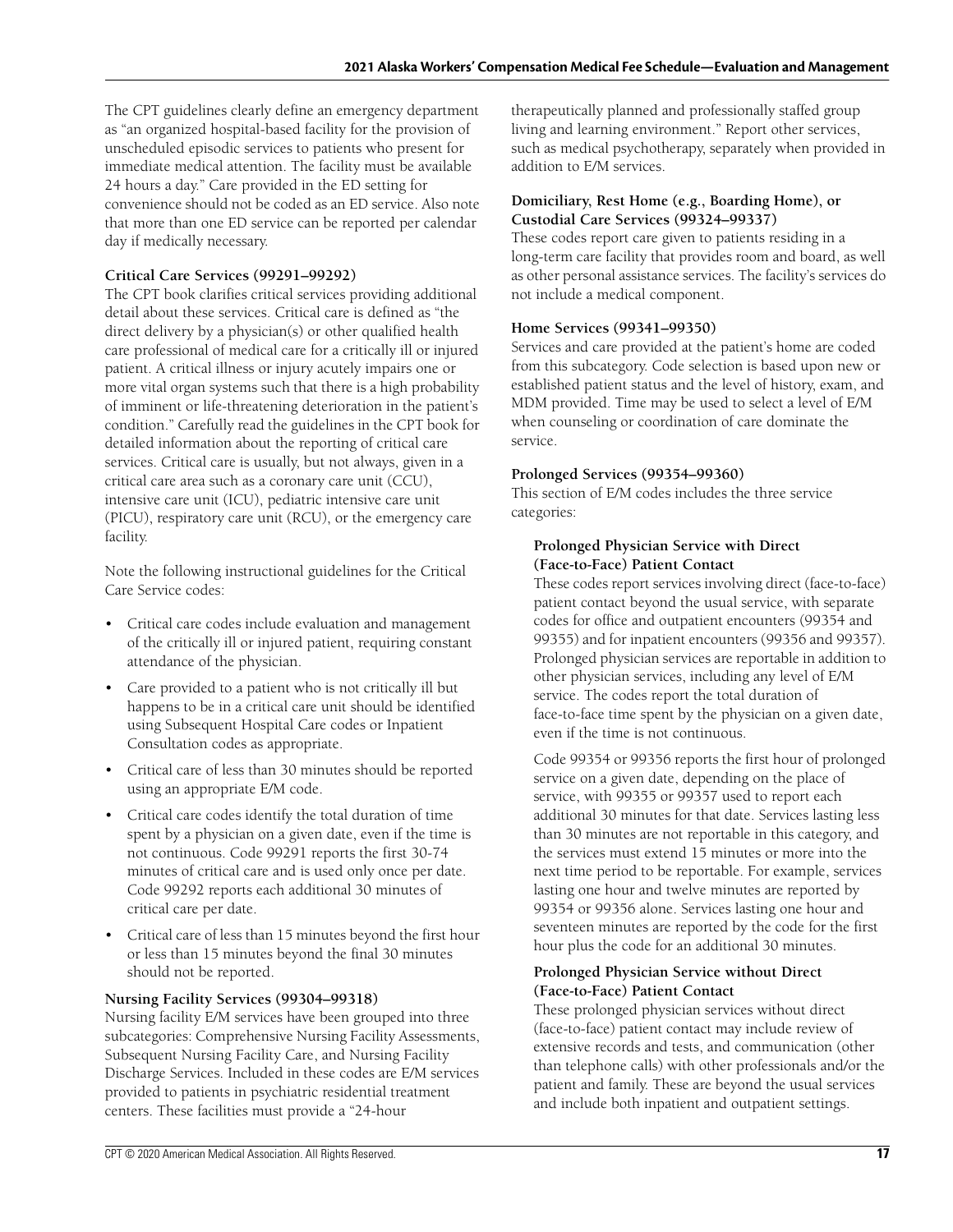Report these services in addition to other services provided, including any level of E/M service. Use 99358 to report the first hour and 99359 for each additional 30 minutes. All aspects of time reporting are the same as explained above for direct patient contact services.

#### **Physician Standby Services**

Code 99360 reports the circumstances of a physician who is requested by another physician to be on standby, and the standby physician has no direct patient contact. The standby physician may not provide services to other patients or be proctoring another physician for the time to be reportable. Also, if the standby physician ultimately provides services subject to a surgical package, the standby is not separately reportable.

This code reports cumulative standby time by date of service. Less than 30 minutes is not reportable, and a full 30 minutes must be spent for each unit of service reported. For example, 25 minutes is not reportable, and 50 minutes is reported as one unit (99360 x 1).

#### **Case Management Services (99366–99368)**

Physician case management is the process of physician-directed care. This includes coordinating and controlling access to the patient or initiating and/or supervising other necessary health care services.

#### **Care Plan Oversight Services (99374–99380)**

These codes report the services of a physician providing ongoing review and revision of a patient's care plan involving complex or multidisciplinary care modalities. Only one physician may report this code per patient per 30-day period, and only if more than 30 minutes is spent during the 30 days. Do not use this code for supervision of patients in nursing facilities or under the care of home health agencies unless the patient requires recurrent supervision of therapy. Also, low intensity and infrequent supervision services are not reported separately.

#### **Telephone Services (99441–99443, 99446–99449, 99451–99452)**

Telephone services are reported for telehealth services where only audio communication is available. Usually initiated by the patient or guardian, these codes are not reported if the telephone call results in a face-to-face encounter within 24 hours or the next available visit. Telephone services are not reported if provided within seven days of a face-to-face encounter or during the follow-up time associated with a surgical procedure.

#### **Special Evaluation and Management Services (99450, 99455–99456)**

This series of codes reports physician evaluations in order to establish baseline information for insurance certification and/or work related or medical disability.

Evaluation services for work related or disability evaluation is covered at the following total RVU values:

| 99455 | 10.63 |
|-------|-------|
| 99456 | 21.25 |

**Other Evaluation and Management Services (99499)** This is an unlisted code to report services not specifically defined in the CPT book.

## **MODIFIERS**

Modifiers augment CPT codes to more accurately describe the circumstances of services provided. When applicable, the circumstances should be identified by a modifier code appended in the appropriate field for electronic or paper submission of the billing.

A complete list of the applicable CPT modifiers is available in Appendix A of the CPT book.

## **State-Specific Modifier**

#### **Modifier PE: Physician Assistants and Advanced Practice Registered Nurses**

Physician assistant and advanced practice registered nurse services are identified by adding modifier PE to the usual procedure number. A physician assistant must be properly certified and licensed by the State of Alaska and/or licensed or certified in the state where services are provided. An advanced practice registered nurse (APRN) must be properly certified and licensed by the State of Alaska and/or licensed or certified in the state where services are provided.

Reimbursement is the lower of the billed charges or 85 percent of the MAR for the procedure; modifier PE shall be used when services and procedures are provided by a physician assistant or an advanced practice registered nurse.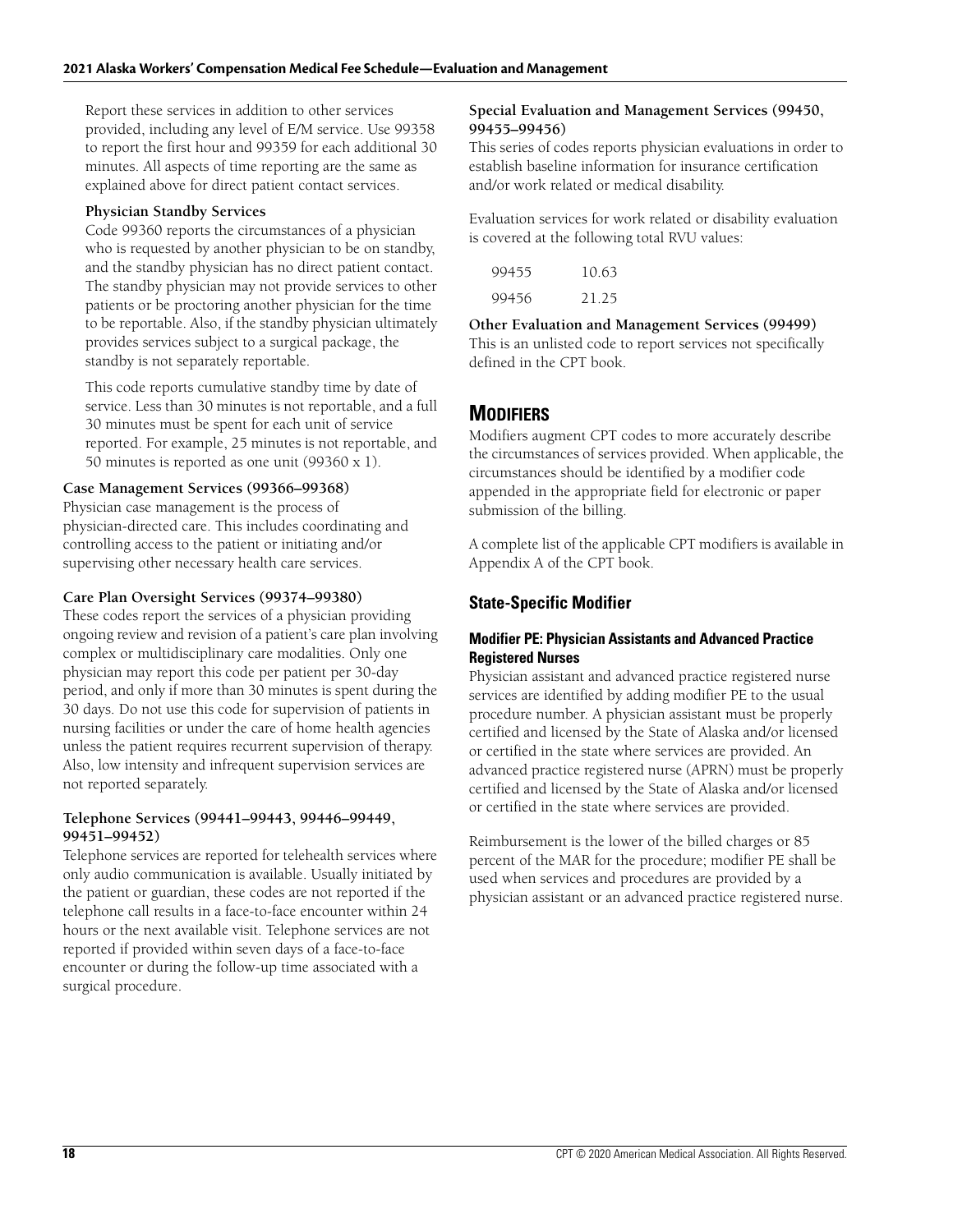## **Anesthesia**

## **GENERAL INFORMATION AND GUIDELINES**

This schedule utilizes the relative values for anesthesia services from the current *Relative Value Guide*® published by the American Society of Anesthesiologists (ASA). No relative values are published in this schedule—only the conversion factors and rules for anesthesia reimbursement.

Report services involving administration of anesthesia by the surgeon, the anesthesiologist, or other authorized provider by using the CPT® five-digit anesthesia procedure code(s) (00100–01999), physical status modifier codes, qualifying circumstances codes (99100–99140), and modifier codes (defined under Anesthesia Modifiers later in these ground rules).

## **BILLING AND PAYMENT GUIDELINES**

Anesthesia services include the usual preoperative and postoperative visits, the administration of the anesthetic, and the administration of fluids and/or blood incident to the anesthesia or surgery. Local infiltration, digital block, topical, or Bier block anesthesia administered by the operating surgeon are included in the surgical services as listed.

When multiple operative procedures are performed on the same patient at the same operative session, the anesthesia value is that of the major procedure only (e.g., anesthesia base of the major procedure plus total time).

Anesthesia values consist of the sum of anesthesia base units, time units, physical status modifiers, and the value of qualifying circumstances multiplied by the specific anesthesia conversion factor \$105.00. Relative values for anesthesia procedures (00100–01999, 99100–99140) are as specified in the current *Relative Value Guide* published by the American Society of Anesthesiologists.

#### **Time for Anesthesia Procedures**

Time for anesthesia procedures is calculated in 15-minute units. Anesthesia time starts when the anesthesiologist begins constant attendance on the patient for the induction of anesthesia in the operating room or in an equivalent area. Anesthesia time ends when the anesthesiologist is no longer in personal attendance and the patient may be safely placed under postoperative supervision.

### **Calculating Anesthesia Charges**

The following scenario is for the purpose of example only:

01382 Anesthesia for arthroscopic procedure of knee joint

Dollar Conversion Unit = \$105.00

Base Unit Value = 3

Time Unit Value =  $8(4 \text{ units per hr x } 2 \text{ hrs})$ 

Physical Status Modifier Value = 0

Qualifying Circumstances Value = 0

Anesthesia Fee = \$105.00 x (3 Base Unit Value + 8 Time Unit Value + 0 Physical Status Modifier Value + 0 Qualifying Circumstances Value) = \$1,155.00

Physical status modifiers and qualifying circumstances are discussed below. Assigned unit values are added to the base unit for calculation of the total maximum allowable reimbursement (MAR).

#### **Anesthesia Supervision**

Reimbursement for the combined charges of the nurse anesthetist and the supervising physician shall not exceed the scheduled value for the anesthesia services if rendered solely by a physician.

#### **Anesthesia Monitoring**

When an anesthesiologist is required to participate in and be responsible for monitoring the general care of the patient during a surgical procedure but does not administer anesthesia, charges for these services are based on the extent of the services rendered.

#### **Other Anesthesia**

Local infiltration, digital block, or topical anesthesia administered by the operating surgeon is included in the unit value for the surgical procedure.

If the attending surgeon administers the regional anesthesia, the value shall be the lower of the "basic" anesthesia value only, with no added value for time, or billed charge (see Anesthesia by Surgeon in the Surgery guidelines). Surgeons are to use surgical codes billed with modifier 47 for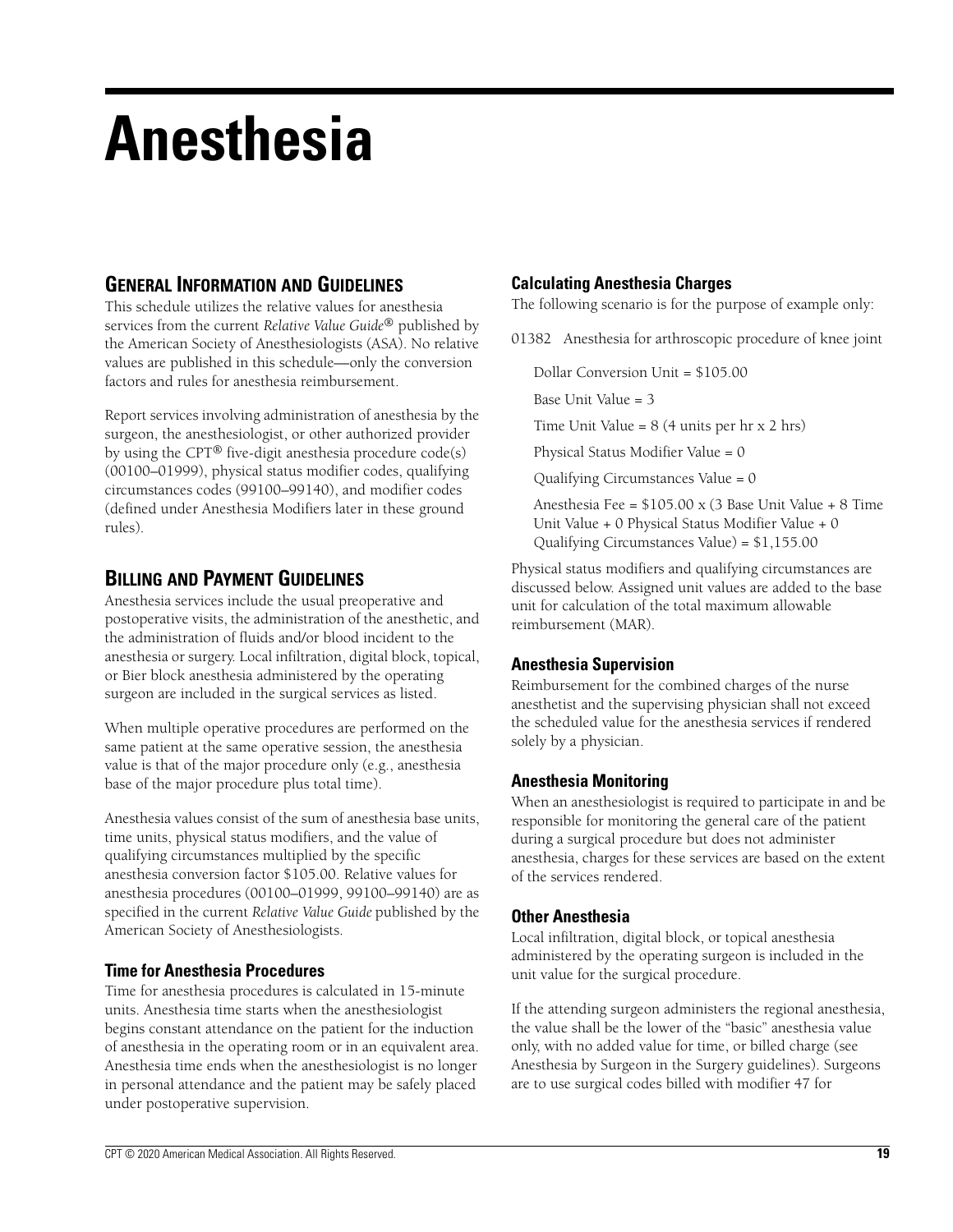anesthesia services that are performed. No additional time units are allowed.

Adjunctive services provided during anesthesia and certain other circumstances may warrant an additional charge. Identify by using the appropriate modifier.

## **ANESTHESIA MODIFIERS**

All anesthesia services are reported by use of the anesthesia five-digit procedure code (00100-01999) plus the addition of a physical status modifier. The use of other optional modifiers may be appropriate.

#### **Physical Status Modifiers**

Physical status modifiers are represented by the initial letter 'P' followed by a single digit from 1 to 6 defined below. See the ASA *Relative Value Guide* for units allowed for each modifier.

| <b>MODIFIER</b> | <b>DESCRIPTION</b>                                                                 |
|-----------------|------------------------------------------------------------------------------------|
| P <sub>1</sub>  | A normal healthy patient                                                           |
| P <sub>2</sub>  | A patient with mild systemic disease                                               |
| P <sub>3</sub>  | A patient with severe systemic disease                                             |
| P <sub>4</sub>  | A patient with severe systemic disease that is a constant<br>threat to life        |
| <b>P5</b>       | A moribund patient who is not expected to survive with-<br>out the operation       |
| P <sub>6</sub>  | A declared brain-dead patient whose organs are being<br>removed for donor purposes |

These physical status modifiers are consistent with the American Society of Anesthesiologists' (ASA) ranking of patient physical status. Physical status is included in the CPT book to distinguish between various levels of complexity of the anesthesia service provided.

#### **Qualifying Circumstances**

Many anesthesia services are provided under particularly difficult circumstances, depending on factors such as extraordinary condition of patient, notable operative conditions, and/or unusual risk factors. This section includes a list of important qualifying circumstances that significantly impact the character of the anesthesia service provided. These procedures would not be reported alone but would be reported as additional procedures to qualify an anesthesia procedure or service. More than one qualifying circumstance may apply to a procedure or service. See the ASA *Relative Value Guide®* for units allowed for each code.

| <b>CODE</b> | <b>DESCRIPTION</b>                                                                                                                                        |
|-------------|-----------------------------------------------------------------------------------------------------------------------------------------------------------|
| 99100       | Anesthesia for patient of extreme age: younger than 1 year<br>and older than 70 (List separately in addition to code for<br>primary anesthesia procedure) |
| 99116       | Anesthesia complicated by utilization of total body<br>hypothermia (List separately in addition to code for primary<br>anesthesia procedure)              |
| 99135       | Anesthesia complicated by utilization of controlled<br>hypotension (List separately in addition to code for primary<br>anesthesia procedure)              |
| 99140       | Anesthesia complicated by emergency conditions<br>(specify) (List separately in addition to code for primary<br>anesthesia procedure)                     |

**Note:** An emergency exists when a delay in patient treatment would significantly increase the threat to life or body part.

#### **Modifiers**

Modifiers augment CPT codes to more accurately describe the circumstances of services provided. When applicable, the circumstances should be identified by a modifier code appended in the appropriate field for electronic or paper submission of the billing.

A complete list of the applicable CPT modifiers is available in Appendix A of the CPT book.

#### **Applicable HCPCS Modifiers**

**Modifier AA Anesthesia services performed personally by anesthesiologist—**This modifier indicates that the anesthesiologist personally performed the service. When this modifier is used, no reduction in physician payment is made. Payment is the lower of billed charges or the MAR.

**Modifier AD Medical supervision by a physician: more than four concurrent anesthesia procedures—**Modifier AD is appended to physician claims when a physician supervised four or more concurrent procedures. In these instances, payment is made on a 3 base unit amount. Base units are assigned by CMS or payers, and the lowest unit value is 3.

**Modifier G8 Monitored anesthesia care (MAC) for deep complex, complicated, or markedly invasive surgical procedure—**Modifier G8 is appended only to anesthesia service codes to identify those circumstances in which monitored anesthesia care (MAC) is provided and the service is a deeply complex, complicated, or markedly invasive surgical procedure.

#### **Modifier G9 Monitored anesthesia care for patient who has history of severe cardiopulmonary**

**condition—**Modifier G9 is appended only to anesthesia service codes to identify those circumstances in which a patient with a history of severe cardio-pulmonary conditions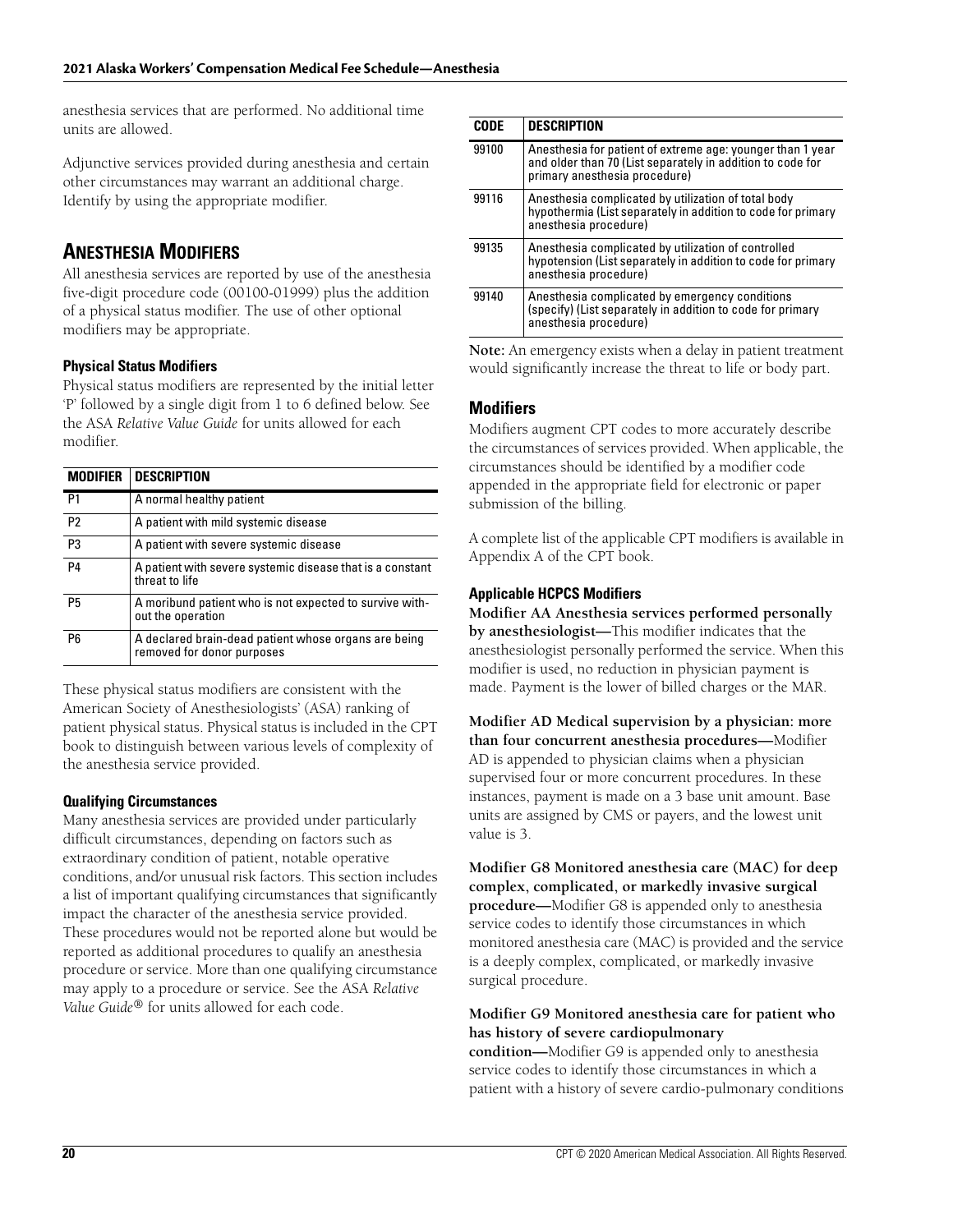has a surgical procedure with monitored anesthesia care (MAC).

**Modifier QK Medical direction of two, three, or four concurrent anesthesia procedures involving qualified individuals—**This modifier is used on physician claims to indicate that the physician provided medical direction of two to four concurrent anesthesia services. Physician payment is reduced to the lower of billed charges or 50 percent of the MAR.

**Modifier QS Monitored anesthesia care service—**This modifier should be used by either the anesthesiologist or the CRNA to indicate that the type of anesthesia performed was monitored anesthesiology care (MAC). Payment is the lower of billed charges or the MAR. No payment reductions are made for MAC; this modifier is for information purposes only.

**Modifier QX CRNA service: with medical direction by a physician—**This modifier is appended to CRNA or anesthetist assistant (AA) claims. This informs a payer that a CRNA or AA provided the service with direction by an anesthesiologist. Payment is the lower of billed charges or 50 percent of the MAR.

**Modifier QY Medical direction of one certified registered nurse anesthetist (CRNA) by an anesthesiologist—**This modifier is used by the anesthesiologist when directing a CRNA in a single case.

**Modifier QZ CRNA service: without medical direction by a physician—**Reimbursement is the lower of the billed charge or 85 percent of the MAR for the anesthesia procedure. Modifier QZ shall be used when unsupervised anesthesia services are provided by a certified registered nurse anesthetist. When a CRNA performs the anesthesia procedure without any direction by a physician, modifier QZ should be appended to the code for the anesthesia service.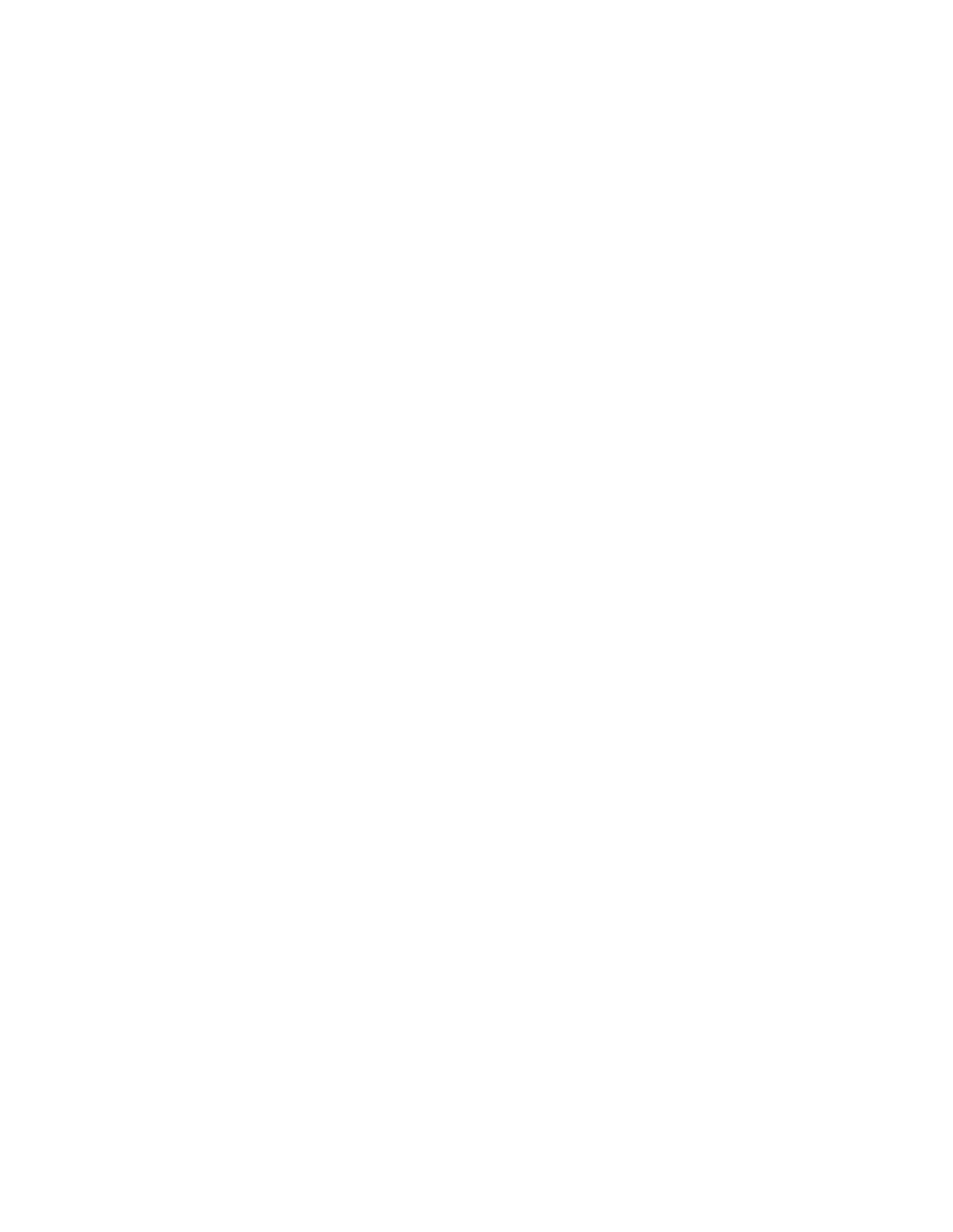# **Surgery**

## **GENERAL INFORMATION AND GUIDELINES**

#### **Definitions of Surgical Repair**

The definition of surgical repair of simple, intermediate, and complex wounds is defined in the CPT® book and applies to codes used to report these services.

## **BILLING AND PAYMENT GUIDELINES**

#### **Global Reimbursement**

The reimbursement allowances for surgical procedures are based on a global reimbursement concept that covers performing the basic service and the normal range of care. Normal range of care includes day of surgery through termination of postoperative period.

In addition to the surgical procedure, global reimbursement includes:

- Topical anesthesia, local infiltration, or a nerve block (metacarpal, metatarsal, or digital)
- Subsequent to the decision for surgery, one related E/M encounter may be on the date immediately prior to or on the date of the procedure and includes history and physical
- Routine postoperative care including recovery room evaluation, written orders, discussion with other providers as necessary, dictating operative notes, progress notes orders, and discussion with the patient's family and/or care givers
- Normal, uncomplicated follow-up care for the time periods indicated as global days. The number establishes the days during which no additional reimbursement is allowed for the usual care provided following surgery, absent complications or unusual circumstances
- The allowances cover all normal postoperative care, including the removal of sutures by the surgeon or associate. The day of surgery is day one when counting follow-up days

#### **Follow-up Care for Diagnostic Procedures**

Follow-up care for diagnostic procedures (e.g., endoscopy, injection procedures for radiography) includes only the care related to recovery from the diagnostic procedure itself. Care of the condition for which the diagnostic procedure was performed or of other concomitant conditions is not included and may be charged for in accordance with the services rendered.

#### **Follow-up Care for Therapeutic Surgical Procedures**

Follow-up care for therapeutic surgical procedures includes only care that is usually part of the surgical procedure. Complications, exacerbations, recurrence, or the presence of other diseases or injuries requiring additional services concurrent with the procedure(s) or during the listed period of normal follow-up care may warrant additional charges. The workers' compensation carrier is responsible only for charges related to the compensable injury or illness.

#### **Additional Surgical Procedure(s)**

When additional surgical procedures are carried out within the listed period of follow-up care for a previous surgery, the follow-up periods will continue concurrently to their normal terminations.

#### **Incidental Procedure(s)**

When additional surgical procedures are carried out within the listed period of follow-up care, an additional charge for an incidental procedure (e.g., incidental appendectomy, incidental scar excisions, puncture of ovarian cysts, simple lysis of adhesions, simple repair of hiatal hernia, etc.) is not customary and does not warrant additional reimbursement.

#### **Suture Removal**

Billing for suture removal by the operating surgeon is not appropriate as this is considered part of the global fee.

#### **Aspirations and Injections**

Puncture of a cavity or joint for aspiration followed by injection of a therapeutic agent is one procedure and should be billed as such.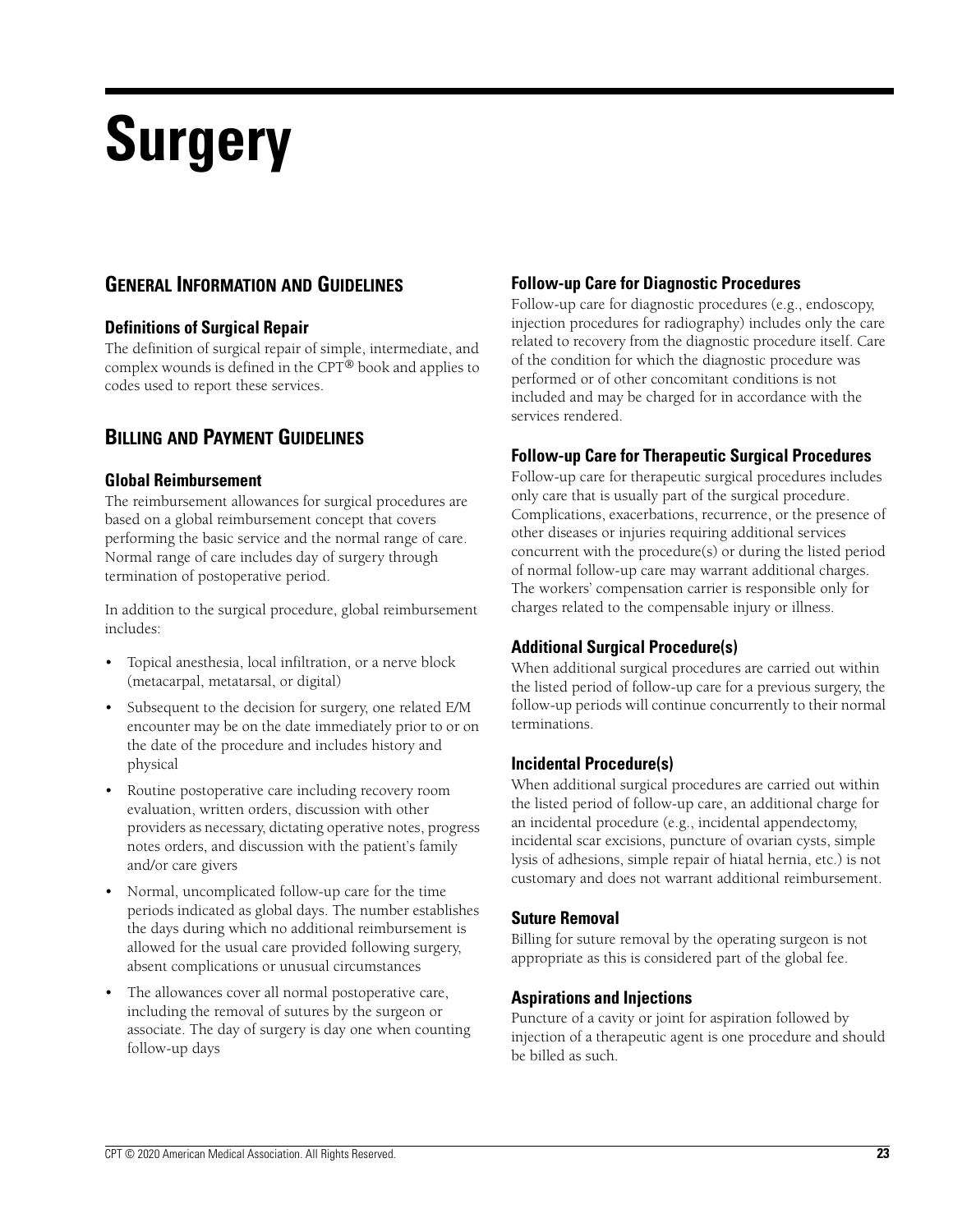#### **Surgical Assistants**

For the purpose of reimbursement, physicians who assist at surgery may be reimbursed as a surgical assistant. The surgical assistant must bill separately from the primary physician. Assistant surgeons should use modifier 80, 81, or 82 and are allowed the lower of the billed charge or 20 percent of the MAR.

When a physician assistant or nurse practitioner acts as an assistant surgeon and bills as an assistant surgeon, the reimbursement will be the lower of the billed charge or 15 percent of the MAR. The physician assistant or nurse practitioner billing as an assistant surgeon must add modifier AS to the line of service on the bill in addition to modifier 80, 81, or 82 for correct reimbursement.

Modifier AS is applied before modifiers 50, 51, or other modifiers that reduce reimbursement for multiple procedures.

If two procedures are performed by the PA or NP, see the example below:

| Procedure 1 (Modifier AS)     | \$1,350.00                                                                                                                                               |
|-------------------------------|----------------------------------------------------------------------------------------------------------------------------------------------------------|
| Procedure 2 (Modifier AS, 51) | \$1,100.00                                                                                                                                               |
| Reimbursement                 | $\left[ \begin{array}{l} $285.00 \left[ ( $1,350.00 \times .15 \right) + \ \left( (1,100.00 \times .15 \right) \times .50 \right) ] \end{array} \right]$ |

#### **Data for the purpose of example only**

Payment will be made to the physician assistant or nurse practitioner's employer (the physician).

**Note:** If the physician assistant or nurse practitioner is acting as the surgeon or sole provider of a procedure, he or she will be paid at a maximum of the lower of the billed charge or 85 percent of the MAR.

When a PA or advanced practice registered nurse (APRN) provides care to a patient, modifier PE is appended. If an APRN assists, a surgery modifier PE is added. Modifier PE is applied before modifiers 50, 51, or other modifiers that reduce reimbursement for multiple procedures.

If two procedures are performed by the PA or APRN, see the example below:

| Procedure 1<br>(Modifer PE)      | \$150.00                                             |
|----------------------------------|------------------------------------------------------|
| Procedure 2<br>(Modifier PE, 51) | \$130.00                                             |
| Reimbursement                    | $$182.75$ [(\$150.00 x .85) + (130.00 x .85) x .50)] |

**Data for the purpose of example only**

#### **Anesthesia by Surgeon**

Anesthesia by the surgeon is considered to be more than local or digital anesthesia. Identify this service by adding modifier 47 to the surgical code. Reimbursement is the lower of the billed charge or the anesthesia base unit amount multiplied by the anesthesia conversion factor. No additional time is allowed.

#### **Multiple or Bilateral Procedures**

It is appropriate to designate multiple procedures that are rendered at the same session by separate billing entries. To report, use modifier 51. When bilateral or multiple surgical procedures which add significant time or complexity to patient care are performed at the same operative session and are not separately identified in the schedule, use modifier 50 or 51 respectively to report. Reimbursement for multiple surgical procedures performed at the same session is calculated as follows:

**Modifier 50**—Reimbursement is the lower of the billed charge or 100 percent of the MAR for the procedure on the first side; reimbursement is the lower of the billed charge or 50 percent of the MAR for the procedure for the second side. If another procedure performed at the same operative session is higher valued, then both sides are reported with modifier 51 and 50 and reimbursed at the lower of the billed charge or 50 percent of the MAR. Add-on procedures performed bilaterally should be reported as two line items. Modifier 50 is not appended to the second code although modifiers RT or LT may be appended.

**Modifier 51—**Reimbursement is the lower of the billed charge or 100 percent of the MAR for the procedure with the highest relative value unit rendered during the same session as the primary procedure; reimbursement is the lower of the billed charge or 50 percent of the MAR for the procedure with the second highest relative value unit and all subsequent procedures during the same session as the primary procedure.

- Major (highest valued) procedure: maximum reimbursement is the lower of the billed charge or 100 percent of the MAR
- Second and all subsequent procedure(s): maximum reimbursement is the lower of the billed charge or 50 percent of the MAR

**Note:** CPT codes listed in Appendix D of the CPT book and designated as add-on codes have already been reduced in RBRVS and are not subject to the 50 percent reimbursement reductions listed above. CPT codes listed in Appendix E of the CPT book and designated as exempt from modifier 51 are also not subject to the above multiple procedure reduction rule. They are reimbursed at the lower of the billed charge or MAR.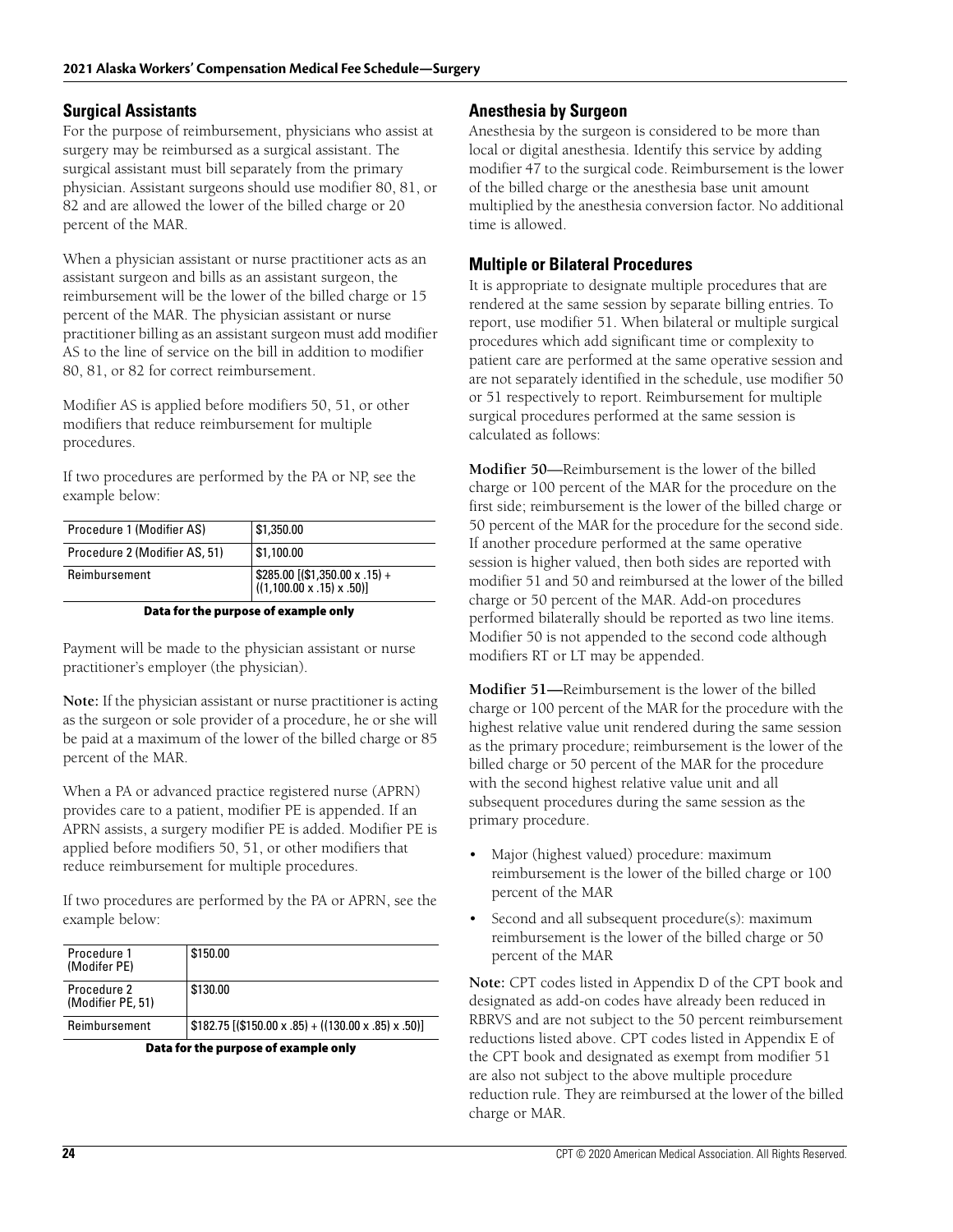#### *Example:*

| Data for the purpose of example only                                      |        |  |  |  |  |
|---------------------------------------------------------------------------|--------|--|--|--|--|
| $\vert$ \$1300 (\$1000 + (.50 x \$600))<br>\$1300<br><b>Total Payment</b> |        |  |  |  |  |
| Procedure 2                                                               | \$600  |  |  |  |  |
| Procedure 1                                                               | \$1000 |  |  |  |  |
|                                                                           |        |  |  |  |  |

#### **Endoscopic Procedures**

Certain endoscopic procedures are subject to multiple procedure reductions. They are identified in the RBRVS with a multiple procedure value of "3" and identification of an endoscopic base code in the column "endo base." The second and subsequent codes are reduced by the MAR of the endoscopic base code. For example, if a rotator cuff repair and a distal claviculectomy were both performed arthroscopically, the value for code 29824, the second procedure, would be reduced by the amount of code 29805.

#### *Example:*

| Code  | <b>MAR</b> | <b>Adjusted amount</b>                                    |
|-------|------------|-----------------------------------------------------------|
| 29827 | \$5,167.92 | \$5,167.92 (100%)                                         |
| 29824 | \$3,222.09 | \$988.35 (the value of 29824 minus the<br>value of 29805) |
| 29805 | \$2,233.74 |                                                           |
|       | Total      | \$6,156.27                                                |

**Data for the purpose of example only**

#### **Arthroscopy**

Surgical arthroscopy always includes a diagnostic arthroscopy. Only in the most unusual case is an increased fee justified because of increased complexity of the intra-articular surgery performed.

## **MODIFIERS**

Modifiers augment CPT codes to more accurately describe the circumstances of services provided. When applicable, the circumstances should be identified by a modifier code appended in the appropriate field for electronic or paper submission of the billing.

A complete list of the applicable CPT modifiers is available in Appendix A of the CPT book.

#### **Reimbursement Guidelines for CPT Modifiers**

Specific modifiers shall be reimbursed as follows:

**Modifier 50—**Reimbursement is the lower of the billed charge or 100 percent of the MAR for the procedure on the first side; reimbursement is the lower of the billed charge or 50 percent of the MAR for the procedure for the second side. If another procedure performed at the same operative

session is higher valued, then both sides are reported with modifier 51 and 50 and reimbursed at the lower of the billed charge or 50 percent of the MAR.

**Modifier 51—**Reimbursement is the lower of the billed charge or 100 percent of the MAR for the procedure with the highest relative value unit rendered during the same session as the primary procedure; reimbursement is the lower of the billed charge or 50 percent of the MAR for the procedure with the second highest relative value unit and all subsequent procedures during the same session as the primary procedure. For multiple endoscopic procedures please see the Endoscopic Procedures section above.

**Modifiers 80, 81, and 82—** Reimbursement is the lower of the billed charge or 20 percent of the MAR for the surgical procedure when performed by a physician. See modifier AS for physician assistant or nurse practitioner.

#### **State-Specific Modifiers**

#### **Modifier AS—Physician Assistant or Nurse Practitioner Assistant at Surgery Services**

When assistant at surgery services are performed by a physician assistant or nurse practitioner, the service is reported by appending modifier AS.

Reimbursement is the lower of the billed charge or 15 percent of the MAR for the procedure. Modifier AS shall be used when a physician assistant or nurse practitioner acts as an assistant surgeon and bills as an assistant surgeon.

When a PA or advanced practice registered nurse (APRN) provides care to a patient, modifier PE is appended. If an APRN assists, a surgery modifier PE is added.

Modifier AS is applied before modifiers 50, 51, or other modifiers that reduce reimbursement for multiple procedures.

If two procedures are performed by the PA or NP, see the example below:

| Procedure 1 (Modifier AS)     | \$1,350.00                                                                                                                                                      |
|-------------------------------|-----------------------------------------------------------------------------------------------------------------------------------------------------------------|
| Procedure 2 (Modifier AS, 51) | \$1,100.00                                                                                                                                                      |
| Reimbursement                 | $\left[ \begin{array}{l} $285.00 \left[ ( $1,350.00 \times .15 \right) + \thinspace \right. \ ( (1,100.00 \times .15) \times .50 ) \right] \end{array} \right]$ |

**Data for the purpose of example only**

#### **Modifier PE—Physician Assistants and Advanced Practice Registered Nurses**

Physician assistant and advanced practice registered nurse services are identified by adding modifier PE to the usual procedure number. A physician assistant must be properly certified and licensed by the State of Alaska and/or licensed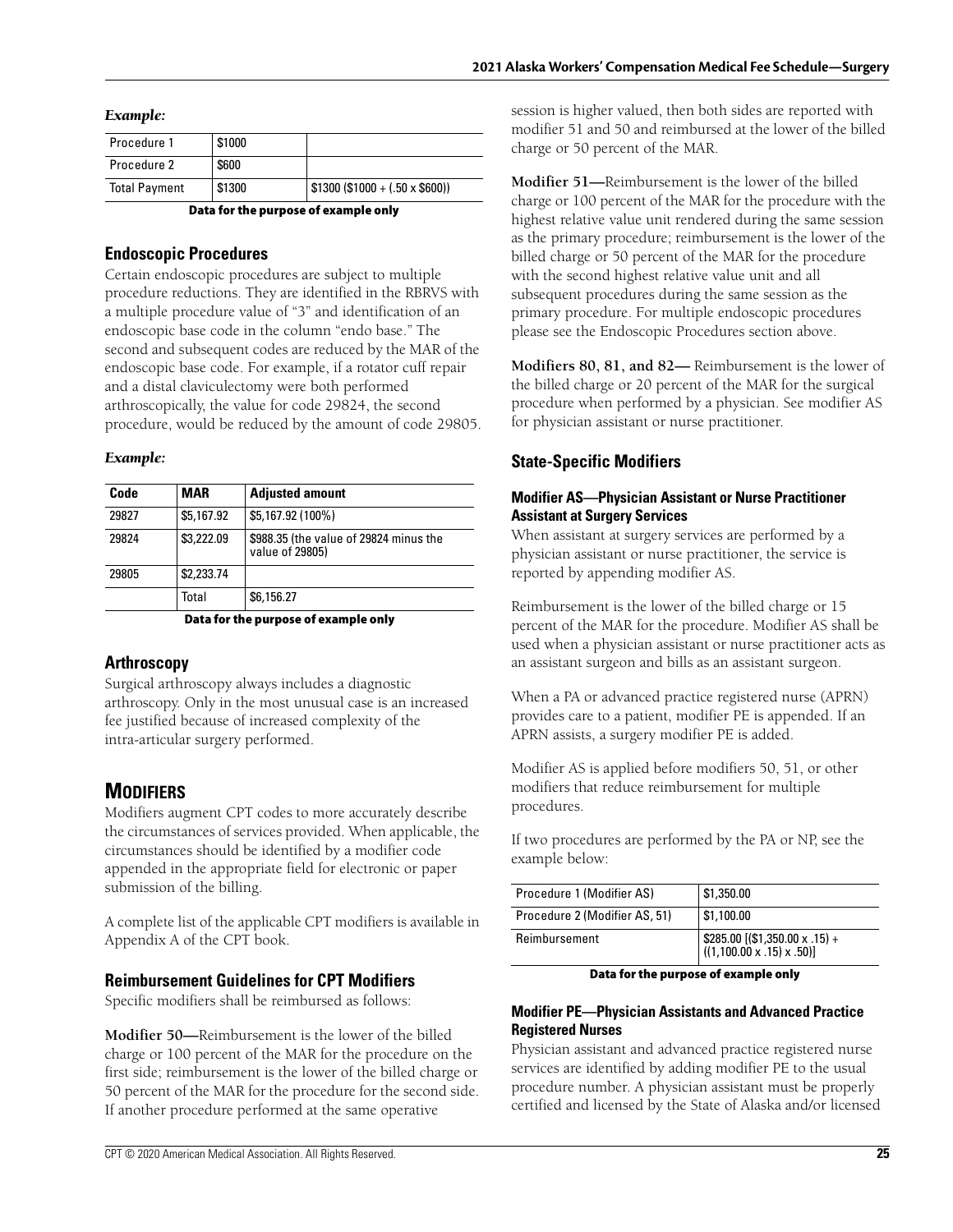or certified in the state where services are provided. An advanced practice registered nurse (APRN) must be properly certified and licensed by the State of Alaska and/or licensed or certified in the state where services are provided.

Reimbursement is the lower of the billed charge or 85 percent of the MAR for the procedure; modifier PE shall be used when services and procedures are provided by a physician assistant or an advanced practice registered nurse. Modifier PE is applied before modifiers 50, 51, or other modifiers that reduce reimbursement for multiple procedures.

If two procedures are performed by the PA or APRN, see the example below:

| Procedure 1<br>(Modifier PE)      | \$150.00                                             |
|-----------------------------------|------------------------------------------------------|
| Procedure 2<br>(Modifiers PE, 51) | \$130.00                                             |
| Reimbursement                     | $$182.75$ [(\$150.00 x .85) + (130.00 x .85) x .50)] |

**Data for the purpose of example only**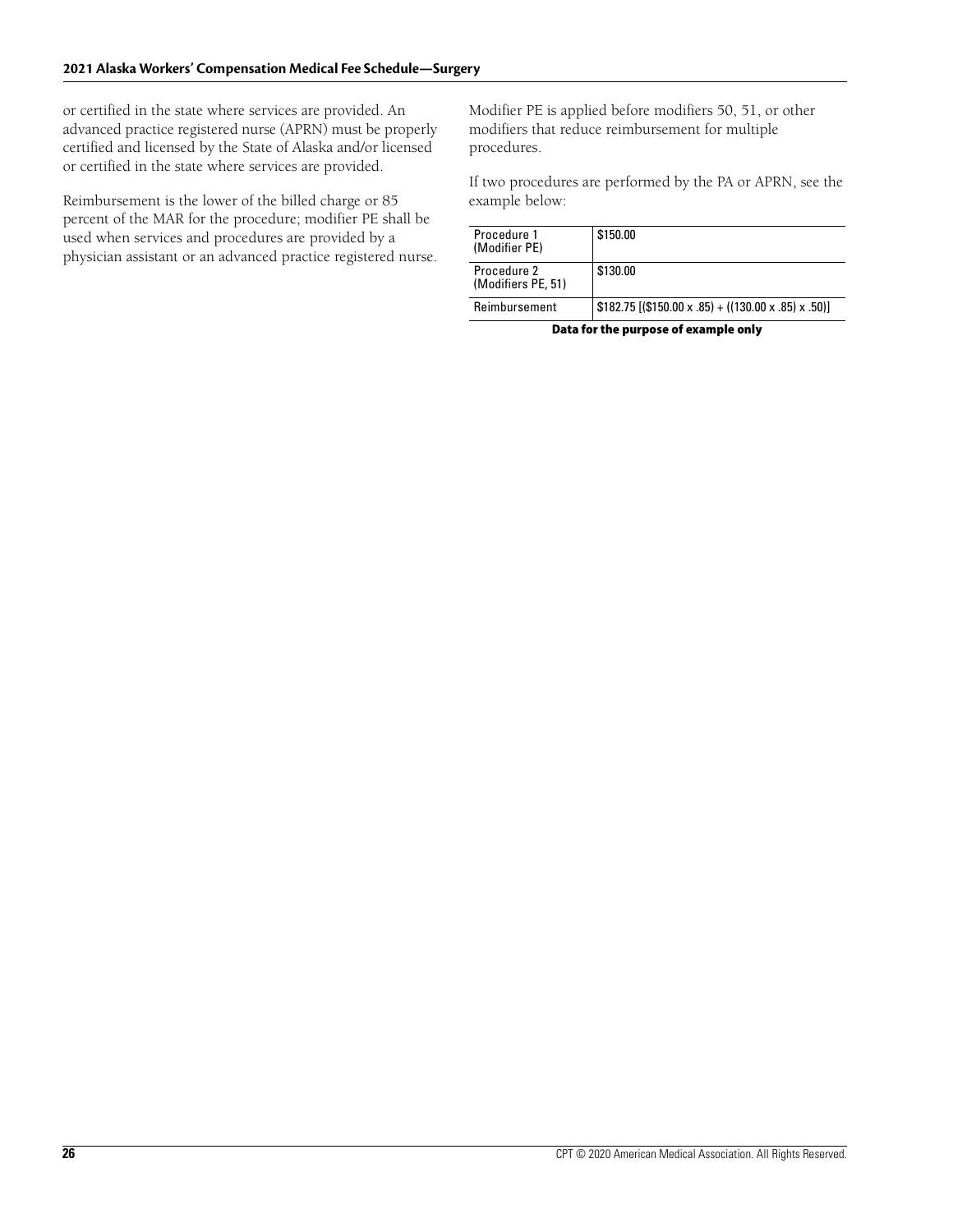# **Radiology**

## **GENERAL INFORMATION AND GUIDELINES**

This section refers to radiology services, which includes nuclear medicine and diagnostic ultrasound. These rules apply when radiological services are performed by or under the responsible supervision of a physician.

RVUs without modifiers are for the technical component plus the professional component (total fee). Reimbursement for the professional and technical components shall not exceed the fee for the total procedure. The number of views, slices, or planes/sequences shall be specified on billings for complete examinations, CT scans, MRAs, or MRIs.

## **BILLING AND PAYMENT GUIDELINES**

#### **Professional Component**

The professional component represents the value of the professional radiological services of the physician. This includes performance and/or supervision of the procedure interpretation and written report of the examination and consultation with the referring physician. (Report using modifier 26.)

## **Technical Component**

The technical component includes the charges for personnel, materials (including usual contrast media and drugs), film or xerography, space, equipment and other facilities, but excludes the cost of radioisotopes and non-ionic contrast media such as the use of gadolinium in MRI procedures. (Report using modifier TC.)

## **Review of Diagnostic Studies**

When prior studies are reviewed in conjunction with a visit, consultation, record review, or other evaluation, no separate charge is warranted for the review by the medical provider or other medical personnel. Neither the professional component value (modifier 26) nor the radiologic consultation code (76140) is reimbursable under this circumstance. The review of diagnostic tests is included in the evaluation and management codes.

## **Written Reports**

A written report, signed by the interpreting physician, should be considered an integral part of a radiologic procedure or interpretation.

## **Multiple Radiology Procedures**

CMS multiple procedure payment reduction (MPPR) guidelines for the professional component (PC) and technical component (TC) of diagnostic imaging procedures apply if a procedure is billed with a subsequent diagnostic imaging procedure performed by the same physician (including physicians in a group practice) to the same patient in the same session on the same day.

The MPPR on diagnostic imaging services applies to the TC services. It applies to both TC-only services and to the TC portion of global services. The service with the highest TC payment under the MAR is paid at the lower of billed charges or the MAR, subsequent services are paid at the lower of billed amount or 50 percent of the TC MAR when furnished by the same physician (including physicians in a group practice) to the same patient in the same session on the same day.

The MPPR also applies to the PC services. Full payment is the lower of billed charges or the MAR for each PC and TC service with the highest MAR. For subsequent procedures furnished by the same physician (including physicians in a group practice) to the same patient in the same session on the same day payment is made at the lower of billed charges or 95 percent of the MAR. See example below under Reimbursement Guidelines for CPT Modifiers.

## **MODIFIERS**

Modifiers augment CPT codes to more accurately describe the circumstances of services provided. When applicable, the circumstances should be identified by a modifier code appended in the appropriate field for electronic or paper submission of the billing.

A complete list of the applicable CPT modifiers is available in Appendix A of the CPT book.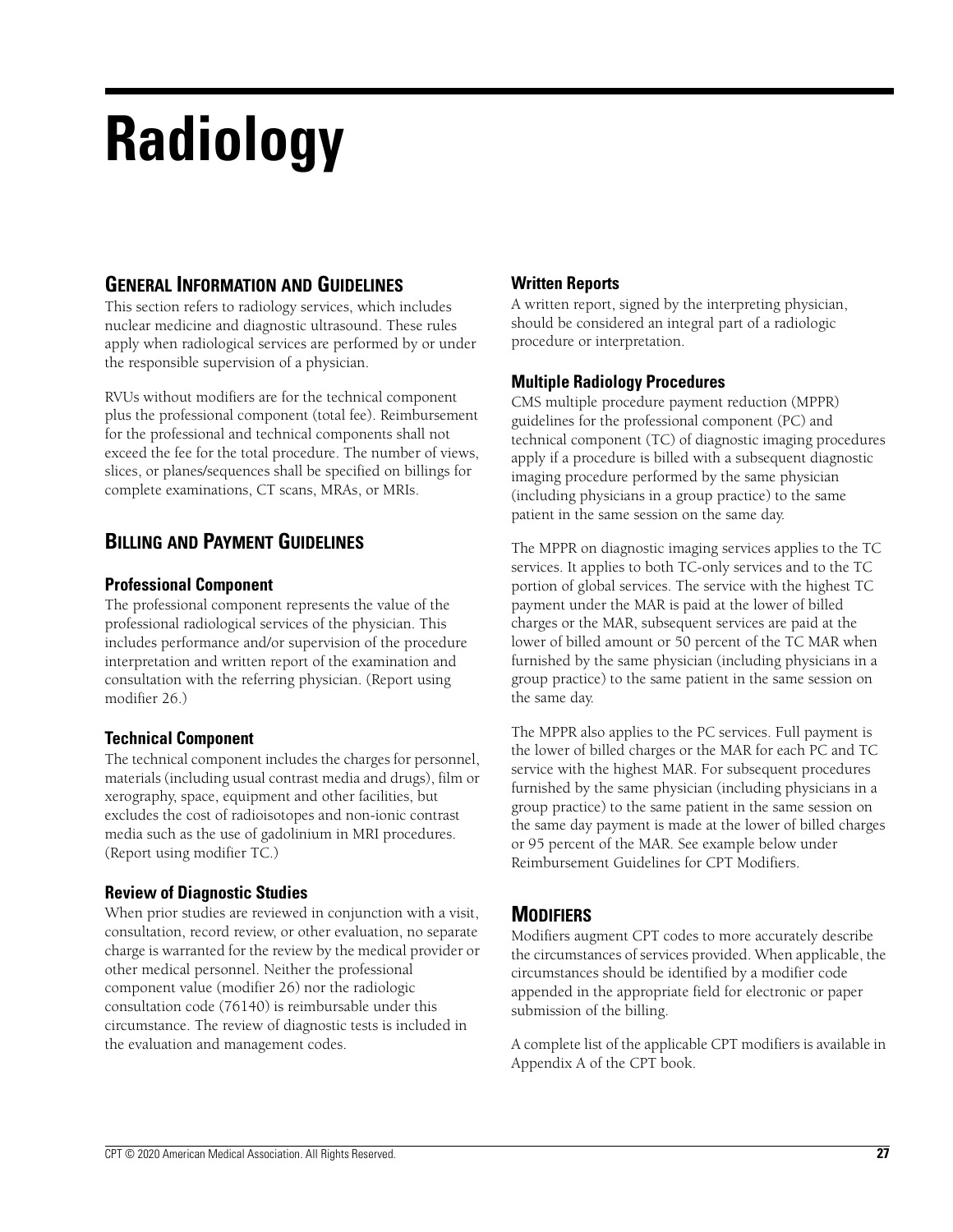#### **Reimbursement Guidelines for CPT Modifiers**

Specific CPT modifiers shall be reimbursed as follows:

**Modifier 26—**Reimbursement is the lower of the billed charge or the MAR for the code with modifier 26.

**Modifier 51—**Reimbursement is the lower of the billed charge or 100 percent of the MAR for the procedure with the highest relative value unit rendered during the same session as the primary procedure; reimbursement is the lower of the billed charge or 50 percent of the MAR for the procedure with the second highest relative value unit and all subsequent procedures during the same session as the primary procedure.

For specific procedures of the same radiological family, the second and subsequent procedures would be reimbursed at 50 percent of the TC (technical component). The PC (professional component) of the second and subsequent procedures is subject to a 5 percent reduction. The reduction applies even if the global (combined TC and PC) amount is reported. These services are identified in the RBRVS with a value of "4" in the multiple procedure column.

Alaska MAR:

| 72142    | \$1,448.61 |
|----------|------------|
| 72142-TC | \$998.14   |
| 72142-26 | \$490.48   |
| 72147    | \$1,479.15 |
| 72147-TC | \$990.25   |
| 72147-26 | \$488.90   |
|          |            |

**Data for the purpose of example only**

If codes 72142 and 72147 were reported on the same date for the same patient:

Technical Component:

| 72142-TC | \$998.14   | 100% of the TC                           |
|----------|------------|------------------------------------------|
| 72147-TC | \$495.13   | (50% of the TC for the second procedure) |
| Total    | \$1,493.27 |                                          |

Professional Component:

| 72142-26 | \$490.48 | 100% of the 26                           |
|----------|----------|------------------------------------------|
| 72147-26 | \$464.46 | (95% of the 26 for the second procedure) |
| Total    | \$954.94 |                                          |

Global Reimbursement:

| 72142    | \$1,488.61 | 100% of the global                    |
|----------|------------|---------------------------------------|
| 72147-51 | \$959.59   | $($495.13 + $464.46 TC and 26 above)$ |
| Total    | \$2,448.20 |                                       |

#### **Applicable HCPCS Modifiers**

#### **TC Technical Component—**

Under certain circumstances, a charge may be made for the technical component alone. Under those circumstances the technical component charge is identified by adding modifier TC to the usual procedure number. Technical component charges are institutional charges and not billed separately by physicians.

Reimbursement is the lower of the billed charge or the MAR for the code with modifier TC.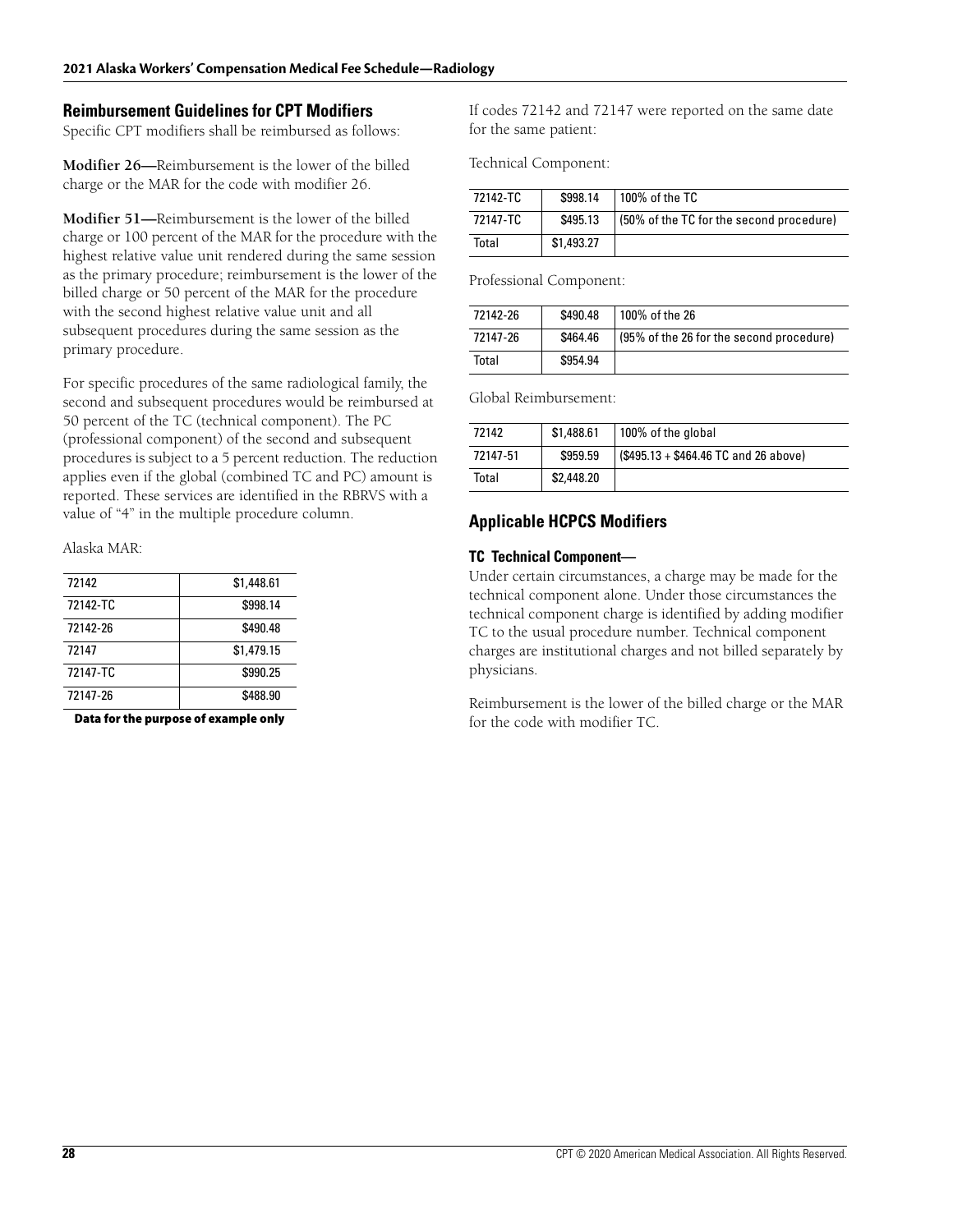## **Pathology and Laboratory**

## **GENERAL INFORMATION AND GUIDELINES**

Pathology and laboratory services are provided by the pathologist, or by the technologist, under responsible supervision of a physician.

The MAR for codes in this section include the recording of the specimen, performance of the test, and reporting of the result. Specimen collection, transfer, or individual patient administrative services are not included. (For reporting, collection, and handling, see the 99000 series of CPT® codes.)

The fees listed in the Resource-Based Relative Value Scale (RBRVS) without a modifier include both the professional and technical components. Utilization of the listed code without modifier 26 or TC implies that there will be only one charge, inclusive of the professional and technical components. The values apply to physicians, physician-owned laboratories, commercial laboratories, and hospital laboratories.

The conversion factor for Pathology and Laboratory codes (80047–89398) is \$122.00 for codes listed in the RBRVS.

Example data for CPT code 80500 in the RBRVS with the Alaska GPCI using the non-facility RVUs:

|                                                        | <b>RVUS</b> | <b>GPCI</b> | <b>SUBTOTAL</b> |
|--------------------------------------------------------|-------------|-------------|-----------------|
| Work RVU x Work GPCI                                   | 0.37        | 1.500       | 0.555           |
| Practice Expense RVU x Practice<br><b>Expense GPCI</b> | 0.25        | 1.118       | 0.2795          |
| Malpractice RVU x Malpractice GPCI                     | 0.02        | 0.661       | 0.01322         |
| <b>Total RVU</b>                                       |             |             | 0.84772         |

**Data for the purpose of example only**

*Calculation using example data:*

- **0.37 x 1.500 = 0.555**
- **+ .25 x 1.118 = 0.2795**
- **+ 0.02 x 0.661 =0.01322**
- **= 0.84772**

**0.84772 x \$122.00 (CF) = 103.42184**

#### **Payment is rounded to \$103.42**

Laboratory services not valued in the RBRVS but valued in the Centers for Medicare and Medicaid Services (CMS) Clinical Diagnostic Laboratory Fee Schedule (CLAB) file use a multiplier of 4.43 for the values in the payment rate column in effect at the time of treatment or service.

The CLAB may also be referred to as the Clinical Laboratory Fee Schedule (CLFS) by CMS.

For example, if CPT code 81001 has a payment rate of \$3.17 in the CLAB file, this is multiplied by 4.43 for a MAR of \$14.04.

Reimbursement is the lower of the billed charge or the MAR (RBRVS or CLAB) for the pathology or laboratory service provided. Laboratory and pathology services ordered by physician assistants and advanced practice registered nurses are reimbursed according to the guidelines in this section.

## **BILLING AND PAYMENT GUIDELINES**

#### **Professional Component**

The professional component represents the value of the professional pathology services of the physician. This includes performance and/or supervision of the procedure, interpretation and written report of the laboratory procedure, and consultation with the referring physician. (Report using modifier 26.)

#### **Technical Component**

The technical component includes the charges for personnel, materials, space, equipment, and other facilities. (Report using modifier TC.) The total value of a procedure should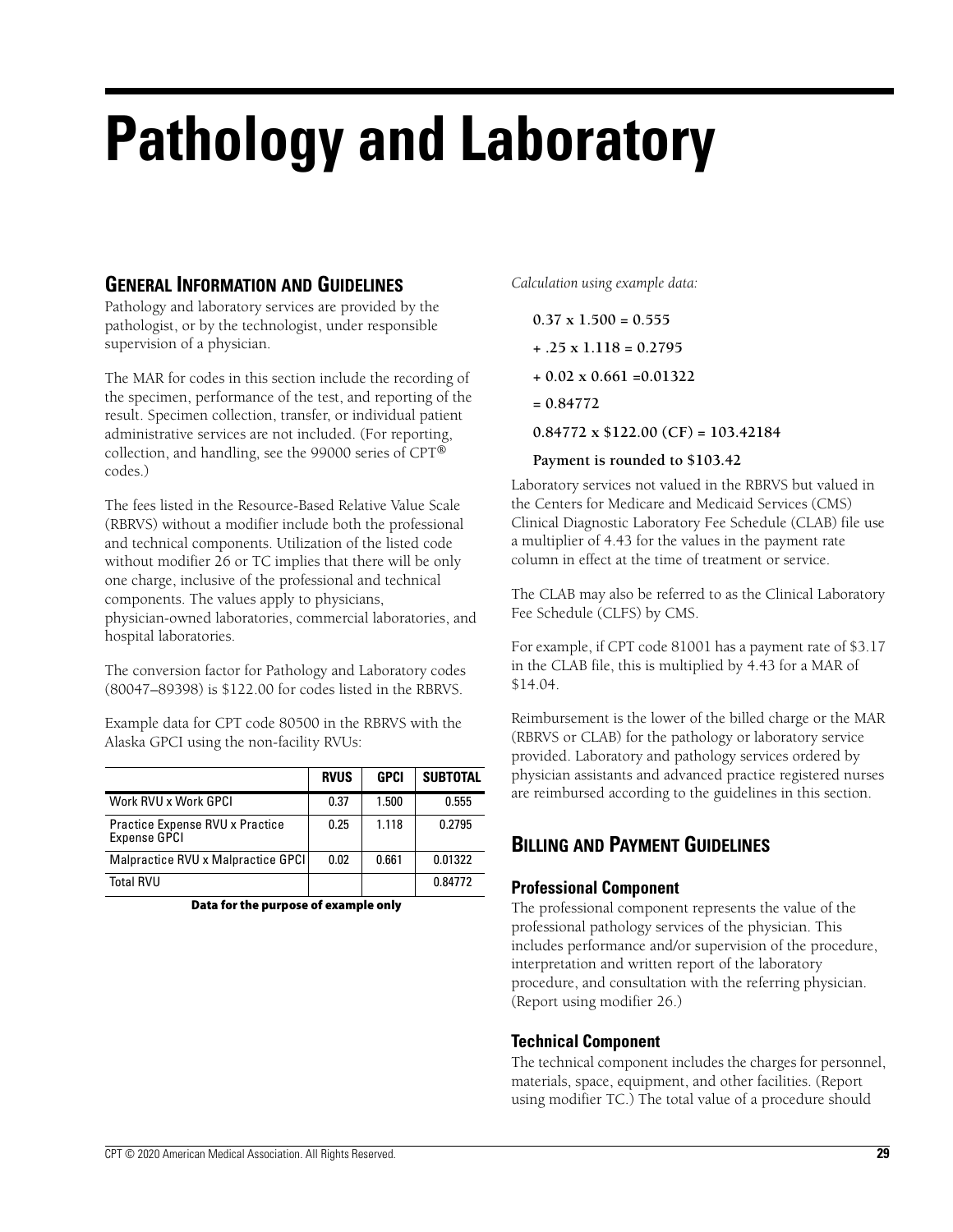not exceed the value of the professional component and the technical component combined.

#### **Organ or Disease Oriented Panels**

The billing for panel tests must include documentation listing the tests in the panel. When billing for panel tests (CPT codes 80047–80081), use the code number corresponding to the appropriate panel test. The individual tests performed should not be reimbursed separately. Refer to the CPT book for information about which tests are included in each panel test.

#### **Drug Screening**

Drug screening is reported with CPT codes 80305–80307. These services are reported once per patient encounter. These codes are used to report urine, blood, serum, or other appropriate specimen. Drug confirmation is reported with codes G0480–G0483 dependent upon the number of drug tests performed. These codes are valued in the CLAB schedule and the multiplier is 4.43.

## **MODIFIERS**

Modifiers augment CPT codes to more accurately describe the circumstances of services provided. When applicable, the circumstances should be identified by a modifier code appended in the appropriate field for electronic or paper submission of the billing.

A complete list of the applicable CPT modifiers is available in Appendix A of the CPT book.

Specific CPT modifiers shall be reimbursed as follows:

**Modifier 26—**Reimbursement is the lower of the billed charge or the MAR for the code with modifier 26.

## **Applicable HCPCS Modifiers**

#### **TC Technical Component**

Under certain circumstances, a charge may be made for the technical component alone. Under those circumstances the technical component charge is identified by adding modifier TC to the usual procedure number. Technical component charges are institutional charges and not billed separately by physicians.

Reimbursement is the lower of the billed charge or the MAR for the code with modifier TC.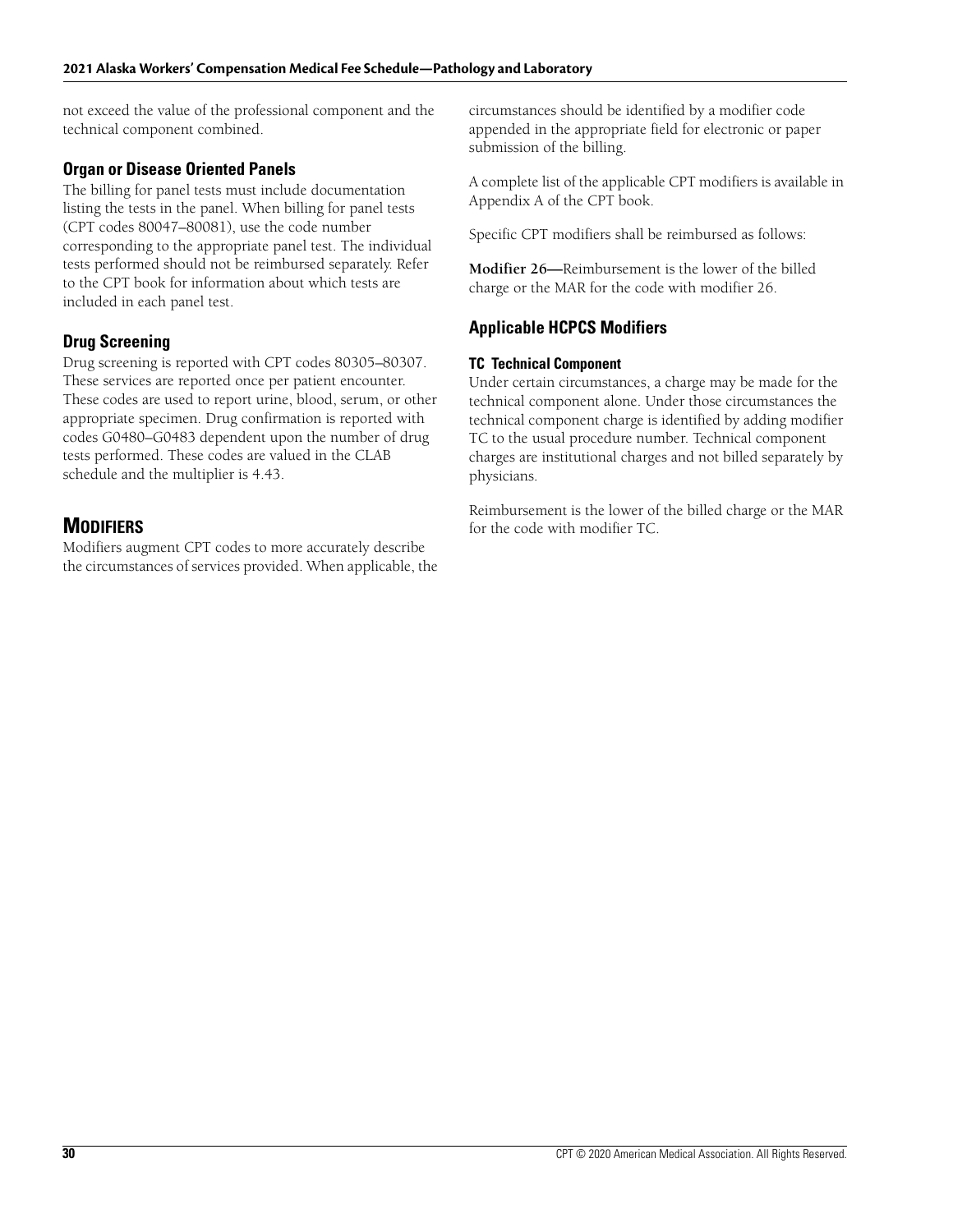## **Medicine**

## **GENERAL INFORMATION AND GUIDELINES**

Visits, examinations, consultations, and similar services as listed in this section reflect the wide variations in time and skills required in the diagnosis and treatment of illness or in health supervision. The maximum allowable fees apply only when a licensed health care provider is performing those services within the scope of practice for which the provider is licensed; or when performed by a non-licensed individual rendering care under the direct supervision of a physician.

## **BILLING AND PAYMENT GUIDELINES**

All providers may report and be reimbursed for codes 97014 and 97810–97814.

#### **Multiple Procedures**

It is appropriate to designate multiple procedures rendered on the same date by separate entries. See modifier section below for examples of the reduction calculations.

#### **Separate Procedures**

Some of the listed procedures are commonly carried out as an integral part of a total service, and as such do not warrant a separate reimbursement. When, however, such a procedure is performed independently of, and is not immediately related to the other services, it may be listed as a separate procedure. Thus, when a procedure that is ordinarily a component of a larger procedure is performed alone for a specific purpose, it may be reported as a separate procedure.

#### **Materials Supplied by Physician**

Supplies and materials provided by the physician (e.g., sterile trays, supplies, drugs, etc.), over and above those usually included with the office visit or other services rendered, may be charged for separately. List drugs, trays, supplies, and materials provided and identify using the CPT or HCPCS Level II codes with a copy of the manufacturer/supplier's invoice for supplies.

Durable Medical Equipment, Prosthetics, Orthotics, and Supplies (DMEPOS), are reported using HCPCS Level II codes and the Alaska value in effect at the time of treatment in the Medicare DMEPOS fee schedule multiplied by 1.75.

### **Telehealth Services**

Telehealth services are covered and reimbursed at the lower of the billed amount or MAR. Telehealth services are identified in CPT with a star  $\star$  icon and in CPT appendix P. In addition, the Centers for Medicare and Medicaid Services (CMS) has a designated list of covered telehealth services. CPT and CMS guidelines will also be adopted in this fee schedule. Telehealth services should be performed using approved audio/visual methods where available. Telehealth services utilizing telephone only should be reported using the appropriate telephone codes (99441–99443). Telehealth services should be reported with modifier 95 appended.

#### **Physical Medicine**

Physical medicine is an integral part of the healing process for a variety of injured workers. Recognizing this, the schedule includes codes for physical medicine, i.e., those modalities, procedures, tests, and measurements in the Medicine section, 97010–97799, representing specific therapeutic procedures performed by or under the direction of physicians and providers as defined under the Alaska Workers' Compensation Act and Regulations.

The initial evaluation of a patient is reimbursable when performed with physical medicine services. Follow-up evaluations for physical medicine are covered based on the conditions listed below. Physicians should use the appropriate code for the evaluation and management section, other providers should use the appropriate physical medicine codes for initial and subsequent evaluation of the patient. Physical medicine procedures include setting up the patient for any and all therapy services and an E/M service is not warranted unless reassessment of the treatment program is necessary or another physician in the same office where the physical therapy services are being rendered is seeing the patient.

A physician or provider of physical medicine may charge for and be reimbursed for a follow-up evaluation for physical therapy only if new symptoms present the need for re-evaluation as follows:

- There is a definitive change in the patient's condition
- The patient fails to respond to treatment and there is a need to change the treatment plan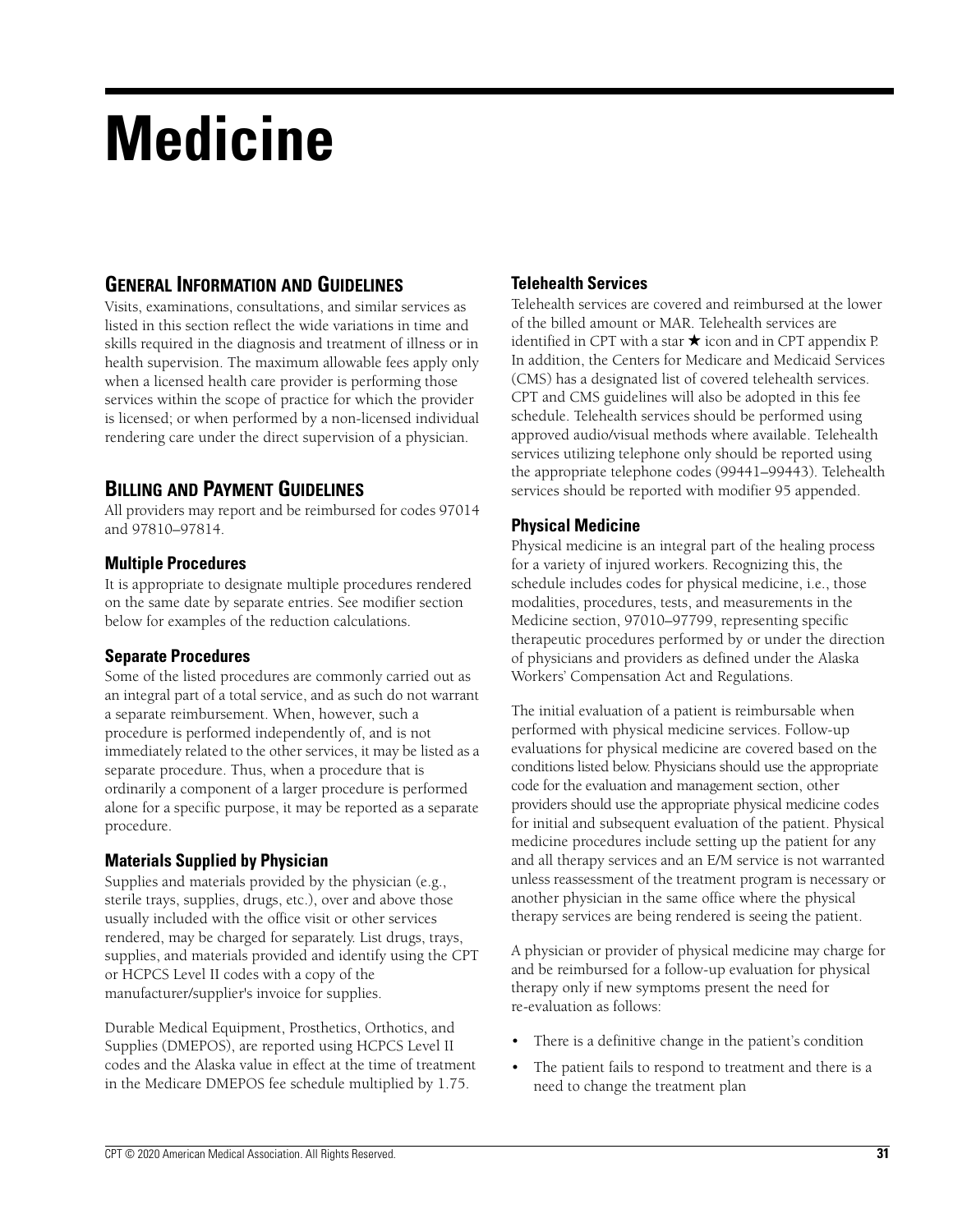- The patient has completed the therapy regime and is ready to receive discharge instructions
- The employer or carrier requests a follow-up examination

## **TENS Units**

TENS (transcutaneous electrical nerve stimulation) must be FDA-approved equipment and provided under the attending or treating physician's prescription. (See Off-label Use of Medical Services in the General Information and Guidelines Section.) An annual assessment of the patient is required to renew a prescription for use of the TENS unit and supply of electrodes. Each TENS unit will be rented for two months followed by a re-evaluation to determine if it is appropriate to continue rental or purchase of the unit. TENS unit price shall be the HCPCS code DMEPOS value as published by Medicare multiplied by 1.75. Unlisted HCPCS codes are not valid for billing TENS units. Electrodes and supplies will be provided for two months and then as needed by the patient. Reimbursement of electrodes and supplies shall be the lower of invoice plus 20 percent or billed charges.

CPT code 64550 has been deleted. There is no replacement other than physical therapy codes.

## **Publications, Books, and Videos**

Charges will not be reimbursed for publications, books, or videos unless by prior approval of the payer.

#### **Functional Capacity Evaluation**

Functional capacity evaluations (FCE) are reported using code 97750 for each 15 minutes. A maximum of 16 units or four hours may be reported per day.

#### **Work Hardening**

Work hardening codes are a covered service. Report 97545 for the initial two hours of work hardening and 97546 for each additional hour of work hardening. Treatment is limited to a maximum of eight hours per day (97545 x 1 and 97546 x 6). They are valued with the following total RVUs:

97545 3.41 97546 1.36

## **Osteopathic Manipulative Treatment**

The following guidelines pertain to osteopathic manipulative treatment (codes 98925–98929):

• Osteopathic manipulative treatment (OMT) is a form of manual treatment applied by a physician to eliminate or alleviate somatic dysfunction and related disorders. This treatment may be accomplished by a variety of techniques.

- Evaluation and management services may be reported separately if, the patient's condition requires a separately identifiable E/M service with significant work that exceeds the usual preservice and postservice work associated with the OMT. Different diagnoses are not required for the reporting of the OMT and E/M service on the same date. Modifier 25 should be appended to the E/M service.
- Recognized body regions are: head region; cervical region; thoracic region; lumbar region; sacral region; pelvic region; lower extremities; upper extremities; rib cage region; abdomen and viscera region.

#### **Chiropractic Manipulative Treatment**

The following guidelines pertain to chiropractic manipulative treatment (codes 98940–98943):

- Chiropractic manipulative treatment (CMT) is a form of manual treatment using a variety of techniques for treatment of joint and neurophysiological function. The chiropractic manipulative treatment codes include a pre-manipulation patient assessment.
- Evaluation and management services may be reported separately if, the patient's condition requires a separately identifiable E/M service with significant work that exceeds the usual preservice and postservice work associated with the CMT. Different diagnoses are not required for the reporting of the CMT and E/M service on the same date. Modifier 25 should be appended to the E/M service.
- There are five spinal regions recognized in the CPT book for CMT: cervical region (includes atlanto-occipital joint); thoracic region (includes costovertebral and costotransverse joints); lumbar region; sacral region; and pelvic (sacroiliac joint) region. There are also five recognized extraspinal regions: head (including temporomandibular joint, excluding atlanto-occipital) region; lower extremities; upper extremities; rib cage (excluding costotransverse and costovertebral joints); and abdomen.
- Chiropractors may report codes 97014, 97810, 97811, 97813, 97814, 98940, 98941, 98942, 98943.

## **MODIFIERS**

Modifiers augment CPT codes to more accurately describe the circumstances of services provided. When applicable, the circumstances should be identified by a modifier code appended in the appropriate field for electronic or paper submission of the billing.

A complete list of the applicable CPT modifiers is available in Appendix A of the CPT book.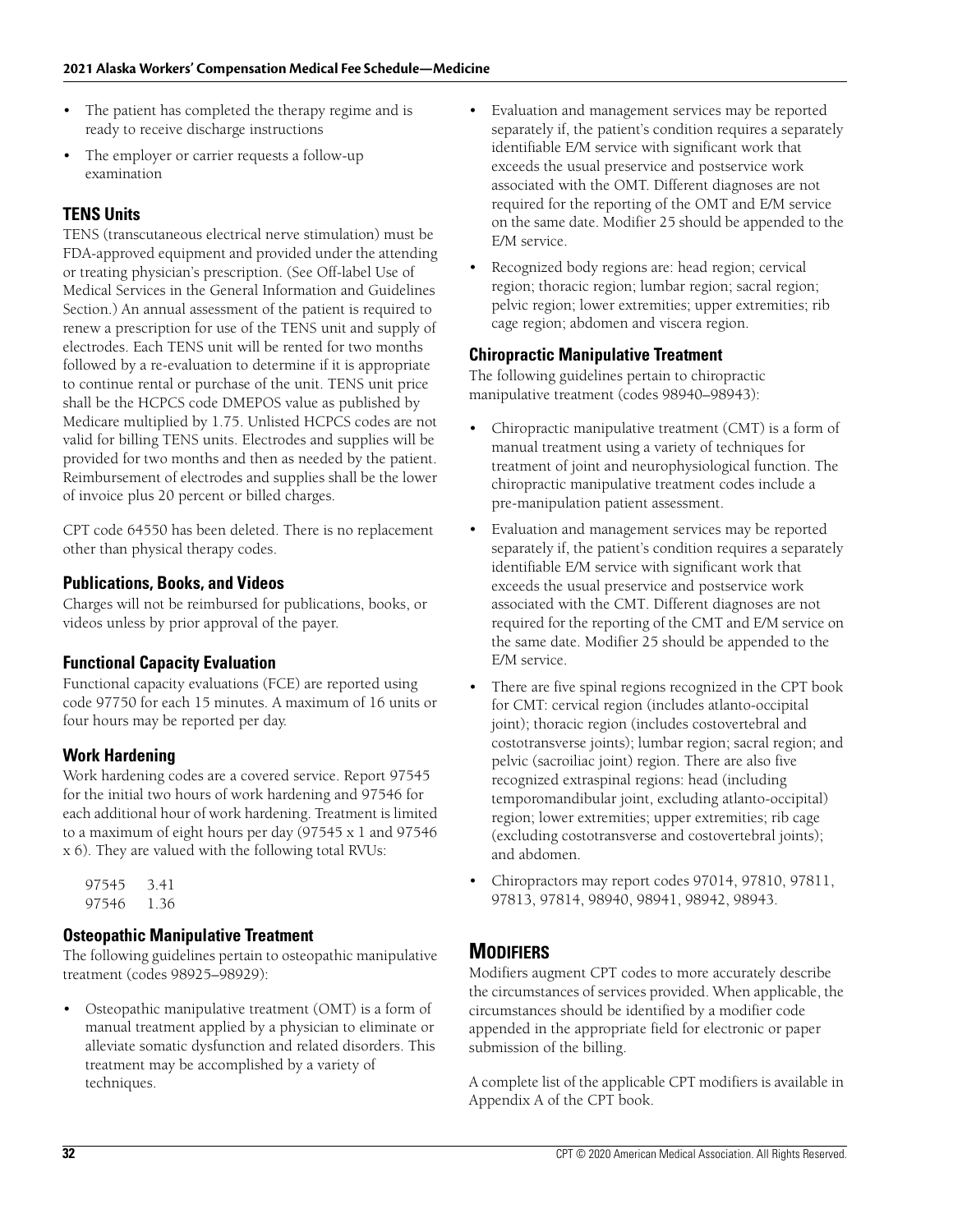#### **Reimbursement Guidelines for CPT Modifiers**

**Modifier 26—**Reimbursement is the lower of the billed charge or the MAR for the code with modifier 26.

Specific modifiers shall be reimbursed as follows:

**Modifier 50—**Reimbursement is the lower of the billed charge or 100 percent of the MAR for the procedure on the first side; reimbursement is the lower of the billed charge or 50 percent of the MAR for the procedure for the second side. If another procedure performed at the same operative session is higher valued, then both sides are reported with modifier 51 and 50 and reimbursed at the lower of the billed charge or 50 percent of the MAR.

**Modifier 51—**Reimbursement is the lower of the billed charge or 100 percent of the MAR for the procedure with the highest relative value unit rendered during the same session as the primary procedure; reimbursement is the lower of the billed charge or 50 percent of the MAR for the procedure with the second highest relative value unit and all subsequent procedures during the same session as the primary procedure.

The multiple procedure payment reduction (MPPR) on diagnostic cardiovascular and ophthalmology procedures apply when multiple services are furnished to the same patient on the same day. The MPPRs apply independently to cardiovascular and ophthalmology services. The MPPRs apply to TC-only services and to the TC of global services. The MPPRs are as follows:

*Cardiovascular services*—Full payment is made for the TC service with the highest MAR. Payment is made at 75 percent for subsequent TC services furnished by the same physician (or by multiple physicians in the same group practice) to the same patient on the same day. These services are identified with a "6" in the multiple procedure column of the RBRVS. The MPPRs do not apply to PC services.

Alaska MAR:

| 93303    | \$625.68 |
|----------|----------|
| 93303-TC | \$425.90 |
| 93303-26 | \$199.79 |
| 93351    | \$643.18 |
| 93351-TC | \$375.45 |
| 93351-26 | \$267.73 |

**Data for the purpose of example only**

Technical Component:

| 93303-TC | \$425.90 | 100% of the TC                           |
|----------|----------|------------------------------------------|
| 93351-TC | \$281.59 | (75% of the TC for the second procedure) |
| Total    | \$707.49 |                                          |

Global Reimbursement:

| 93303 | \$625.68   | 100%                                                                                               |
|-------|------------|----------------------------------------------------------------------------------------------------|
| 93351 | \$549.32   | (75% of the TC for the second procedure<br>$+100\%$ of the 26) (\$281.59 + \$267.73 =<br>\$549.32) |
| Total | \$1,175.00 |                                                                                                    |

*Ophthalmology services*—Full payment is made for the TC service with the highest MAR. Payment is made at 80 percent for subsequent TC services furnished by the same physician (or by multiple physicians in the same group practice) to the same patient on the same day. These services are identified with a "7" in the multiple procedure column of the RBRVS. The MPPRs do not apply to PC services.

Alaska MAR:

| 92060    | \$180.45 |
|----------|----------|
| 92060-TC | \$64.03  |
| 92060-26 | \$116.42 |
| 92132    | \$88.04  |
| 92132-TC | \$37.20  |
| 92132-26 | \$50.84  |
|          |          |

**Data for the purpose of example only**

Technical Component:

| 92060-TC | \$64.03 | 100% of the TC                           |
|----------|---------|------------------------------------------|
| 92132-TC | \$29.76 | (80% of the TC for the second procedure) |
| Total    | \$93.79 |                                          |

Global Reimbursement:

| 92060 | \$180.45 | 100% of the global                                                                               |
|-------|----------|--------------------------------------------------------------------------------------------------|
| 92132 | \$80.60  | (80% of the TC for the second procedure<br>$+ 100\%$ of the 26) (\$29.76 + \$50.84 =<br>\$80.60) |
| Total | \$261.05 |                                                                                                  |

*Therapy services*—For the practitioner and the office or institutional setting, all therapy services are subject to MPPR. These services are identified with a "5" in the multiple procedure column of the RBRVS. The Practice Expense (PE) portion of the service is reduced by 50 percent for the second and subsequent services provided on a date of service.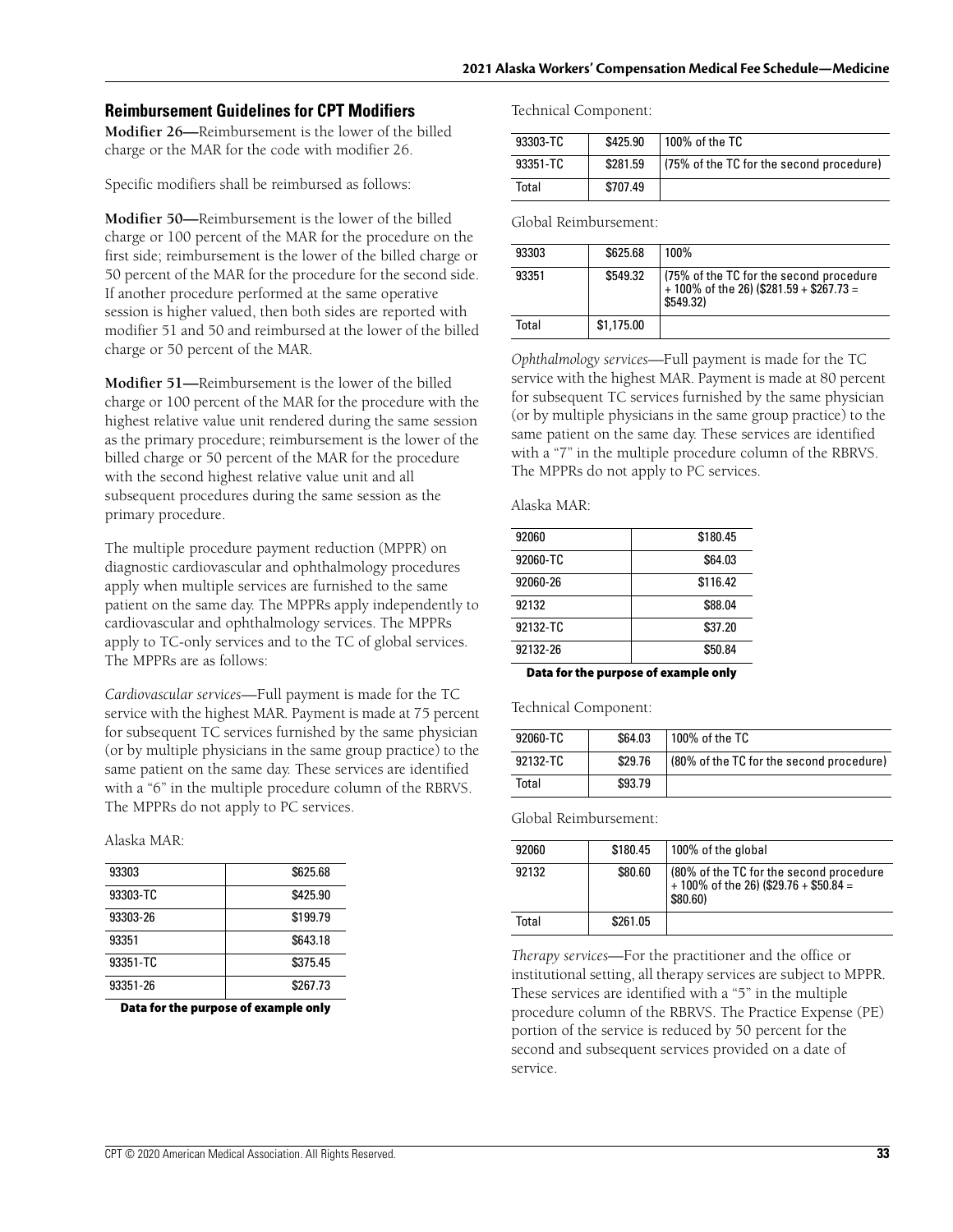Alaska MAR:

| 97016                                                                    | \$36.44 |
|--------------------------------------------------------------------------|---------|
| $[(.18 \times 1.5) + (.16 \times 1.118) + (0.01 \times .661)] \times 80$ |         |
| 97024                                                                    | \$19.36 |
| $[(.06 \times 1.5) + (.13 \times 1.118) + (0.01 \times .661)] \times 80$ |         |
| _ _ _                                                                    |         |

**Data for the purpose of example only**

The reduced MAR for multiple procedure rule:

| 97016                                                                                | \$29.28 |
|--------------------------------------------------------------------------------------|---------|
| $[(.18 \times 1.5) + ((.16 \times 1.118) \times .5) + (0.01 \times .661)] \times 80$ |         |
| 97024                                                                                | \$13.54 |
| $[(.06 \times 1.5) + ((.13 \times 1.118) \times .5) + (0.01 \times .661)] \times 80$ |         |

*Example:*

| 97016                                | \$36.44 |
|--------------------------------------|---------|
| 97016 (2nd unit same date)           | \$29.28 |
| 97024 (additional therapy same date) | \$13.54 |

#### **Applicable HCPCS Modifiers**

#### **TC Technical Component**

Under certain circumstances, a charge may be made for the technical component alone. Under those circumstances the technical component charge is identified by adding modifier TC to the usual procedure number. Technical component charges are institutional charges and not billed separately by the physician.

Reimbursement is the lower of the billed charge or the MAR for the code with modifier TC.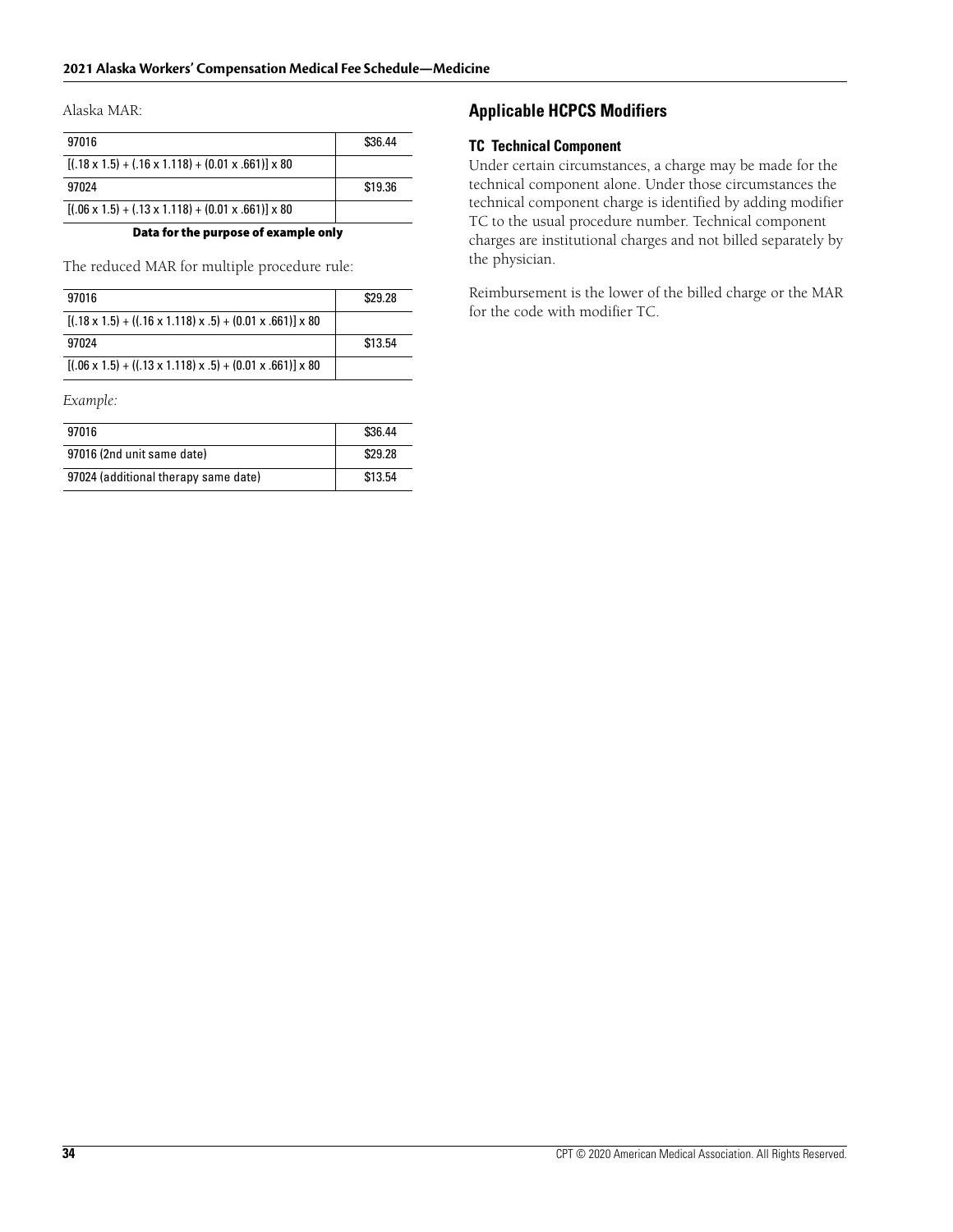# **Category II**

Category II codes are supplemental tracking codes for performance measurement. These codes are not assigned a value. Reporting category II codes is part of the Quality Payment Program (QPP). Quality measures were developed by the Centers for Medicare and Medicaid Services (CMS) in cooperation with consensus organizations including the AQA Alliance and the National Quality Forum (NQF). Many of the quality measures are tied directly to CPT codes with the diagnoses for the conditions being monitored. The reporting of quality measures is voluntary but will affect reimbursement in future years for Medicare.

The services are reported with alphanumeric CPT codes with an ending value of "F" or HCPCS codes in the "G" section.

Category II modifiers are used to report special circumstances such as Merit-based Incentive Payment System (MIPS) coding including why a quality measure was not completed.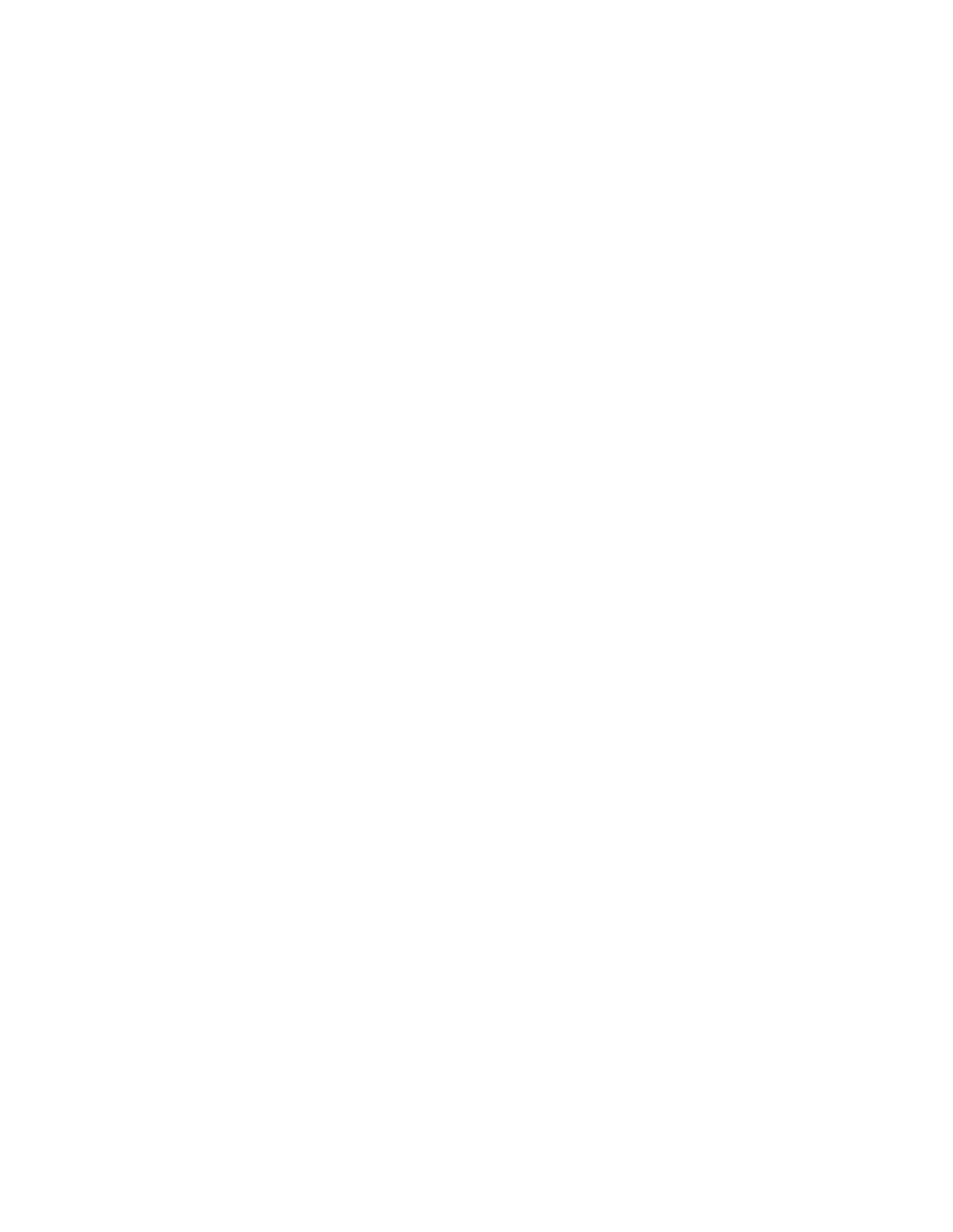# **Category III**

Category III codes are temporary codes identifying emerging technology and should be reported when available. These codes are alphanumeric with and ending value of "T" for temporary.

The use of these codes supersedes reporting the service with an unlisted code. It should be noted that the codes in this section may be retired if not converted to a Category I, or standard CPT code. Category III codes are updated semiannually by the American Medical Association (AMA).

Category III codes are listed numerically as adopted by the AMA and are not divided into service type or specialty.

## **CATEGORY III MODIFIERS**

As the codes in category III span all of the types of CPT codes all of the modifiers are applicable. Please see a list of CPT modifiers in the General Information and Guidelines section.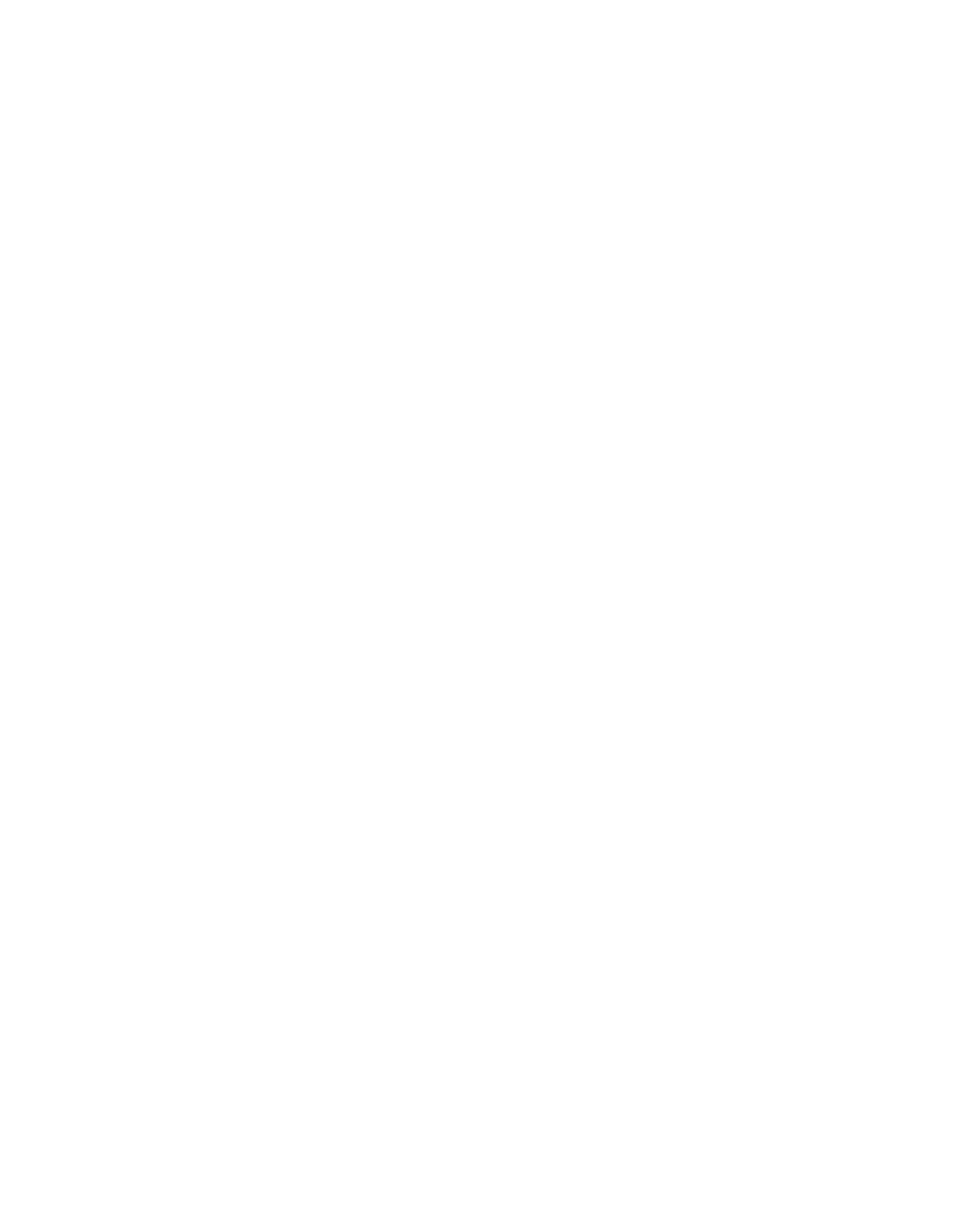## **HCPCS Level II**

## **GENERAL INFORMATION AND GUIDELINES**

The CPT® coding system was designed by the American Medical Association to report physician services and is, therefore, lacking when it comes to reporting durable medical equipment (DME) and medical supplies. In response, the Centers for Medicare and Medicaid Services (CMS) developed a secondary coding system, HCPCS Level II, to meet the reporting needs of the Medicare program and other sectors of the health care industry.

HCPCS (pronounced "hick-picks") is an acronym for Healthcare Common Procedure Coding System and includes codes for procedures, equipment, and supplies not found in the CPT book.

## **MEDICARE PART B DRUGS**

For drugs and injections coded under the Healthcare Common Procedure Coding System (HCPCS) the payment allowance limits for drugs is the lower of the CMS Medicare Part B Drug Average Sales Price Drug Pricing File payment limit in effect at the time of treatment or service multiplied by 3.375 or billed charges. **Note:** The corresponding National Drug Code (NDC) number should be included in the records for the submitted HCPCS codes.

## **DURABLE MEDICAL EQUIPMENT**

Durable Medical Equipment, Prosthetics, Orthotics, and Supplies (DMEPOS), are reported using HCPCS Level II codes. Reimbursement is the lower of the CMS DMEPOS fee schedule value for Alaska in effect at the time of treatment or service multiplied by 1.75 or billed charges. If no CPT code identifies the supply, bill using the appropriate HCPCS code with a copy of the manufacturer/supplier's invoice for supplies.

TENS (transcutaneous electrical nerve stimulation) must be FDA-approved equipment and provided under the attending or treating physician's prescription. (See Off-label Use of Medical Services in the General Information and Guidelines Section.) An annual assessment of the patient is required to renew a prescription for use of the TENS unit and supply of electrodes. Each TENS unit will be rented for two months followed by a re-evaluation to determine if it is appropriate

to continue rental or purchase of the unit. TENS unit price shall be the HCPCS code DMEPOS value as published by Medicare multiplied by 1.75. Unlisted HCPCS codes are not valid for billing TENS units. Electrodes and supplies will be provided for two months and then as needed by the patient. Reimbursement of electrodes and supplies shall be the lower of invoice plus 20 percent or billed charges.

## **Hearing Aids**

The patient must be referred by a physician for evaluation and dispensing of hearing aids. Initial or replacement dispensing of hearing aids includes one year of follow-up care including all evaluations, adjustments, repairs, or reprogramming of the hearing aids. New hearing aids may be dispensed once every four years or when new medical evaluation and testing documents changes necessitating a new device prescription as related to the work-related injury or replacement of a nonworking device that is no longer covered by warranty. Repairs will not be paid when a device is still under the manufacturer's warranty. An evaluation and management service shall not be billed at the time of any hearing aid evaluations or testing. The dispensing of hearing aids is reported with the appropriate HCPCS Level II codes and a copy of the manufacturer/supplier's invoice. Reimbursement is the lower of the manufacturer/supplier's invoice cost plus 30 percent or billed charges including dispensing and fitting cost. HCPCS codes V5011, V5090, V5110, V5160, V5240, and V5241 are not separately reimbursed services.

## **Hearing Aid Services**

The codes below are reimbursed according to the listed maximum allowable reimbursement (MAR) or the actual fee, whichever is less.

| <b>CODE</b> | MAR      |
|-------------|----------|
| 92591       | \$193.62 |
| 92593       | \$99.64  |
| 92594       | \$57.89  |
| 92595       | \$124.11 |
| V5014       | \$249.31 |
| V5020       | \$116.17 |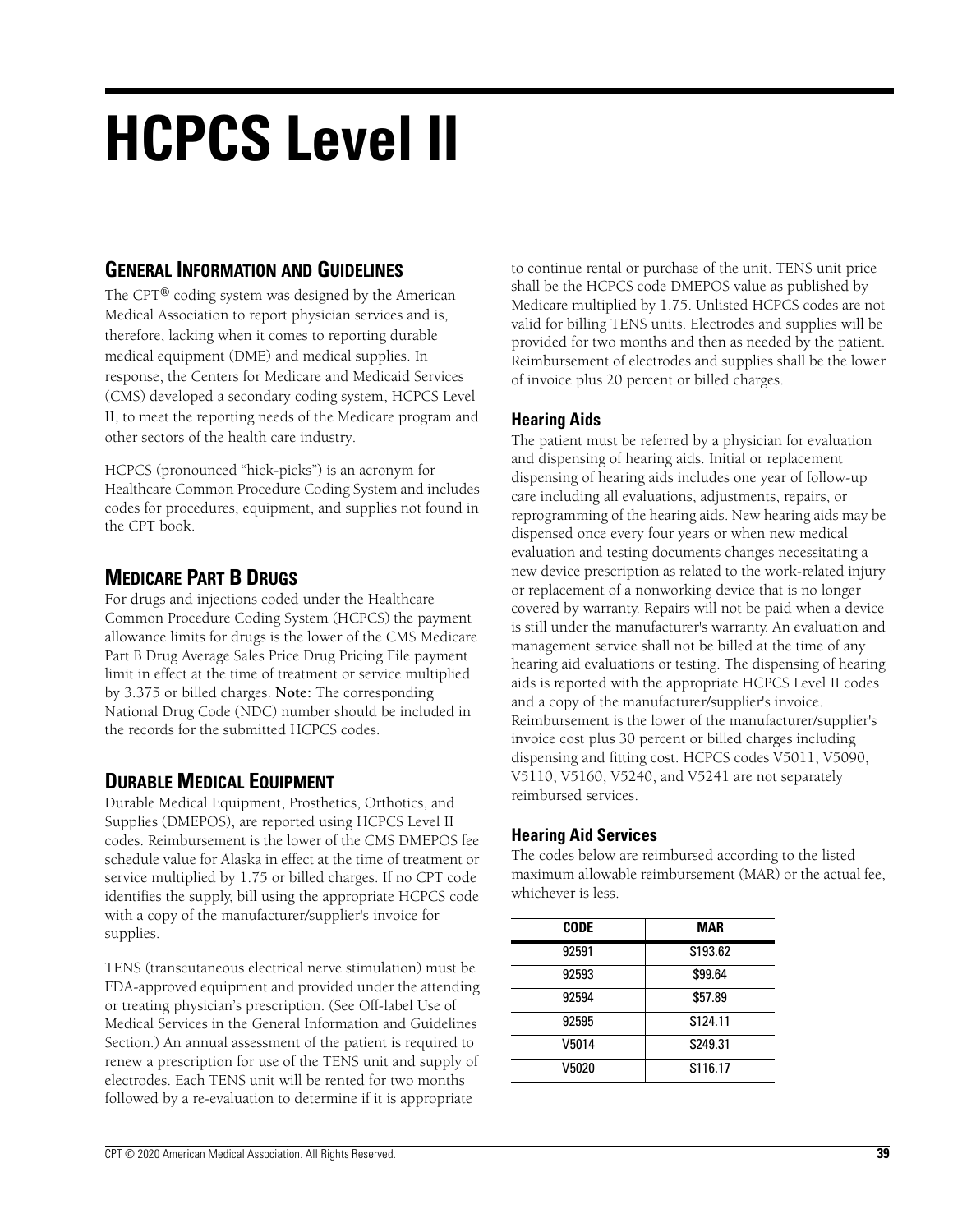## **MODIFIERS**

Applicable HCPCS modifiers found in the DMEPOS fee schedule include:

- NU New equipment
- RR Rental (use the RR modifier when DME is to be rented)
- UE Used durable medical equipment

## **AMBULANCE SERVICES**

The maximum allowable reimbursement (MAR) for lift off fees and air mile rates for air ambulance services rendered under AS 23.30 (Alaska Workers' Compensation Act), is as follows:

- (1) for air ambulance services provided **entirely in this state** that are not provided under a certificate issued under 49 U.S.C. 41102 or that are provided under a certificate issued under 49 U.S.C. 41102 for charter air transportation by a charter air carrier, the maximum allowable reimbursements are as follows:
	- (A) a fixed wing lift off fee may not exceed \$11,500;
	- (B) a fixed wing air mile rate may not exceed 400 percent of the Centers for Medicare and Medicaid Services ambulance fee schedule rate in effect at the time of service;
	- (C) a rotary wing lift off fee may not exceed \$13,500;
- (D) a rotary wing air mile rate may not exceed 400 percent of the Centers for Medicare and Medicaid Services ambulance fee schedule rate in effect at the time of service;
- (2) for air ambulance services in circumstances not covered under (1) of this subsection, the maximum allowable reimbursement is 100 percent of billed charges.

**Charter Air Carrier Note:** The limitations on allowable reimbursements apply to air carriers who have on-demand, emergent, and unscheduled flights, including, but not limited to, intra-state air services responding to "911" emergency calls. The employer may require the air carrier to provide the carrier's operating certificate along with the initial billing for services under this section.

Ground ambulance services are reported using the appropriate HCPCS codes. The maximum allowable reimbursement (MAR) for medical services that do not have valid Current Procedural Terminology (CPT), or Healthcare Common Procedure Coding System (HCPCS) codes, a currently assigned CMS relative value, or an established conversion factor is the lowest of 85 percent of billed charges, the charge for the treatment or service when provided to the general public, or the charge for the treatment or service negotiated by the provider and the employer.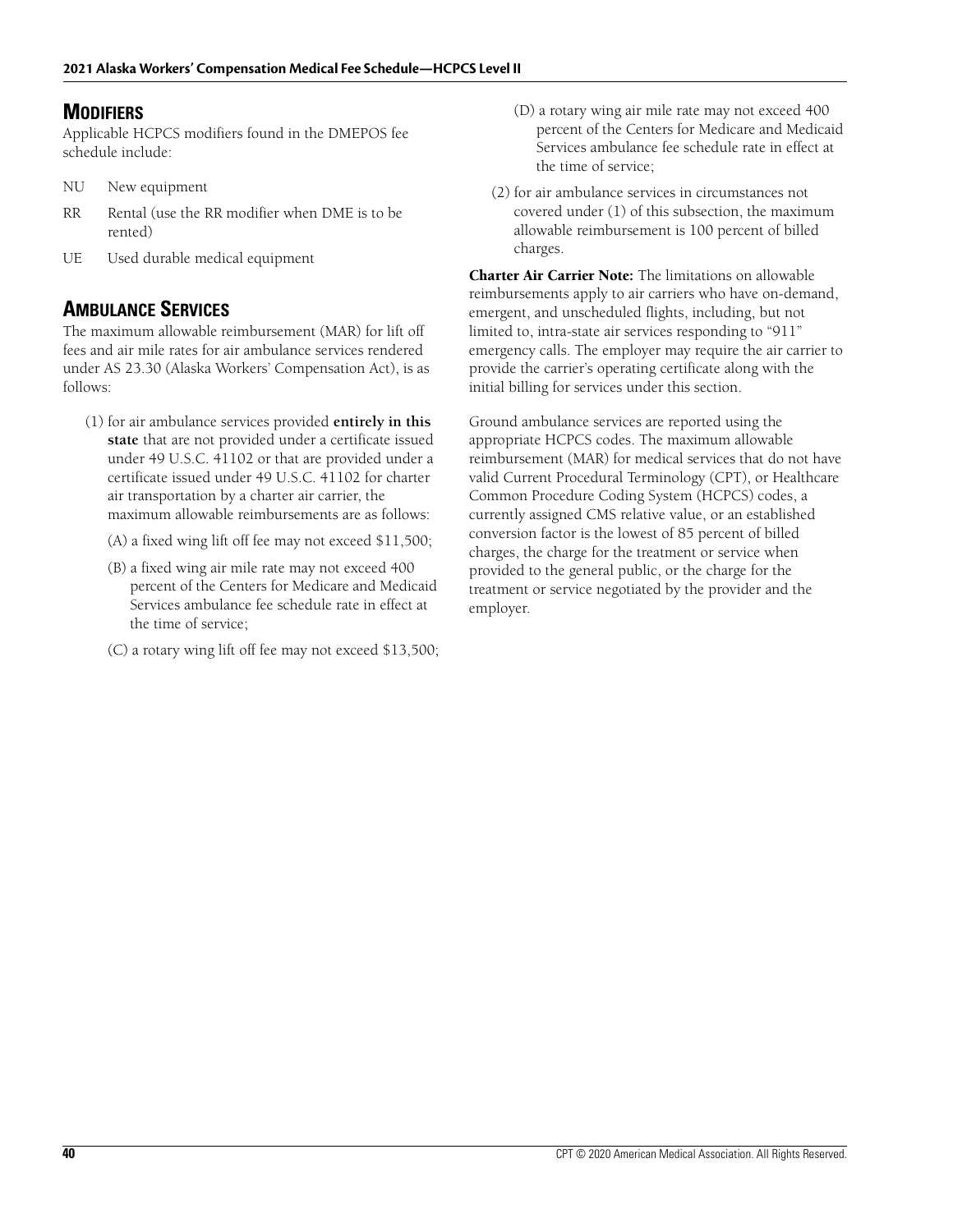## **Outpatient Facility**

## **GENERAL INFORMATION AND GUIDELINES**

The Outpatient Facility section represents services performed in an outpatient facility and billed utilizing the 837i format or UB04 (CMS 1450) claim form. For medical services provided by hospital outpatient clinics or ambulatory surgical centers under AS 23.30 (Alaska Workers' Compensation Act), a conversion factor shall be applied to the hospital outpatient relative weights established for each *Current Procedural Terminology* (CPT®) or *Ambulatory Payment Classifications* (APC) code adopted by reference in 8 AAC 45.083(m). The outpatient facility conversion factor will be \$221.79 and the ambulatory surgical center (ASC) conversion factor will be \$168.00. Payment determination, packaging, and discounting methodology shall follow the CMS OPPS methodology for hospital outpatient and ambulatory surgical centers (ASCs). For procedures performed in an outpatient setting, implants shall be paid at manufacturer/supplier's invoice plus 10 percent.

The maximum allowable reimbursement (MAR) for medical services that do not have valid Current Procedural Terminology (CPT), or Healthcare Common Procedure Coding System (HCPCS) codes, currently assigned Centers for Medicare and Medicaid Services (CMS) relative value, or an established conversion factor is the lowest of 85 percent of billed charges, the charge for the treatment or service when provided to the general public, or the charge for the treatment or service negotiated by the provider and the employer.

A revenue code is defined by CMS as a code that identifies a specific accommodation, ancillary service or billing calculation. Revenue codes are used by outpatient facilities to specify the type and place of service being billed and to reflect charges for items and services provided. A substantial number of outpatient facilities use both CPT codes and revenue codes to bill private payers for outpatient facility services. The outpatient facility fees are driven by CPT code rather than revenue code. Common revenue codes are reported for components of the comprehensive surgical

outpatient facility charge, as well as pathology and laboratory services, radiology services, and medicine services. The CMS guidelines applicable to status indicators are followed unless otherwise superseded by Alaska state guidelines. The following billing and payment rules apply for medical treatment or services provided by hospital outpatient clinics, and ambulatory surgical centers:

- (1) medical services for which there is no *Ambulatory Payment Classifications* weight listed are the lowest of 85 percent of billed charges, the fee or charge for the treatment or service when provided to the general public, or the fee or charge for the treatment or service negotiated by the provider and the employer;
- (2) status indicator codes C, E, and P are the lowest of 85 percent of billed charges, the fee or charge for the treatment or service when provided to the general public, or the fee or charge for the treatment or service negotiated by the provider and the employer;
- (3) two or more medical procedures with a status indicator code T on the same claim shall be reimbursed with the highest weighted code paid at 100 percent of the maximum allowable reimbursement (MAR) and all other status indicator code T items paid at 50 percent;
- (4) a payer shall subtract implantable hardware from a hospital outpatient clinic's or ambulatory surgical center's billed charges and pay separately at manufacturer or supplier invoice cost plus 10 percent;
- (5) procedures without a relative weight in Addendum B shall use a payment rate where available with the multiplier of 2.08 for ASCs and 2.75 for outpatient facilities.

Status indicators determine how payments are calculated, whether items are paid, and which reimbursement methodology is used. The *Official Alaska Workers' Compensation Medical Fee Schedule* guidelines supersede the CMS guidelines as described below.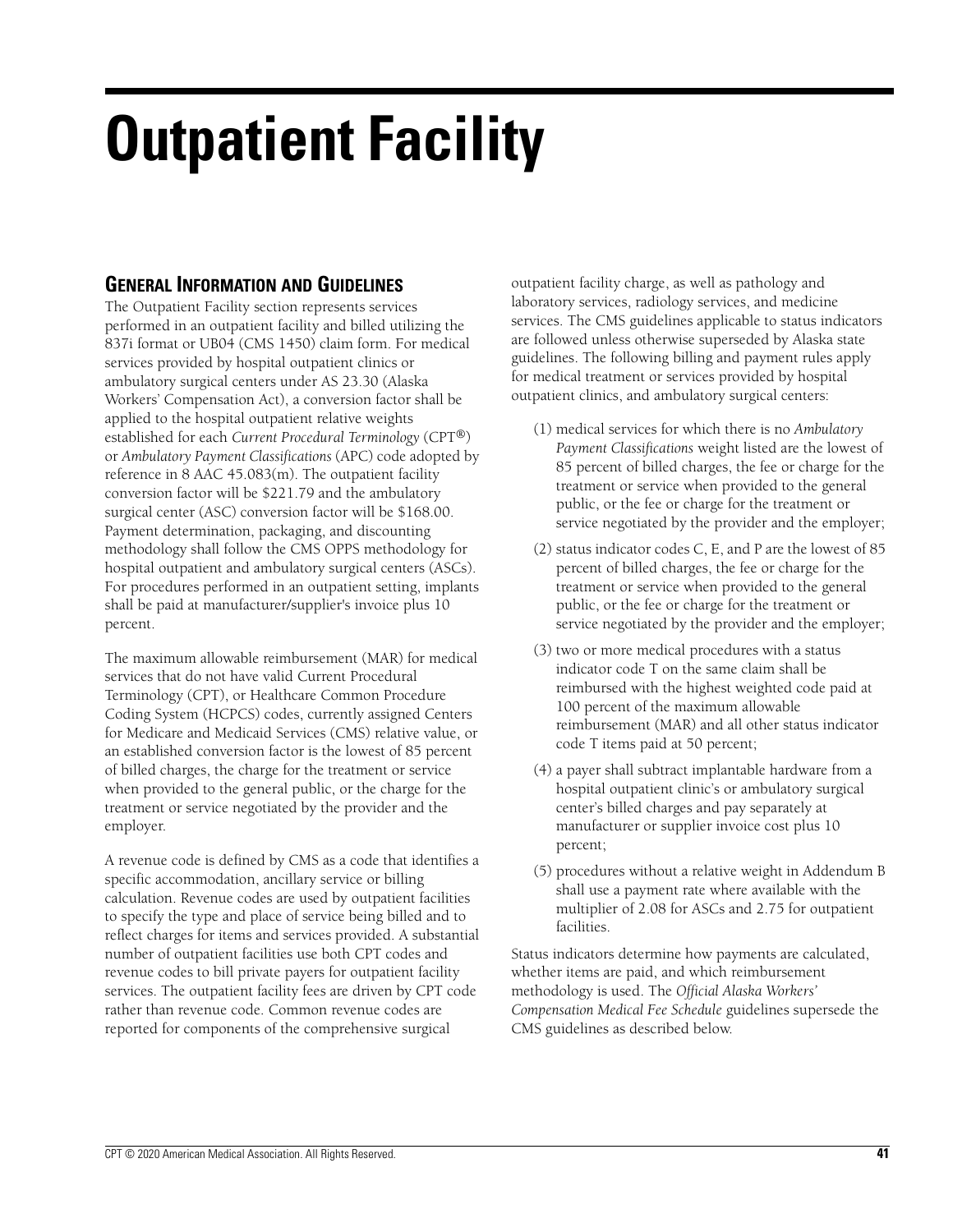| Services furnished to<br>a hospital outpatient<br>that are paid under a<br>fee schedule or pay-<br>ment system other<br>than OPPS, for exam-<br>ple:<br>• Ambulance services<br>• Separately payable<br>clinical diagnostic<br>laboratory services<br>• Separately payable<br>non-implantable<br>prosthetic and<br>orthotic devices<br>• Physical, occupa-<br>tional, and speech<br>therapy<br>• Diagnostic mam-<br>mography<br>• Screening mam- | Not paid under OPPS. See the<br>appropriate section under the<br>provider fee schedule.                                                                                                                                                                                                                                                                                                                                                                                                                                                                                                         | E <sub>2</sub><br>F<br>G         |
|--------------------------------------------------------------------------------------------------------------------------------------------------------------------------------------------------------------------------------------------------------------------------------------------------------------------------------------------------------------------------------------------------------------------------------------------------|-------------------------------------------------------------------------------------------------------------------------------------------------------------------------------------------------------------------------------------------------------------------------------------------------------------------------------------------------------------------------------------------------------------------------------------------------------------------------------------------------------------------------------------------------------------------------------------------------|----------------------------------|
|                                                                                                                                                                                                                                                                                                                                                                                                                                                  |                                                                                                                                                                                                                                                                                                                                                                                                                                                                                                                                                                                                 |                                  |
| mography                                                                                                                                                                                                                                                                                                                                                                                                                                         |                                                                                                                                                                                                                                                                                                                                                                                                                                                                                                                                                                                                 | н                                |
| Codes that are not<br>recognized by OPPS<br>when submitted on an<br>outpatient hospital<br>Part B bill type (12x)<br>and 13x).                                                                                                                                                                                                                                                                                                                   | Not paid under OPPS.<br>An alternate code that is recog-<br>nized by OPPS when submitted<br>on an outpatient hospital Part B<br>bill type (12x and 13x) may be<br>available.                                                                                                                                                                                                                                                                                                                                                                                                                    |                                  |
|                                                                                                                                                                                                                                                                                                                                                                                                                                                  | Alaska Specific Guideline: May<br>be performed in the outpatient<br>or ASC setting if beneficial to<br>the patient and as negotiated by<br>the payer and providers. Pay-<br>ment is the lowest of 85 percent<br>of billed charges, the fee or<br>charge for the treatment or ser-<br>vice when provided to the gen-<br>eral public, or the fee or charge<br>for the treatment or service<br>negotiated by the provider and<br>the employer.                                                                                                                                                     | J <sub>1</sub><br>J <sub>2</sub> |
| <b>Discontinued codes</b>                                                                                                                                                                                                                                                                                                                                                                                                                        | Not paid under OPPS.                                                                                                                                                                                                                                                                                                                                                                                                                                                                                                                                                                            |                                  |
| Items, codes and ser-<br>vices:<br>• Not covered by any<br>Medicare outpa-<br>tient benefit cate-<br>gory<br>• Statutorily excluded<br>by Medicare<br>• Not reasonable and<br>necessary                                                                                                                                                                                                                                                          | Not paid under OPPS.<br>Alaska Specific Guideline: Pay-<br>ment is the lowest of 85 percent<br>of billed charges, the fee or<br>charge for the treatment or ser-<br>vice when provided to the gen-<br>eral public, or the fee or charge<br>for the treatment or service<br>negotiated by the provider and<br>the employer.<br>Alaska Specific Guideline: A<br>payer shall subtract implantable<br>hardware from a hospital outpa-<br>tient clinic's or ambulatory sur-<br>gical center's billed charges<br>and pay separately at manufac-<br>turer or supplier invoice cost<br>plus 10 percent. |                                  |
|                                                                                                                                                                                                                                                                                                                                                                                                                                                  | <b>Inpatient Procedures</b>                                                                                                                                                                                                                                                                                                                                                                                                                                                                                                                                                                     | Not paid under OPPS.             |

| <b>INDICATOR</b> | OP PAYMENT STATUS/<br><b>ITEM/CODE/SERVICE</b><br>ALASKA SPECIFIC GUIDELINE                   |                                                                                                                                                                                                                                                                                                                                                                                                                                                                                                                                                                                                                                                                                                                                                                                                                                               |
|------------------|-----------------------------------------------------------------------------------------------|-----------------------------------------------------------------------------------------------------------------------------------------------------------------------------------------------------------------------------------------------------------------------------------------------------------------------------------------------------------------------------------------------------------------------------------------------------------------------------------------------------------------------------------------------------------------------------------------------------------------------------------------------------------------------------------------------------------------------------------------------------------------------------------------------------------------------------------------------|
| E <sub>2</sub>   | Items and services for<br>which pricing informa-<br>tion and claims data<br>are not available | Not paid under OPPS. Status<br>may change as data is received<br>by CMS.<br>Alaska Specific Guideline: Pay-<br>ment is the lowest of 85 percent<br>of billed charges, the fee or<br>charge for the treatment or ser-<br>vice when provided to the gen-<br>eral public, or the fee or charge<br>for the treatment or service<br>negotiated by the provider and<br>the employer.                                                                                                                                                                                                                                                                                                                                                                                                                                                                |
| F                | Corneal tissue acquisi-<br>tion; certain CRNA ser-<br>vices, and hepatitis B<br>vaccines      | Not paid under OPPS. Paid at<br>reasonable cost.                                                                                                                                                                                                                                                                                                                                                                                                                                                                                                                                                                                                                                                                                                                                                                                              |
| G                | Pass-through drugs<br>and biologicals                                                         | Paid under OPPS; separate APC<br>payment includes pass-through<br>amount.                                                                                                                                                                                                                                                                                                                                                                                                                                                                                                                                                                                                                                                                                                                                                                     |
| н                | Pass-through device<br>categories                                                             | Separate cost-based<br>pass-through payment.<br>Alaska Specific Guideline: A<br>payer shall subtract implantable<br>hardware from a hospital outpa-<br>tient clinic's or ambulatory surgi-<br>cal center's billed charges and<br>pay separately at manufacturer<br>or supplier invoice cost plus 10<br>percent.                                                                                                                                                                                                                                                                                                                                                                                                                                                                                                                               |
| J <sub>1</sub>   | <b>Hospital Part B ser-</b><br>vices paid through a<br>comprehensive APC                      | Paid under OPPS; all covered<br>Part B services on the claim are<br>packaged with the primary J1<br>service for the claim, except ser-<br>vices with $OPSI = F$ , G, H, L, and<br>U; ambulance services; diagnos-<br>tic and screening mammogra-<br>phy; all preventive services; and<br>certain Part B inpatient services.                                                                                                                                                                                                                                                                                                                                                                                                                                                                                                                   |
| J2               | Hospital Part B ser-<br>vices that may be paid<br>through a comprehen-<br>sive APC            | Paid under OPPS; addendum B<br>displays APC assignments when<br>services are separately payable.<br>(1) Comprehensive APC pay-<br>ment based on OPPS compre-<br>hensive-specific payment<br>criteria. Payment for all cov-<br>ered Part B services on the<br>claim is packaged into a sin-<br>gle payment for specific com-<br>binations of services, except<br>services with $\mathsf{OPSI} = \mathsf{F}, \mathsf{G}, \mathsf{H}, \mathsf{L},$<br>and U; ambulance services;<br>diagnostic and screening<br>mammography; all preventive<br>services; and certain Part B<br>inpatient services.<br>(2) Packaged APC payment if<br>billed on the same claim as a<br>HCPCS code assigned OPSI<br>J1.<br>(3) In other circumstances, pay-<br>ment is made through a sepa-<br>rate APC payment or<br>packaged into payment for<br>other services. |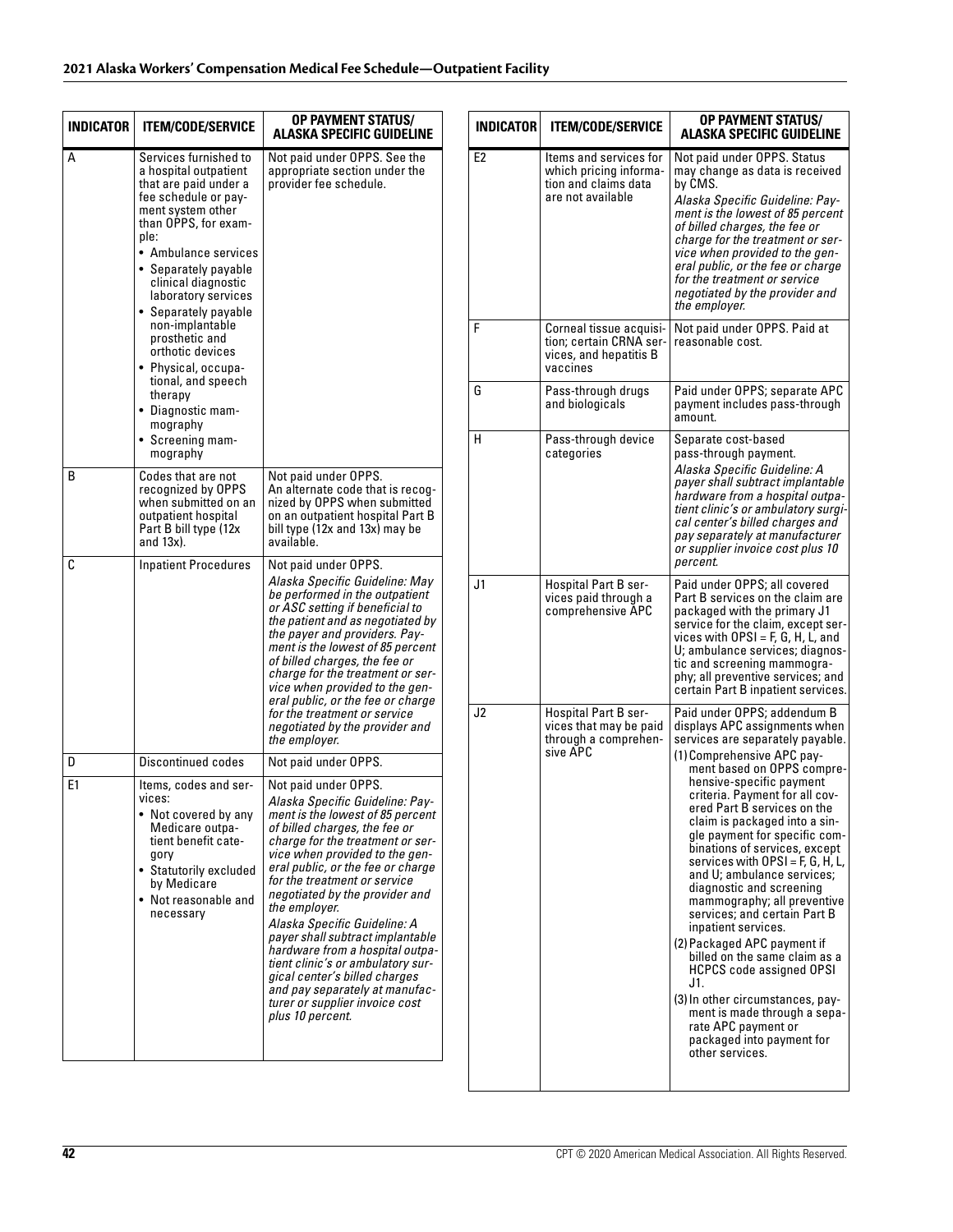| <b>INDICATOR</b> | <b>ITEM/CODE/SERVICE</b>                                                                                              | <b>OP PAYMENT STATUS/</b><br>ALASKA SPECIFIC GUIDELINE                                                                                                                                                                                                                                                                                                                                                                                                                                                                                                        |
|------------------|-----------------------------------------------------------------------------------------------------------------------|---------------------------------------------------------------------------------------------------------------------------------------------------------------------------------------------------------------------------------------------------------------------------------------------------------------------------------------------------------------------------------------------------------------------------------------------------------------------------------------------------------------------------------------------------------------|
| K                | Non-pass-through<br>drugs and non-implant-<br>able biologicals,<br>including therapeutic<br>radio-<br>pharmaceuticals | Paid under OPPS; separate APC<br>payment.                                                                                                                                                                                                                                                                                                                                                                                                                                                                                                                     |
| L                | Influenza vaccine;<br>pneumococcal pneu-<br>monia vaccine                                                             | Not paid under OPPS. Paid at<br>reasonable cost.                                                                                                                                                                                                                                                                                                                                                                                                                                                                                                              |
| М                | Items and services not<br>billable to the Medi-<br>care Administrative<br>Contractor (MAC)                            | Not paid under OPPS.                                                                                                                                                                                                                                                                                                                                                                                                                                                                                                                                          |
| N                | ltems and services<br>packaged into APC<br>rates                                                                      | Paid under OPPS; payment is<br>packaged into payment for other<br>services, including outliers.<br>Therefore, there is no separate<br>APC payment.<br>Alaska Specific Guideline: A<br>payer shall subtract implantable<br>hardware from a hospital outpa-<br>tient clinic's or ambulatory surgi-<br>cal center's billed charges and<br>pay separately at manufacturer<br>or supplier invoice cost plus 10<br>percent.                                                                                                                                         |
| P                | Partial hospitalization                                                                                               | Paid under OPPS; per diem APC<br>payment.<br>Alaska Specific Guideline: Pay-<br>ment is the lowest of 85 percent<br>of billed charges, the fee or<br>charge for the treatment or ser-<br>vice when provided to the gen-<br>eral public, or the fee or charge<br>for the treatment or service<br>negotiated by the provider and<br>the employer.                                                                                                                                                                                                               |
| Q1               | STV packaged codes                                                                                                    | Paid under OPPS; addendum B<br>displays APC assignments when<br>services are separately payable.<br>(1) Packaged APC payment if<br>billed on the same date of<br>service as a HCPCS code<br>assigned OPSI of S, T, or V.<br>(2) Composite APC payment if<br>billed with specific combina-<br>tions of services based on<br>OPPS composite-specific<br>payment criteria. Payment is<br>packaged into a single pay-<br>ment for specific combina-<br>tions of services.<br>(3) In other circumstances, pay-<br>ment is made though a sepa-<br>rate APC payment. |
| 02               | T packaged codes                                                                                                      | Paid under OPPS; addendum B<br>displays APC assignments when<br>services are separately payable.<br>(1) Packaged APC payment if<br>billed on the same date of<br>service as a HCPCS code<br>assigned OPSI T.<br>(2) In other circumstances, pay-<br>ment is made through a sepa-<br>rate APC payment.                                                                                                                                                                                                                                                         |

| <b>INDICATOR</b> | <b>ITEM/CODE/SERVICE</b>                                 | <b>OP PAYMENT STATUS/</b><br><b>ALASKA SPECIFIC GUIDELINE</b>                                                                                                                                                                                                                                                                                                                                                             |
|------------------|----------------------------------------------------------|---------------------------------------------------------------------------------------------------------------------------------------------------------------------------------------------------------------------------------------------------------------------------------------------------------------------------------------------------------------------------------------------------------------------------|
| Q3               | Codes that may be paid<br>through a composite<br>APC     | Paid under OPPS; addendum B<br>displays APC assignments when<br>services are separately payable.<br>(1) Composite APC payment on<br>OPPS composite-specific<br>payment criteria. Payment is<br>packaged into a single pay-<br>ment for specific combina-<br>tions of services.<br>(2) In other circumstances, pay-<br>ment is made through a sepa-<br>rate APC payment or<br>packaged into payment for<br>other services. |
| 04               | Conditionally pack-<br>aged laboratory tests             | Paid under OPPS or Clinical Lab-<br>oratory Fee Schedule (CLFS).<br>(1) Packaged APC payment if<br>billed on the same claim as a<br>HCPCS code assigned pub-<br>lished OPSI J1, J2, S, T, V, Q1,<br>Q2, or Q3.<br>(2) In other circumstances, labo-<br>ratory tests should have an SI<br>$=$ A and payment is made un-<br>der the CLFS.                                                                                   |
| R                | Blood and blood prod-<br>ucts                            | Paid under OPPS; separate APC<br>payment.                                                                                                                                                                                                                                                                                                                                                                                 |
| S                | Procedure or service,<br>not discounted when<br>multiple | Paid under OPPS; separate APC<br>payment.                                                                                                                                                                                                                                                                                                                                                                                 |
| т                | Procedure or service,<br>multiple reduction<br>applies   | Paid under OPPS; separate APC<br>payment.<br>Alaska Specific Guideline: Two<br>or more medical procedures<br>with a status indicator code T on<br>the same claim shall be reim-<br>bursed with the highest<br>weighted code paid at 100 per-<br>cent of the Ambulatory Payment<br>Classification's calculated<br>amount and all other status indi-<br>cator code T items paid at 50<br>percent.                           |
| U                | Brachytherapy<br>sources                                 | Paid under OPPS; separate APC<br>payment.                                                                                                                                                                                                                                                                                                                                                                                 |
| ۷                | Clinic or emergency<br>department visit                  | Paid under OPPS; separate APC<br>payment.                                                                                                                                                                                                                                                                                                                                                                                 |
| Υ                | Non-implantable dura-<br>ble medical equipment           | Not paid under OPPS. All institu-<br>tional providers other than home<br>health agencies bill to a DME<br>MAC.                                                                                                                                                                                                                                                                                                            |

## **SURGICAL SERVICES**

Outpatient facility services directly related to the procedure on the day of an outpatient surgery comprise the comprehensive, or all-inclusive, surgical outpatient facility charge. The comprehensive outpatient surgical facility charge usually includes the following services:

- Anesthesia administration materials and supplies
- Blood, blood plasma, platelets, etc.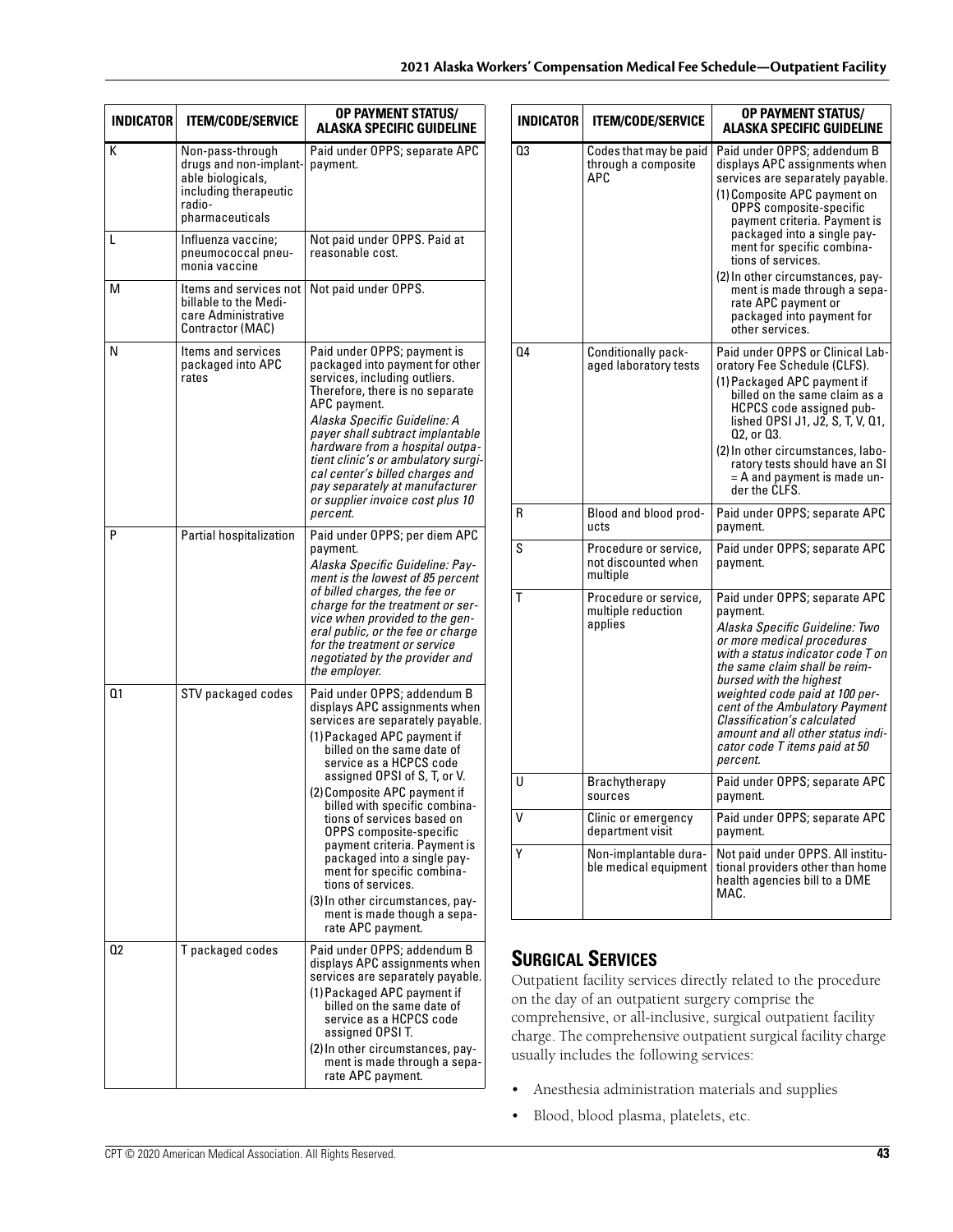- Drugs and biologicals
- Equipment, devices, appliances, and supplies
- Use of the outpatient facility
- Nursing and related technical personnel services
- Surgical dressings, splinting, and casting materials

An outpatient is defined as a person who presents to a medical facility for services and is released on the same day. Observation patients are considered outpatients because they are not admitted to the hospital.

## **DRUGS AND BIOLOGICALS**

Drugs and biologicals are considered an integral portion of the comprehensive surgical outpatient fee allowance. This category includes drugs administered immediately prior to or during an outpatient facility procedure and administered in the recovery room or other designated area of the outpatient facility.

Intravenous (IV) solutions, narcotics, antibiotics, and steroid drugs and biologicals for take-home use (self-administration) by the patient are not included in the outpatient facility fee allowance.

## **EQUIPMENT, DEVICES, APPLIANCES, AND SUPPLIES**

All equipment, devices, appliances, and general supplies commonly furnished by an outpatient facility for a surgical procedure are incorporated into the comprehensive outpatient facility fee allowance.

Example:

- Syringe for drug administration
- Patient gown
- IV pump

## **SPECIALTY AND LIMITED-SUPPLY ITEMS**

Particular surgical techniques or procedures performed in an outpatient facility require certain specialty and limited-supply items that may or may not be included in the comprehensive outpatient facility fee allowance. This is because the billing patterns vary for different outpatient facilities.

These items should be supported by the appropriate HCPCS codes listed on the billing and a manufacturer/supplier's invoice showing the actual cost incurred by the outpatient facility for the purchase of the supply items or devices.

## **DURABLE MEDICAL EQUIPMENT (DME)**

The sale, lease, or rental of durable medical equipment for use in a patient's home is not included in the comprehensive surgical outpatient facility fee allowance.

Example:

- Surgical boot for a postoperative podiatry patient
- Crutches for a patient with a fractured tibia

## **USE OF OUTPATIENT FACILITY AND ANCILLARY SERVICES**

The comprehensive surgical outpatient fee allowance includes outpatient facility patient preparation areas, the operating room, recovery room, and any ancillary areas of the outpatient facility such as a waiting room or other area used for patient care. Specialized treatment areas, such as a GI (gastrointestinal) lab, cast room, freestanding clinic, treatment or observation room, or other facility areas used for outpatient care are also included. Other outpatient facility and ancillary service areas included as an integral portion of the comprehensive surgical outpatient facility fee allowance are all general administrative functions necessary to run and maintain the outpatient facility. These functions include, but are not limited to, administration and record keeping, security, housekeeping, and plant operations.

## **NURSING AND RELATED TECHNICAL PERSONNEL SERVICES**

Patient care provided by nurses and other related technical personnel is included in the comprehensive surgical outpatient facility fee allowance. This category includes services performed by licensed nurses, nurses' aides, orderlies, technologists, and other related technical personnel employed by the outpatient facility.

## **SURGICAL DRESSINGS, SPLINTING, AND CASTING MATERIALS**

Certain outpatient facility procedures involve the application of a surgical dressing, splint, or cast in the operating room or similar area by the physician. The types of surgical dressings, splinting, and casting materials commonly furnished by an outpatient facility are considered part of the comprehensive surgical outpatient facility fee allowance.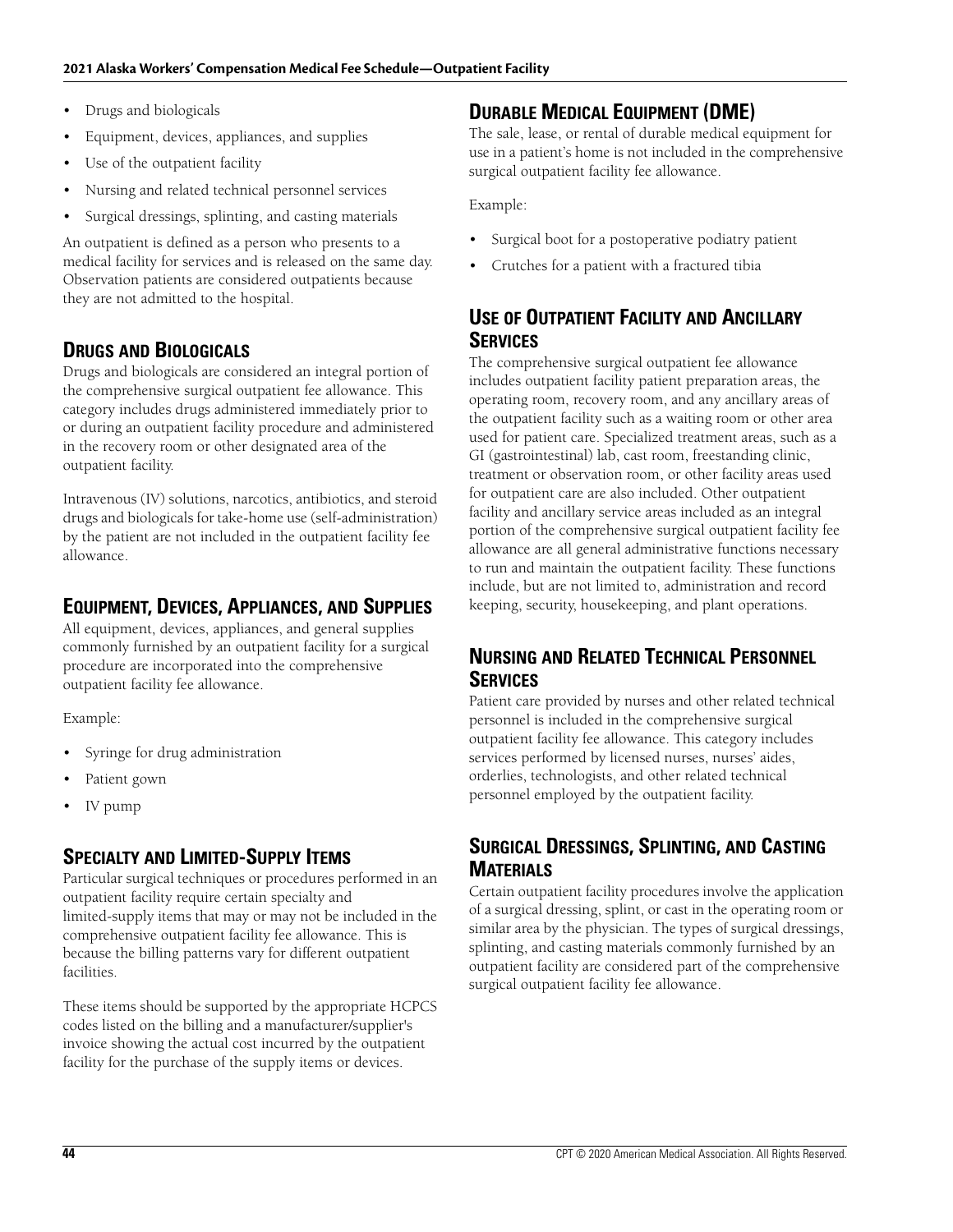## **Inpatient Hospital**

## **GENERAL INFORMATION AND GUIDELINES**

For medical services provided by inpatient acute care hospitals under AS 23.30 (Alaska Workers' Compensation Act), the Centers for Medicare and Medicaid Services (CMS) Inpatient PC Pricer Software shall be applied to the *Medicare Severity Diagnosis Related Groups* (MS-DRG) weight adopted by reference in 8 AAC 45.083(m). The MAR is determined by multiplying the CMS Inpatient PC Pricer amount by the applicable multiplier to obtain the Alaska MAR payment. *Software solutions other than the CMS PC Pricer are acceptable as long as they produce the same results.*

- (1) the PC Pricer amount for Providence Alaska Medical Center is multiplied by 2.38;
	- (2) the PC Pricer amount for Mat-Su Regional Medical Center is multiplied by 1.84;
	- (3) the PC Pricer amount for Bartlett Regional Hospital is multiplied by 1.79;
	- (4) the PC Pricer amount for Fairbanks Memorial Hospital is multiplied by 1.48;
	- (5) the PC Pricer amount for Alaska Regional Hospital is multiplied by 2.32;
	- (6) the PC Pricer amount for Yukon Kuskokwim Delta Regional Hospital is multiplied by 2.63;
	- (7) the PC Pricer amount for Central Peninsula General Hospital is multiplied by 1.38;
- (8) the PC Pricer amount for Alaska Native Medical Center is multiplied by 2.53;
- (9) except as otherwise provided by Alaska law, the PC Pricer amount for all other inpatient acute care hospitals is multiplied by 2.02;

**Note:** Mt. Edgecumbe is now a critical access hospital.

(10) hospitals may seek additional payment for unusually expensive implantable devices if the manufacturer/supplier's invoice cost of the device or devices was more than \$25,000. Manufacturer/supplier's invoices are required to be submitted for payment. Payment will be the manufacturer/supplier's invoice cost minus \$25,000 plus 10 percent of the difference.

#### **Example of Implant Outlier:**

If the implant was \$28,000 the calculation would be:

| Implant invoice       | \$28,000   |
|-----------------------|------------|
| Less threshold        | (\$25,000) |
| Outlier amount        | $= $3,000$ |
|                       | x 110\%    |
| Implant reimbursement | $= $3.300$ |

In possible outlier cases, implantable device charges should be subtracted from the total charge amount before the outlier calculation, and implantable devices should be reimbursed separately using the above methodology.

Any additional payments for high-cost acute care inpatient admissions are to be made following the methodology described in the Centers for Medicare and Medicaid Services (CMS) final rule CMS-1243-F published in the *Federal Register* Vol. 68, No. 110 and updated with federal fiscal year values current at the time of the patient discharge.

## **EXEMPT FROM THE MS-DRG**

Charges for a physician's surgical services are exempt from the inpatient services. These charges should be billed separately on a CMS-1500 or 837p electronic form with the appropriate CPT procedure codes for surgical services performed.

## **SERVICES AND SUPPLIES IN THE FACILITY SETTING**

The MAR includes all professional services, equipment, supplies, and other services that may be billed in conjunction with providing inpatient care. These services include but are not limited to:

- Nursing staff
- Technical personnel providing general care or in ancillary services
- Administrative, security, or facility services
- Record keeping and administration
- Equipment, devices, appliances, oxygen, pharmaceuticals, and general supplies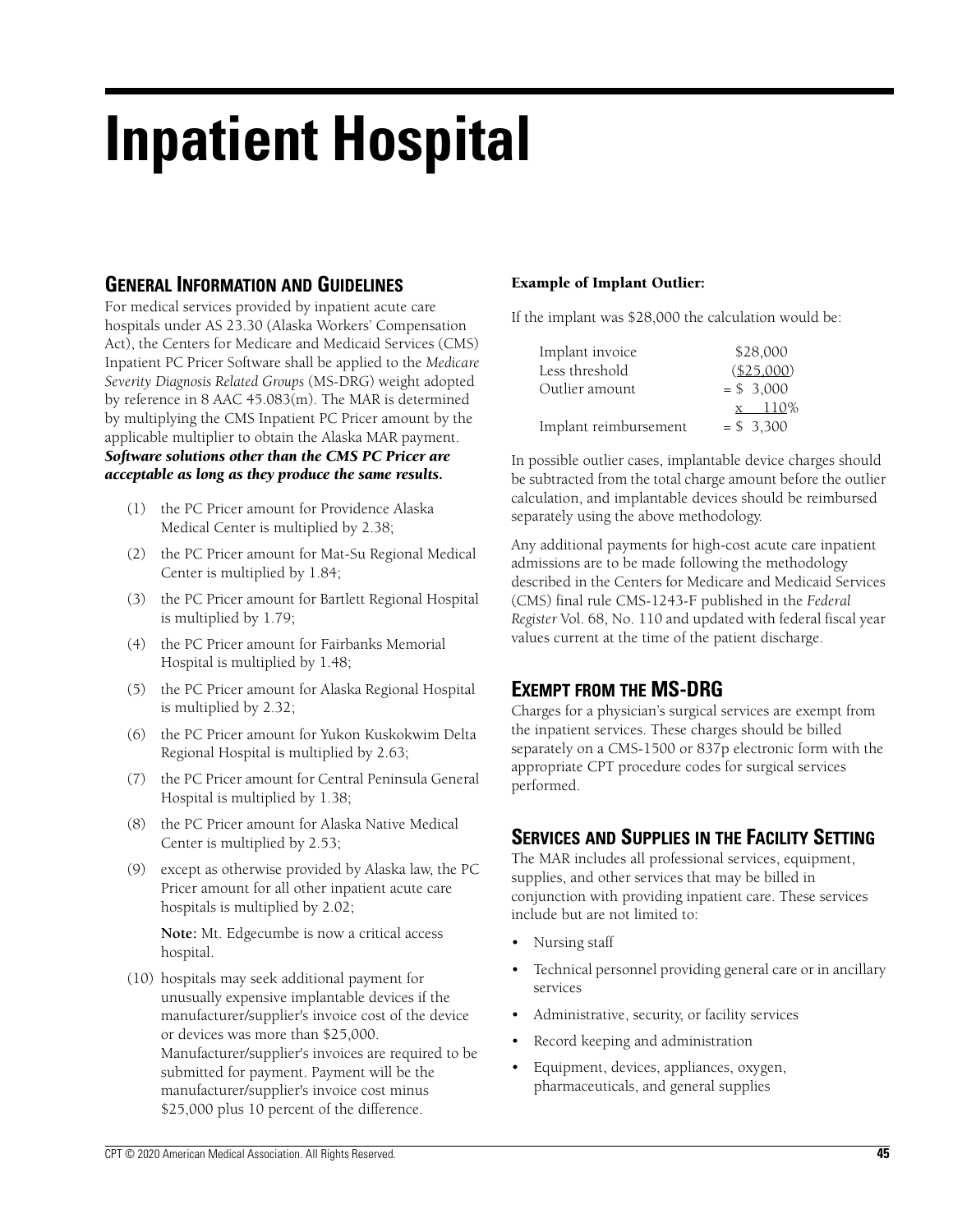Surgery, special procedures, or special treatment room services

## **PREPARING TO DETERMINE A PAYMENT**

The CMS Inpatient PC Pricer is normally posted by CMS one to two months after the Inpatient Prospective Payment System rule goes into effect each October 1. The version that is available on January 1, 2021 remains in effect, unless the Alaska Workers' Compensation Division publishes a notice that a new version is in effect. Besides the PC Pricer software, two additional elements are required to determine a payment:

1. The hospital's provider certification number (often called the CCN or OSCAR number): Below is a current list of Alaska hospital provider numbers:

| Providence Alaska Medical Center           | 020001 |
|--------------------------------------------|--------|
| Mat-Su Regional Medical Center             | 020006 |
| Bartlett Regional Hospital                 | 020008 |
| Fairbanks Memorial Hospital                | 020012 |
| Alaska Regional Hospital                   | 020017 |
| Yukon Kuskokwim Delta Regional<br>Hospital | 020018 |
| Central Peninsula General Hospital         | 020024 |
| Alaska Native Medical Center               | 020026 |

**Note:** Mt. Edgecumbe is now a critical access hospital.

2. The claim's MS-DRG assignment: Billing systems in many hospitals will provide the MS-DRG assignment as part of the UB-04 claim. It is typically located in FL 71 (PPS Code) on the UB-04 claim.

Payers (and others) who wish to verify the MS-DRG assignment for the claim will need an appropriate grouping software package. The current URL for the Medicare grouper software is: https://www.cms.gov/Medicare/Medicare-Fee-for-Service-Payment/AcuteInpatientPPS/ MS-DRG-Classifications-and-Software

Third-party vendors such as Optum, 3M, and others also have software available which will assign the MS-DRG to the claim.

The current version of the PC Pricer tool may be downloaded here:

https://www.cms.gov/Medicare/Medicare-Fee-for-Service-Payment/PCPricer/inpatient.html

Guidelines for downloading and executing the PC Pricer can be downloaded here:

http://www.cms.gov/Medicare/Medicare-Fee-for-Service-Payment/PCPricer/Guidelines.html

The following illustration is a sample of the PC Pricer as found on the CMS website.

#### *NOTE: These illustrations and calculations are for example purposes only and do not reflect current reimbursement.*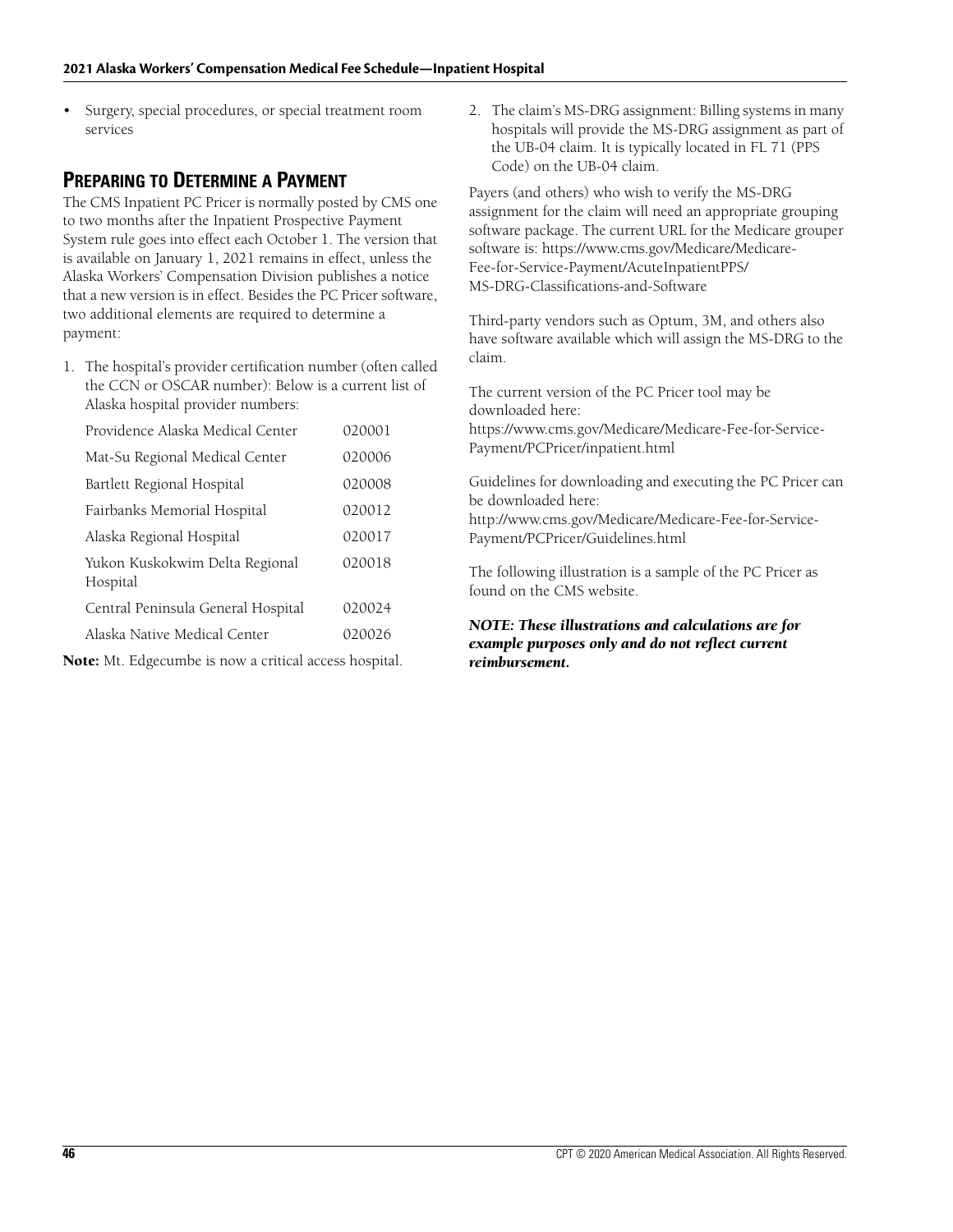|                            |                                                                                                                           | <b>Welcome to the Inpatient PPS PC Pricer!</b>                                                                                                                                                                                                                                                                                                                                                                                                                                                                                                                                                                                                                                                                                               |  |  |
|----------------------------|---------------------------------------------------------------------------------------------------------------------------|----------------------------------------------------------------------------------------------------------------------------------------------------------------------------------------------------------------------------------------------------------------------------------------------------------------------------------------------------------------------------------------------------------------------------------------------------------------------------------------------------------------------------------------------------------------------------------------------------------------------------------------------------------------------------------------------------------------------------------------------|--|--|
| <b>Version Information</b> |                                                                                                                           |                                                                                                                                                                                                                                                                                                                                                                                                                                                                                                                                                                                                                                                                                                                                              |  |  |
| Fiscal Year: 2020          | Provider Specific File Update: 2nd Ouarter Calendar Year 2020<br>Claim Discharge Dates Processed: 10/01/2019 - 09/30/2020 |                                                                                                                                                                                                                                                                                                                                                                                                                                                                                                                                                                                                                                                                                                                                              |  |  |
| About the Application      |                                                                                                                           |                                                                                                                                                                                                                                                                                                                                                                                                                                                                                                                                                                                                                                                                                                                                              |  |  |
|                            |                                                                                                                           | The PC Pricer is a tool used to estimate Medicare PPS payments. The final payment may not be precise<br>to how payments are determined in the Medicare claims processing system due to the fact that some<br>data is factored in the PC Pricer payment amount that is paid by Medicare via provider cost reports. In<br>addition, variance between actual Medicare payment and a PC Pricer estimate may exist due to a 3-<br>month lag in quarterly updates to provider data. In such situations, the PC Pricer offer flexibility by<br>allowing users to modify provider data to reflect different values. Users are encouraged to refer to the<br>User Manual for the applicable Pricer to access downloading and data entry instructions. |  |  |
|                            | Click on one of the buttons below to begin using the IPPS Pricer                                                          |                                                                                                                                                                                                                                                                                                                                                                                                                                                                                                                                                                                                                                                                                                                                              |  |  |
|                            |                                                                                                                           |                                                                                                                                                                                                                                                                                                                                                                                                                                                                                                                                                                                                                                                                                                                                              |  |  |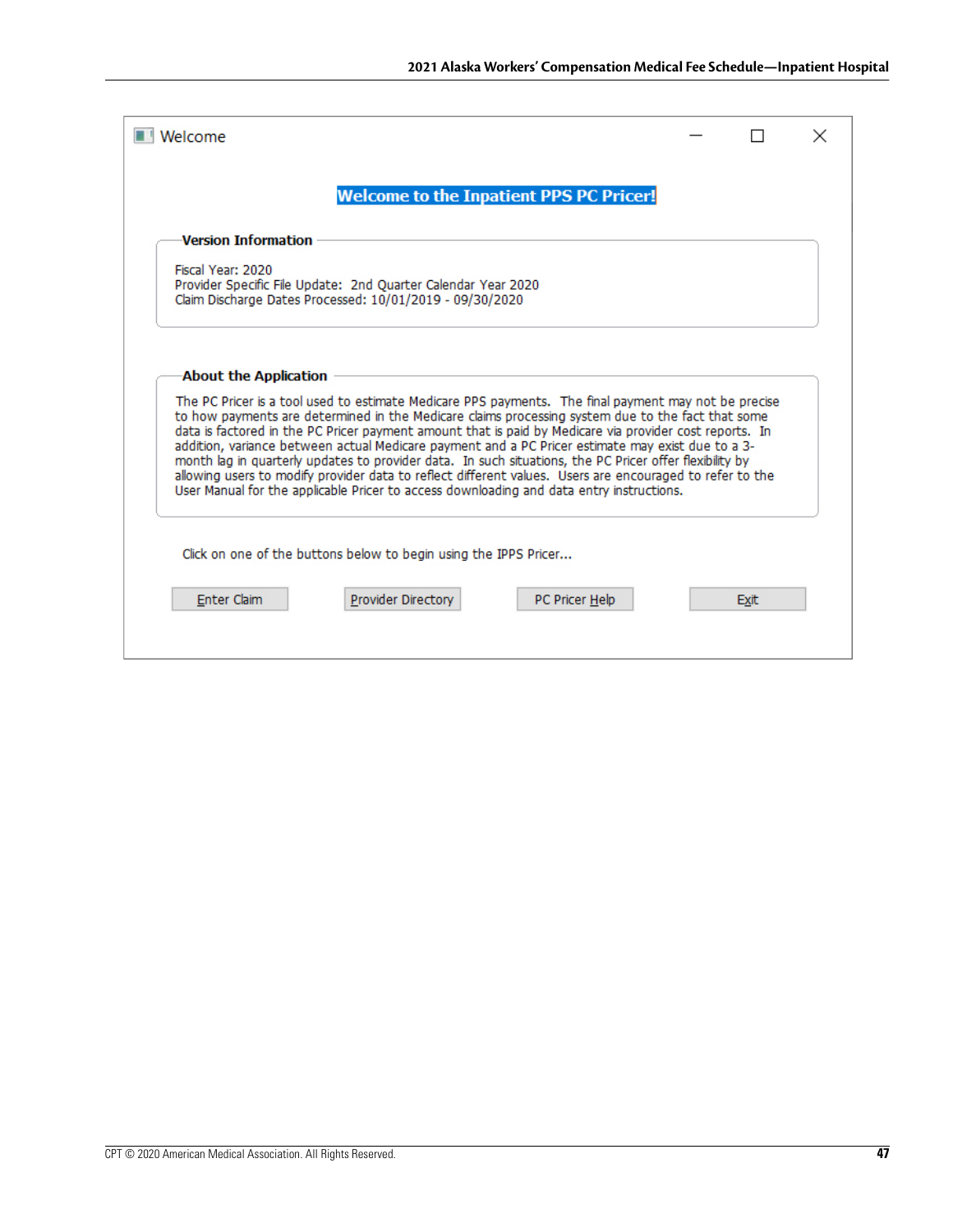| Claim Entry                                                                                                            |                                      |    |             | $\times$ |  |  |
|------------------------------------------------------------------------------------------------------------------------|--------------------------------------|----|-------------|----------|--|--|
| <b>IPPS Claim Entry Form</b>                                                                                           |                                      |    |             |          |  |  |
| Enter all claim information requested below.<br>Press Submit Claim when complete to calculate the prospective payment. |                                      |    |             |          |  |  |
| Provider Number:<br>020001                                                                                             | Patient ID:                          | 11 |             |          |  |  |
| Admit Date:<br>10/10/19                                                                                                | Discharge Date:                      |    | 10/22/19    |          |  |  |
| 460<br>DRG Code:                                                                                                       | Charges Claimed:                     |    | \$75,000.00 |          |  |  |
| Short-Term Acute Transfer?<br>N ×                                                                                      | HMO Paid Claim?                      |    | $N \sim$    |          |  |  |
| Post-Acute Transfer?<br>$N \sim$                                                                                       | Cost Outlier Threshold?              |    |             |          |  |  |
| Enter procedure and diagnosis codes for new technology and islet cell transplantation if applicable.                   |                                      |    |             |          |  |  |
| Procedure Codes:                                                                                                       | Diagnosis Codes:                     |    |             |          |  |  |
|                                                                                                                        |                                      |    |             |          |  |  |
|                                                                                                                        |                                      |    |             |          |  |  |
|                                                                                                                        |                                      |    |             |          |  |  |
|                                                                                                                        |                                      |    |             |          |  |  |
| Submit Claim<br>Clear Screen                                                                                           | Provider Directory<br>PC Pricer Help |    | Exit        |          |  |  |

The PC Pricer instructions are included below:

**Data Entry and Calculation Steps for the Inpatient PPS PC Pricer**—From the welcome screen above (top image), select Enter Claim. The IPPS Claim Entry Form will appear.

**PROVIDER NUMBER**—Enter the six-digit OSCAR (also called CCN) number present on the claim.

**Note:** The National Provider Number (NPI) on the claim (if submitted by the hospital) is not entered in this field. Please note that depending on NPI billing rules, a hospital may only submit their NPI number without their OSCAR number. Should this occur, contact the billing hospital to obtain their OSCAR number as the PC Pricer software cannot process using an NPI.

**PATIENT ID**—Not required, but the patient's ID number on the claim can be entered.

**ADMIT DATE**—Enter the admission date on the claim FL 12 (the FROM date in Form Locator (FL) 6 of the UB-04).

**DISCHARGE DATE**—Enter the discharge date on the claim (the THROUGH date in FL 6 of the UB-04).

**DRG**—Enter the DRG for the claim. The DRG is determined by the Grouper software or may be on the UB-04 claim form in FL 71.

**CHARGES CLAIMED**—Enter the total covered charges on the claim.

**SHORT TERM ACUTE CARE TRANSFER**—Enter 'Y' if there is a Patient Status Code 02 on the claim. Otherwise, enter 'N' (or tab). Pricer will apply a transfer payment if the length of stay is less than the average length of stay for this DRG.

**HMO PAID CLAIM**—N/A for IHS/CHS. Enter 'N' (or tab). HMOs must enter 'Y.'

**POST ACUTE TRANSFER**—Enter 'Y' if one of the following Patient Status Codes is present on the claim: 03, 05, 06, 62, 63, or 65. Pricer will determine if the postacute care transfer payment will apply depending on the length of stay and the DRG.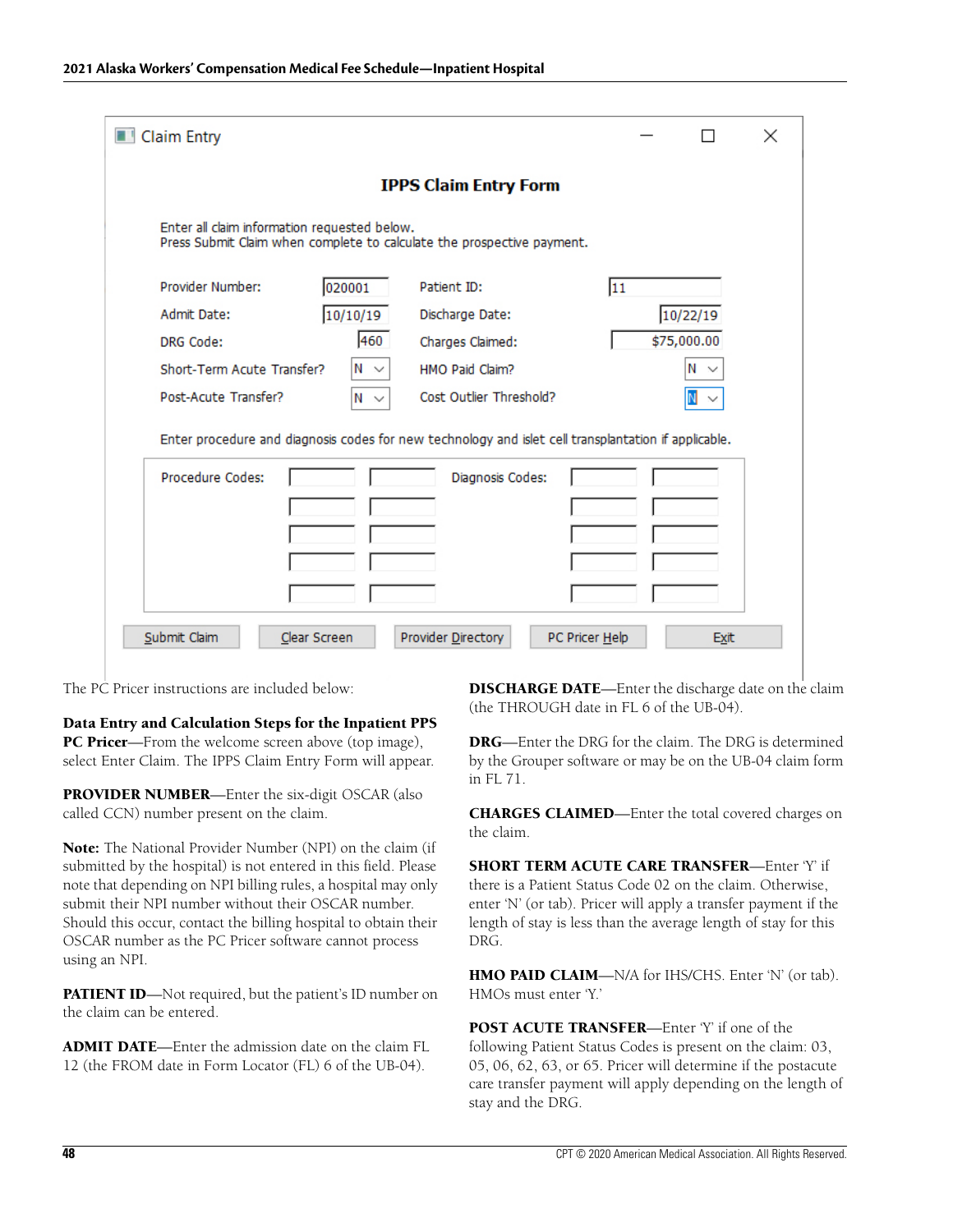**COST OUTLIER THRESHOLD**—Enter 'N' (or tab) if the cost outlier threshold is not applicable for the claim. For the cost outlier threshold, enter 'Y.' For all of the remaining new technology fields, enter the procedure and diagnosis code if there is a procedure code on the claim that is defined within the International Classification of Diseases, Tenth Revision, Clinical Modification (ICD-10-CM). Otherwise, enter 'N' (or tab). Certain new technologies provide for an additional payment.

The following screen is an example of what will appear. Note that some fields may have 0 values depending on the inputs entered in the prior screen.

|                                                                                          |                         | Claim Return Code: $14$ - Paid normal DRG payment with perdiem days = or > GM ALOS. |                                 |                                                              |                                                                              |
|------------------------------------------------------------------------------------------|-------------------------|-------------------------------------------------------------------------------------|---------------------------------|--------------------------------------------------------------|------------------------------------------------------------------------------|
|                                                                                          | <b>PROVIDER DETAILS</b> | <b>CLAIM DETAILS</b>                                                                |                                 | <b>PPS FACTORS &amp; ADJUSTMENTS</b>                         |                                                                              |
| Provider #: 020001<br>PSF Record Eff Date: 10/01/2019<br>Provider Type:<br>GEO/STD CBSA: | 00<br>11260             | Patient Id:<br>11<br>DRG:<br>Discharge Date:<br>Length of Stay:                     | 460<br>10/22/2019<br>12<br>Davs | OP/CAP CCR:<br>OP/CAP DSH:<br>Operating IME:<br>Capital IME: | 0.1980<br>0.0150<br>0.2853<br>0.1013<br>000000.028533292<br>000000.021765490 |
| Reclass CBSA:                                                                            |                         | Charges:                                                                            | \$75,000.00                     | Nat Labor/Non-Labor %:<br>Nat Labor:<br>Nat Non-Labor:       | $0.6830$ / $0.3170$<br>03959.10<br>01837.53                                  |
| <b>CAPITAL AMOUNTS</b>                                                                   |                         | <b>OPERATING AMOUNTS</b>                                                            |                                 | Inp Wage Index:                                              | 01.2624                                                                      |
| C-FSP:                                                                                   | \$2,317.44              | O-FSP:                                                                              | \$28,890.64                     | Inp PR Wage Index:<br>Inp DRG Weight:                        | 00.0000                                                                      |
| C-Outlier:<br>C-DSH:                                                                     | \$0.00                  | O-HSP:<br>O-Outlier:                                                                | \$0.00                          | Inp DRG GM ALOS:                                             | 03.9604<br>02.8                                                              |
| $C$ -IME:                                                                                | \$234.76                | O-DSH:                                                                              | \$0.00                          | Transfer Adj. Factor:                                        | 0.0000                                                                       |
|                                                                                          | \$50.44                 | $O-IME:$                                                                            | \$2,060.62                      | Readmissions Adj. Factor:                                    | 1.0000                                                                       |
| <b>OTHER PPS AMOUNTS</b>                                                                 |                         | Uncomp Care:                                                                        | \$824.35<br>\$2,483.96          | VBP Adi. Factor:                                             | 1.00530026570                                                                |
| HAC Adj.:                                                                                | \$370.15CR              | Readmissions Adj.:                                                                  | \$0.00                          | Bundle %:                                                    | 0.000                                                                        |
| Low Volume:                                                                              | \$0.00                  | VBP Adjustment:                                                                     | \$153.13                        | <b>EHR Reduction Indicator:</b>                              |                                                                              |
| Pass Thru + Misc:                                                                        | \$405.60                | New Tech:                                                                           | \$0.00                          | <b>HAC Reduction Indicator:</b>                              |                                                                              |
| Islet Add-on:                                                                            | \$0.00                  |                                                                                     |                                 | Cost Outlier Threshold:                                      | \$0.00                                                                       |
| EHR Adj.:                                                                                | \$0.00                  | * TOTAL PAYMENT *                                                                   |                                 |                                                              |                                                                              |
| Bundle Adj.:                                                                             | \$0.00                  | \$37,050.79                                                                         |                                 |                                                              |                                                                              |
|                                                                                          |                         |                                                                                     |                                 |                                                              |                                                                              |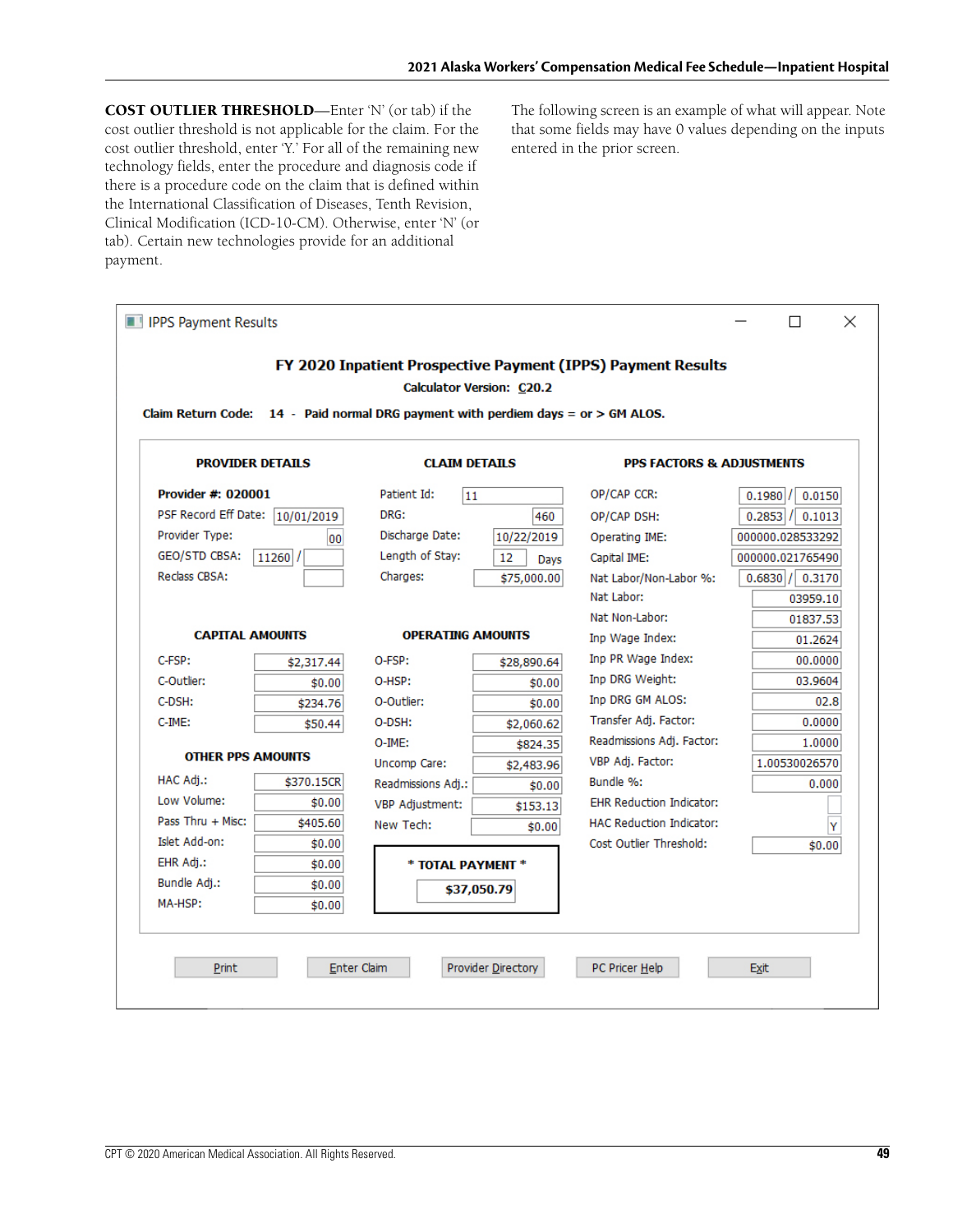#### **A Note on Pass-through Payments in the PC Pricer**

There are certain hospital costs that are excluded from the IPPS payment and are paid on a reasonable cost basis. Pass-through payments under Medicare FFS are usually paid on a bi-weekly interim basis based upon cost determined via the cost report (or data received prior to cost report filing). It is computed on the cost report based upon Medicare utilization (per diem cost for the routine and ancillary cost/charge ratios). In order for the PC Pricer user to estimate what the pass-through payments are, it uses the pass-through per diem fields that are outlined in the provider specific file.

#### *Pass-through estimates should be included when determining the Alaska workers' compensation payment.*

#### **Determining the Final Maximum Allowable Reimbursement (MAR)**

To determine the Alaska workers' compensation MAR, multiply the TOTAL PAYMENT field result above by the hospital specific multiplier listed above to calculate the payment. In the above example, the TOTAL PAYMENT is reported as:

| CMS Inpatient PC Pricer Total Payment<br>amount              | \$37,050.79 |
|--------------------------------------------------------------|-------------|
| Multiplied by Providence Alaska Medical<br>Center multiplier | 2.38        |
| Alaska Workers' Compensation Payment                         | \$88,180.88 |